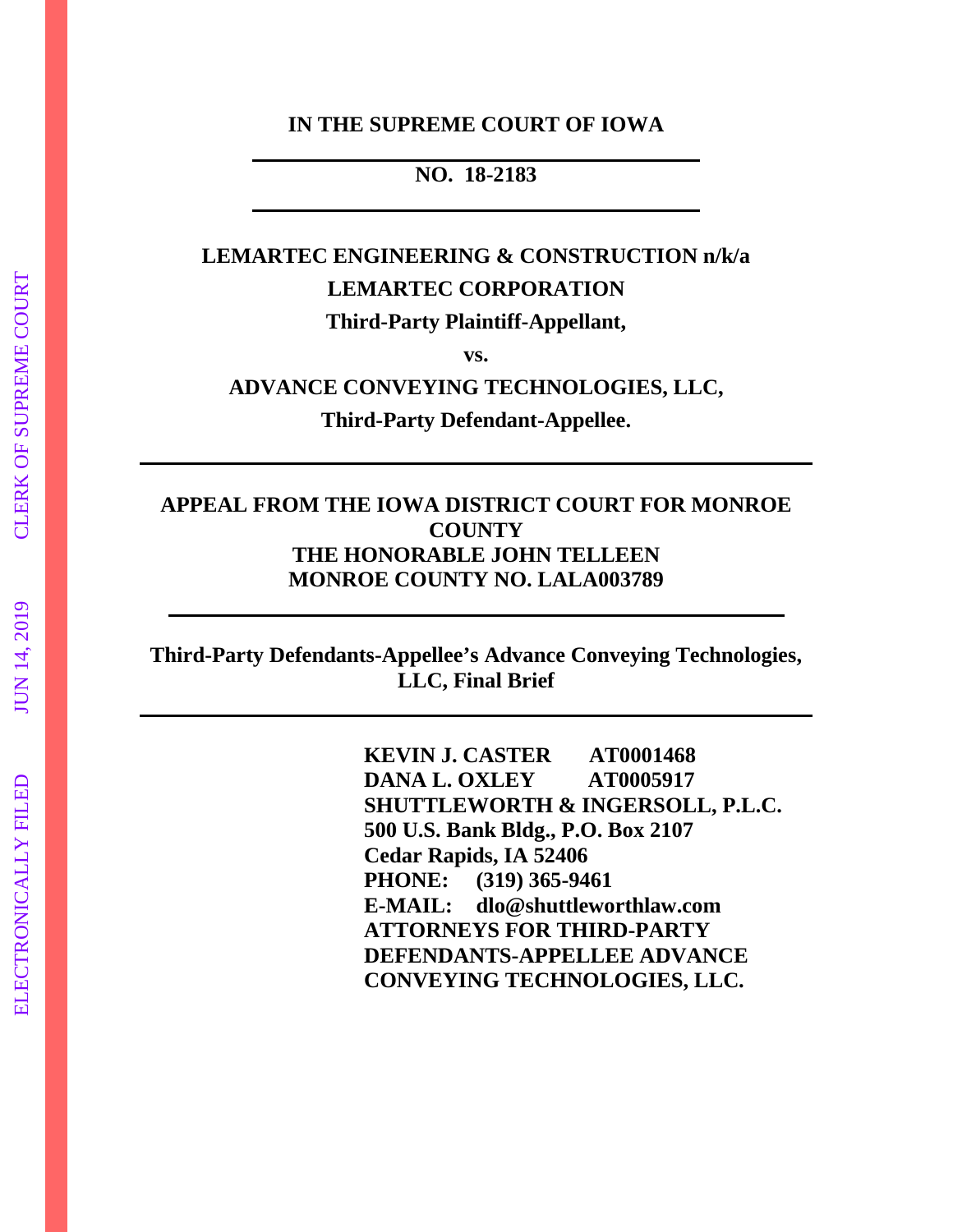| $\mathbf{I}$ . |                |                                                         |  |
|----------------|----------------|---------------------------------------------------------|--|
| П.             |                |                                                         |  |
| Ш.             |                |                                                         |  |
|                |                |                                                         |  |
| I.             |                |                                                         |  |
| П.             |                |                                                         |  |
|                | A.             | Lemartec and ACT's crossclaims began as                 |  |
|                |                |                                                         |  |
|                | <b>B.</b>      | Lemartec asserted theories of breach of warranty        |  |
|                |                | and breach of contract for the first time in            |  |
|                |                | response to ACT's Motion for Summary Judgment 18        |  |
|                | $\mathbf{C}$ . | The Federal claims were amended to add                  |  |
|                |                | substantive claims, creating a "whole new case".  20    |  |
|                | D.             | The Federal Court determined ACT fully                  |  |
|                |                | performed its obligations under the Purchase            |  |
|                |                | Order and did not breach any express or implied         |  |
|                |                |                                                         |  |
| Argument       |                |                                                         |  |
| I.             |                | The District Court properly applied claim preclusion to |  |
|                |                |                                                         |  |
|                | A.             |                                                         |  |
|                | <b>B.</b>      |                                                         |  |
|                | C.             | The transactional approach applied under Iowa           |  |
|                |                |                                                         |  |
|                |                | 1. Lemartec's State Court claims arise from             |  |
|                |                | the same transaction as its Federal Court               |  |
|                |                | claims-the contract between ACT                         |  |
|                |                |                                                         |  |
|                |                | 2. Lemartec's State Court indemnity claim               |  |
|                |                | is not "materially different" from the claims           |  |
|                |                |                                                         |  |

## **Table of Contents**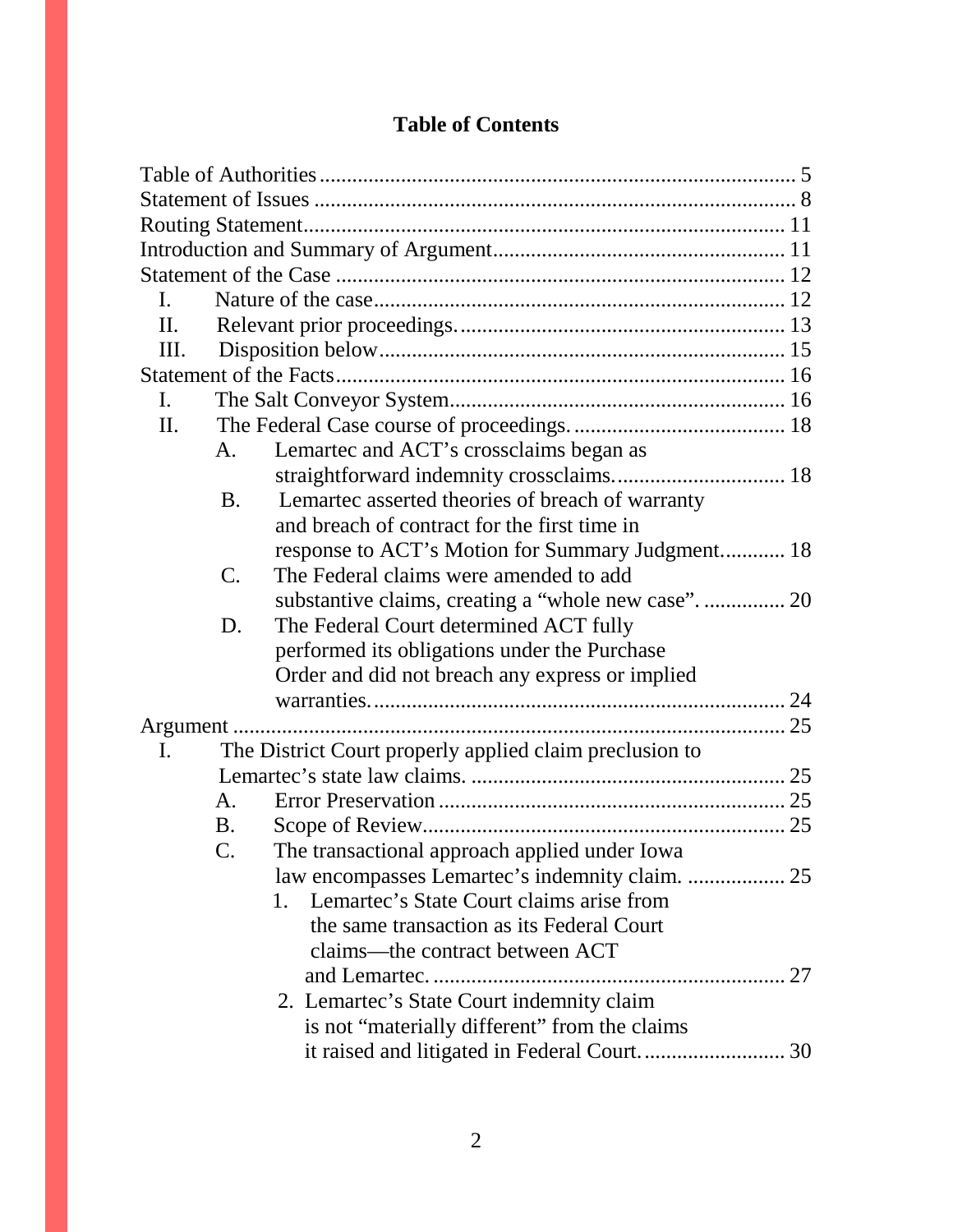|     | D.          | Lemartec misstates the record and misapplies                                            |
|-----|-------------|-----------------------------------------------------------------------------------------|
|     |             | claim preclusion when it argues its State Court                                         |
|     |             |                                                                                         |
|     | Ε.          | That claims for indemnity "mature" and are                                              |
|     |             | collectible only when the indemnitee is found                                           |
|     |             | liable does not prevent claim preclusion from                                           |
|     |             |                                                                                         |
|     | F.          | The Exception to Claim Preclusion when a party                                          |
|     |             | acquiesces to claim splitting does not apply to                                         |
|     |             |                                                                                         |
| II. |             | Issue preclusion applies to Lemartec's state-court claims.  51                          |
|     | A.          |                                                                                         |
|     | <b>B.</b>   |                                                                                         |
|     | $C_{\cdot}$ | Lemartec cannot relitigate issues actually                                              |
|     |             |                                                                                         |
|     | D.          | Lemartec's State Court claims involve identical                                         |
|     |             |                                                                                         |
|     |             | The "issues" involved in each case depend<br>1.                                         |
|     |             |                                                                                         |
|     |             | The Federal Court decided the issues of<br>2.                                           |
|     |             | whether ACT's design and fabrication of                                                 |
|     |             | the salt conveyor system breached the terms                                             |
|     |             | of the Purchase Order or violated any                                                   |
|     |             |                                                                                         |
|     |             | express or implied warranties arising                                                   |
|     |             |                                                                                         |
|     |             | Lemartec's indemnity claim in this case<br>3.<br>involves the same issue of whether ACT |
|     |             |                                                                                         |
|     |             | violated any terms of the Purchase Order                                                |
|     |             | or any express or implied warranties arising from it. 59                                |
|     |             | The parties litigated, and the Federal Court<br>4.                                      |
|     |             | found, ACT satisfied each of the obligations                                            |
|     |             | Lemartec relies on in the State Case as the                                             |
|     |             | basis for ACT's common law indemnity                                                    |
|     |             |                                                                                         |
|     | Ε.          | Lemartec's attempt to limit the Federal                                                 |
|     |             | case to "indemnity for alleged pre-completion                                           |
|     |             | delays and deficiencies" ignores the breadth                                            |
|     |             | of the substantive claims litigated and                                                 |
|     |             |                                                                                         |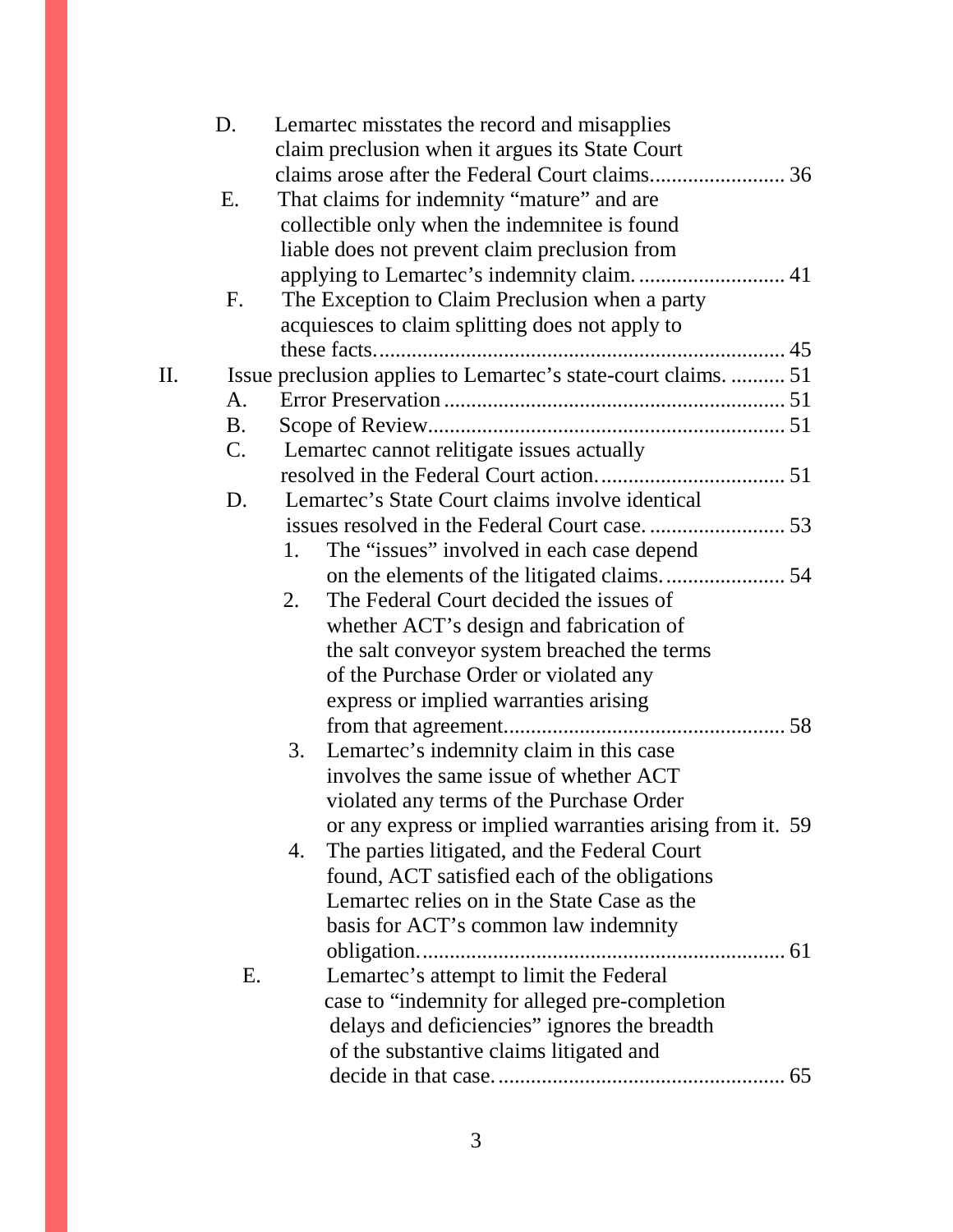|      | The alleged defects in both cases                               |  |
|------|-----------------------------------------------------------------|--|
|      | are based on the same work                                      |  |
|      | performed by ACT pursuant to                                    |  |
|      |                                                                 |  |
|      | 2. When an indemnity claim "fully matures"                      |  |
|      | has no bearing on the issue of the source                       |  |
|      |                                                                 |  |
| III. | Lemartec waived its appeal of the Business Court's              |  |
|      | dismissal of Counts III through VI where it fails to            |  |
|      | argue the Business Court erred in dismissing those claims.  71  |  |
|      |                                                                 |  |
|      | Certificate of Compliance with Type-Volume Limitation, Typeface |  |
|      |                                                                 |  |
|      |                                                                 |  |
|      |                                                                 |  |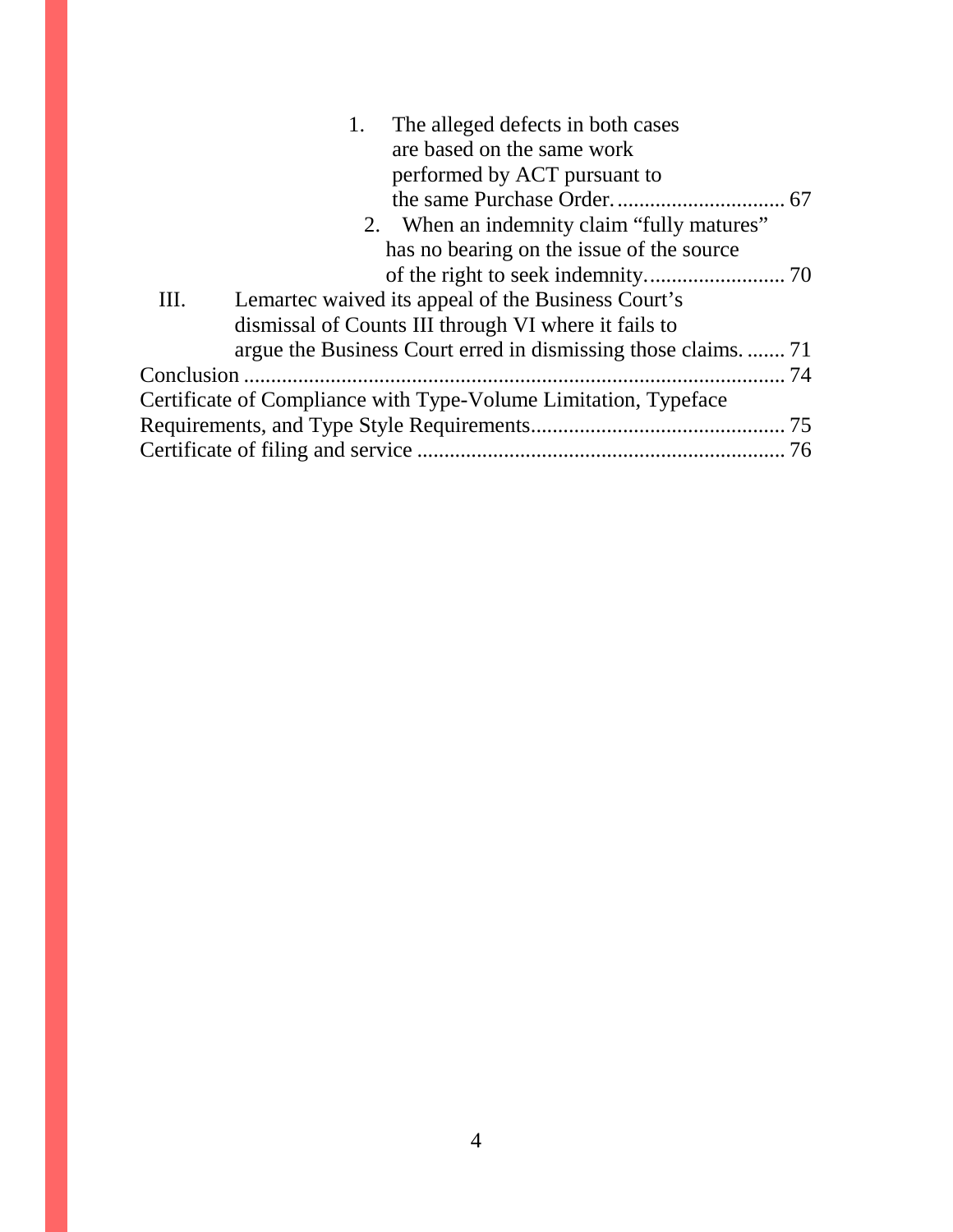# **Table of Authorities**

## **Cases**

| Aguirre v. Albertson's, Inc.,                            |  |
|----------------------------------------------------------|--|
|                                                          |  |
| Am. Family Mut. Ins. v. Allied Mut. Ins.,                |  |
|                                                          |  |
| Arnevik v. U. Minn. Bd. Regents,                         |  |
|                                                          |  |
| B&B Asphalt Co. v. T.S. McShane Co.,                     |  |
|                                                          |  |
| Baker Group, L.C. v. Burlington N. and Santa Fe Ry. Co., |  |
|                                                          |  |
| Baker v. City of Iowa City,                              |  |
|                                                          |  |
| Bank of New York v. First Millennium, Inc.,              |  |
|                                                          |  |
| Barker v. Iowa Dept. of Pub. Safety,                     |  |
|                                                          |  |
| Bickford v. Am. Interinsurance Exch.,                    |  |
|                                                          |  |
| Colvin v. Story County Bd. of Review,                    |  |
|                                                          |  |
| DuTrac Cmty. Credit Union v. Hefel,                      |  |
|                                                          |  |
| Employers Mut. Cas. v. Van Haaften,                      |  |
|                                                          |  |
| Evjen v. Brooks,                                         |  |
|                                                          |  |
| Fifth Third Bancorp v. Dudenhoeffer,                     |  |
|                                                          |  |
| <i>Fischer v. City of Sioux City,</i>                    |  |
|                                                          |  |
| Gallagher, Langlas & Gallagher v. Burco,                 |  |
|                                                          |  |
| Gardner v. Hartford Ins. Accident & Indemn. Co.,         |  |
|                                                          |  |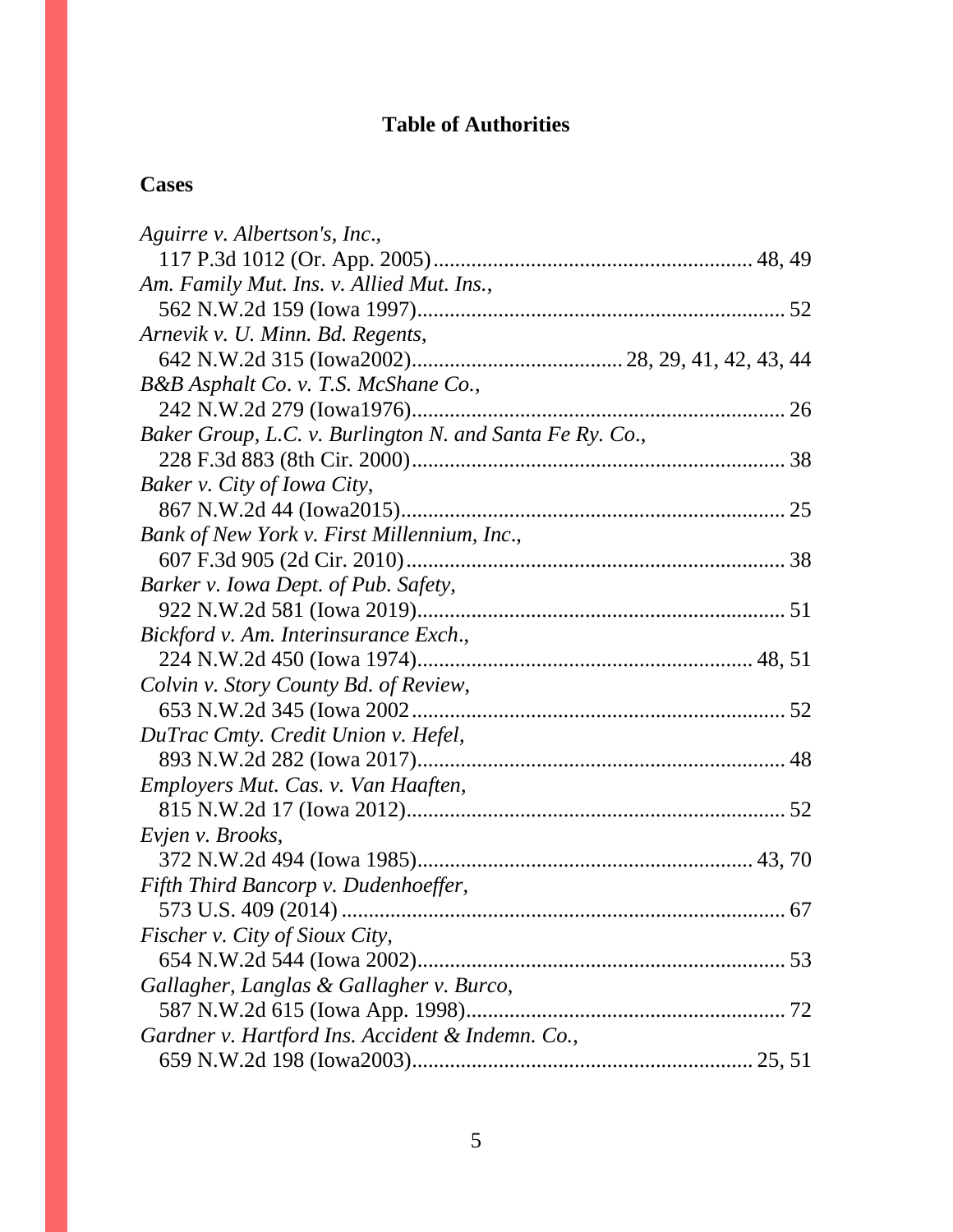| Genetzky v. Iowa State U.,                                |  |
|-----------------------------------------------------------|--|
|                                                           |  |
| Geneva Corp. Fin. v. G.B.E. Liquidation Corp.,            |  |
|                                                           |  |
| Grant v. Iowa Dept. of Human Services,                    |  |
|                                                           |  |
| Harrison v. State Bank of Bussey,                         |  |
|                                                           |  |
| Howard v. City of Coos Bay,                               |  |
|                                                           |  |
| Hunter v. City of Des Moines,                             |  |
|                                                           |  |
| In re Lehman Brothers Holdings Inc. ("LBHI"),             |  |
|                                                           |  |
| Iowa Coal Mining Co. v. Monroe Cty.,                      |  |
|                                                           |  |
| Iowa S. Ct. Bd. of Prof. Ethics and Conduct v. D.J.I.,    |  |
|                                                           |  |
| Israel v. Farmers Mut. Ins. Ass'n of Iowa,                |  |
|                                                           |  |
| Johnson v. Florida,                                       |  |
|                                                           |  |
| Kaydon Acquisition Corp. v. Custom Mfg., Inc.,            |  |
|                                                           |  |
| Leuchtenmacher v. Farm Bureau Mut. Ins. Co.,              |  |
|                                                           |  |
| Matter of Super Van Inc.,                                 |  |
|                                                           |  |
| McNally & Nimergood v. Neumann-Kiewit Constructors, Inc., |  |
|                                                           |  |
| Molo Oil Co. v. River City Ford Truck Sales, Inc.,        |  |
|                                                           |  |
| Morgan v. Covington Twp.,                                 |  |
|                                                           |  |
| Noel v. Noel,                                             |  |
|                                                           |  |
| Pagel v. Notbohm,                                         |  |
|                                                           |  |
| Pavone v. Kirk,                                           |  |
|                                                           |  |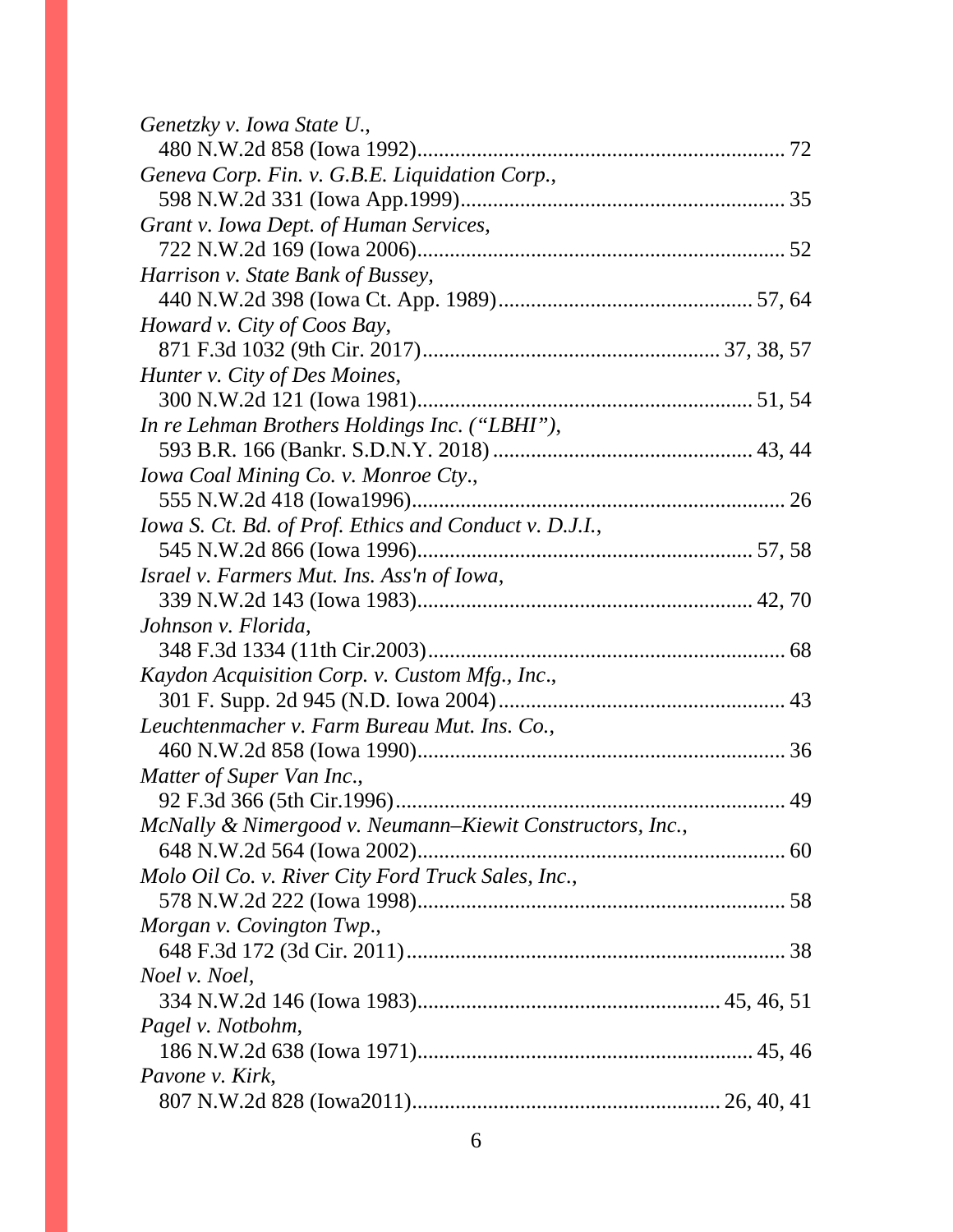| Penford Prod. Co. v. Schneider Structural Eng'g, Inc., |
|--------------------------------------------------------|
| No. 1:09-CV-00037-JEG, 2010                            |
|                                                        |
| Pfeil v. State St. Bank & Tr.,                         |
|                                                        |
| Rife v. D.T. Corner, Inc.,                             |
|                                                        |
| Royal Indem. Co. v. Factory Mut. Ins. Co.,             |
|                                                        |
| Soults Farms, Inc. v. Schafer,                         |
|                                                        |
| U.S. Gypsum Co. v. Indiana Gas Co.,                    |
|                                                        |
| United Fire & Cas. v. Iowa Dist. Ct.,                  |
|                                                        |
| Villarreal v. United Fire & Cas.,                      |
|                                                        |
| Wells Dairy, Inc. v. Am. Indus. Refrig., Inc.,         |
|                                                        |
| Winnebago Indus. v. Haverly,                           |
|                                                        |
| Young v. Gen. Motors Inv. Mgt. Corp.,                  |
|                                                        |
| <b>Other Authorities</b>                               |
|                                                        |
|                                                        |
|                                                        |
| <b>Rules</b>                                           |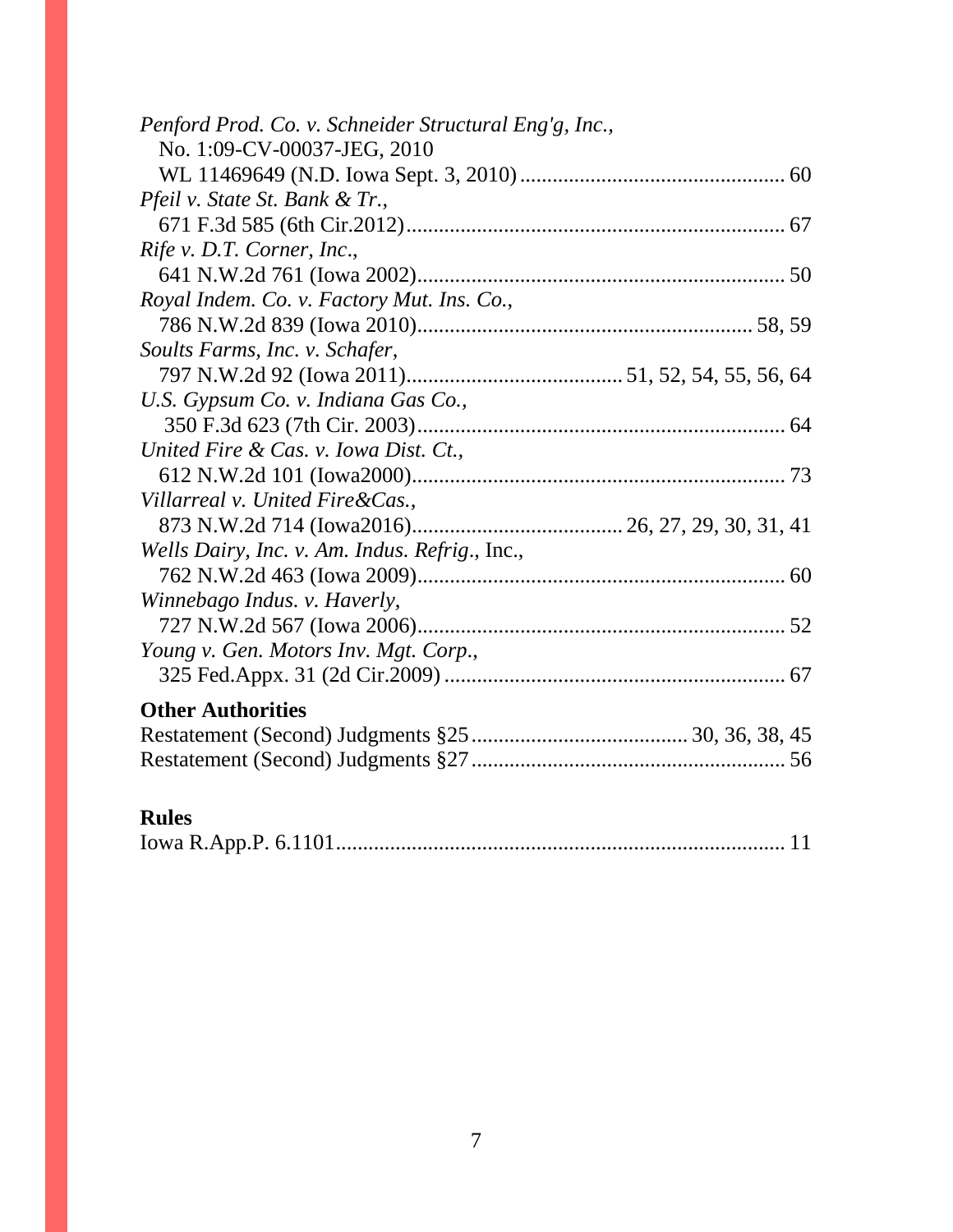#### **Statement of Issues**

### **I. The District Court properly applied claim preclusion to bar Lemartec's state-court claims under the transactional approach uniformly applied by Iowa courts.**

*Aguirre v. Albertson's, Inc*., 117 P.3d 1012 (Or. App. 2005) *Arnevik v. U. Minn. Bd. Regents*, 642 N.W.2d 315 (Iowa2002) *B&B Asphalt Co*. *v. T.S. McShane Co.*, 242 N.W.2d 279 (Iowa1976) *Baker Group, L.C. v. Burlington N. and Santa Fe Ry. Co*., 228 F.3d 883 (8th Cir. 2000) *Baker v. City of Iowa City*, 867 N.W.2d 44 (Iowa2015) *Bank of New York v. First Millennium, Inc*., 607 F.3d 905 (2d Cir. 2010) *Bickford v. Am. Interinsurance Exch*., 224 N.W.2d 450 (Iowa 1974) *DuTrac Cmty. Credit Union v. Hefel*, 893 N.W.2d 282 (Iowa 2017) *Gardner v. Hartford Ins. Accident & Indemn. Co.*, 659 N.W.2d 198 (Iowa2003) *Geneva Corp. Fin. v. G.B.E. Liquidation Corp.*, 598 N.W.2d 331 (Iowa App.1999) *Howard v. City of Coos Bay*, 871 F.3d 1032 (9th Cir. 2017) *In re Lehman Brothers Holdings Inc.*, 593 B.R. 166 (Bankr. S.D.N.Y. 2018) *Iowa Coal Mining Co. v. Monroe Cty*., 555 N.W.2d 418,(Iowa1996) *Israel v. Farmers Mut. Ins. Ass'n of Iowa*, 339 N.W.2d 143 (Iowa 1983) *Kaydon Acquisition Corp. v. Custom Mfg., Inc*., 301 F. Supp. 2d 945 (N.D. Iowa 2004) *Leuchtenmacher v. Farm Bureau Mut. Ins. Co.*, 460 N.W.2d 858 (Iowa 1990) *Matter of Super Van Inc*., 92 F.3d 366, 371 (5th Cir.1996)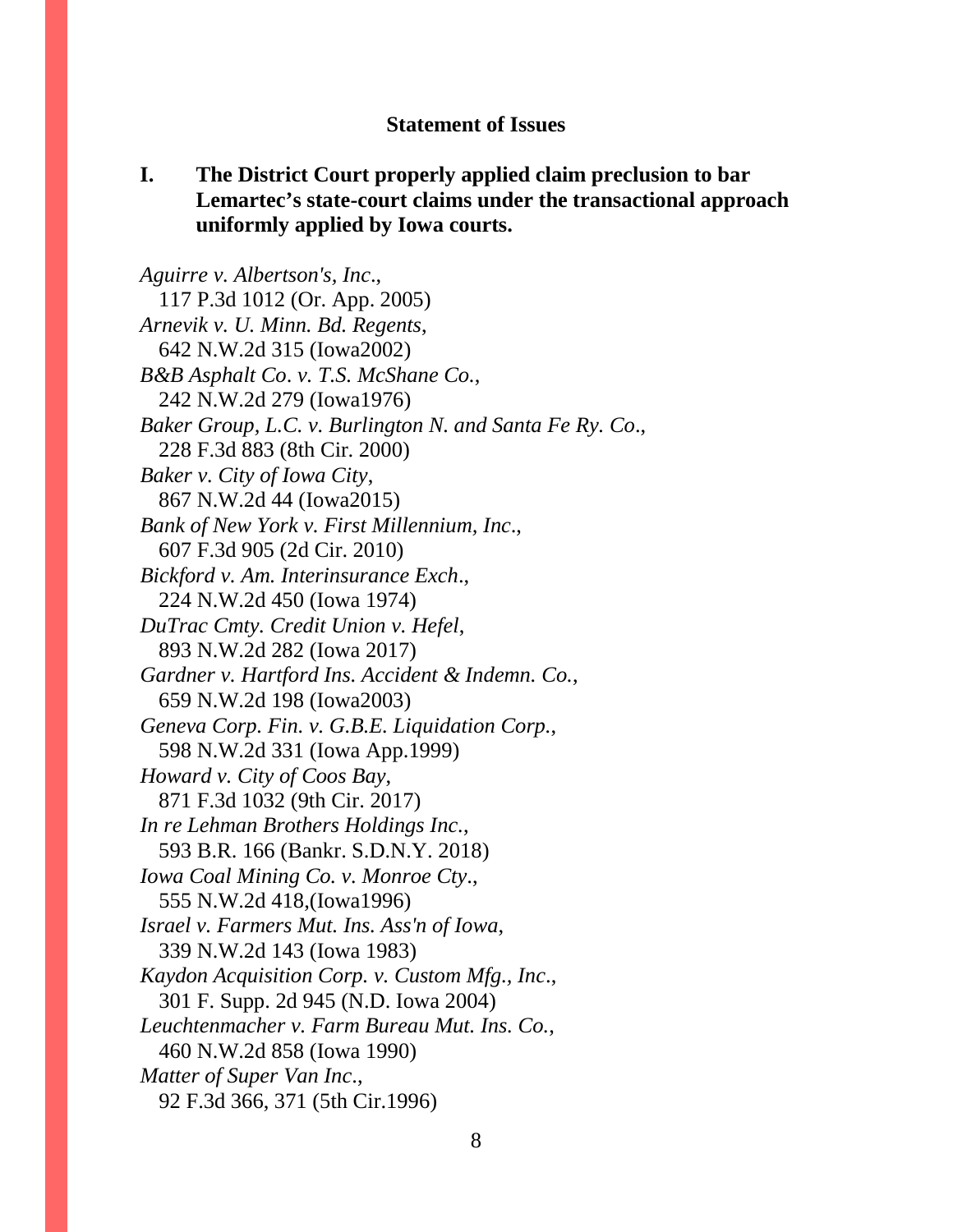*Morgan v. Covington Twp*., 648 F.3d 172 (3d Cir. 2011) *Noel v. Noel,* 334 N.W.2d 146 (Iowa 1983) *Pagel v. Notbohm*, 186 N.W.2d 638 (Iowa 1971) *Pavone v. Kirk*, 807 N.W.2d 828 (Iowa2011) *Rife v. D.T. Corner, Inc*., 641 N.W.2d 761 (Iowa 2002) *Villarreal v. United Fire&Cas.,* 873 N.W.2d 714 (Iowa2016)

**II. The District Court properly applied issue preclusion to bar Lemartec's state-court claims where the Federal Court decided the issue of whether ACT fully performed its obligations under the Purchase Order, which provides the only source for Lemartec's assertion that ACT has an obligation to indemnify Lemartec.**

*Am. Family Mut. Ins. v. Allied Mut. Ins.*, 562 N.W.2d 159 (Iowa 1997) *Barker v. Iowa Dept. of Pub. Safety,*  922 N.W.2d 581 (Iowa 2019) *Colvin v. Story County Bd. of Review*, 653 N.W.2d 345 (Iowa 2002) *Employers Mut. Cas. v. Van Haaften*, 815 N.W.2d 172 (Iowa 2012)(quoting *Grant*, 722 N.W.2d 178) *Fifth Third Bancorp v. Dudenhoeffer,*  573 U.S. 409 (2014) *Fischer v. City of Sioux City*, 654 N.W.2d 544 (Iowa 2002) *Gardner v. Hartford Ins. Accident & Indemn. Co.*, 659 N.W.2d 198 (Iowa2003) *Grant v. Iowa Dept. of Human Services*, 722 N.W.2d 169 (Iowa 2006) *Hunter v. City of Des Moines*, 300 N.W.2d 121 (Iowa 1981) *Iowa S. Ct. Bd. of Prof. Ethics and Conduct v. D.J.I.*,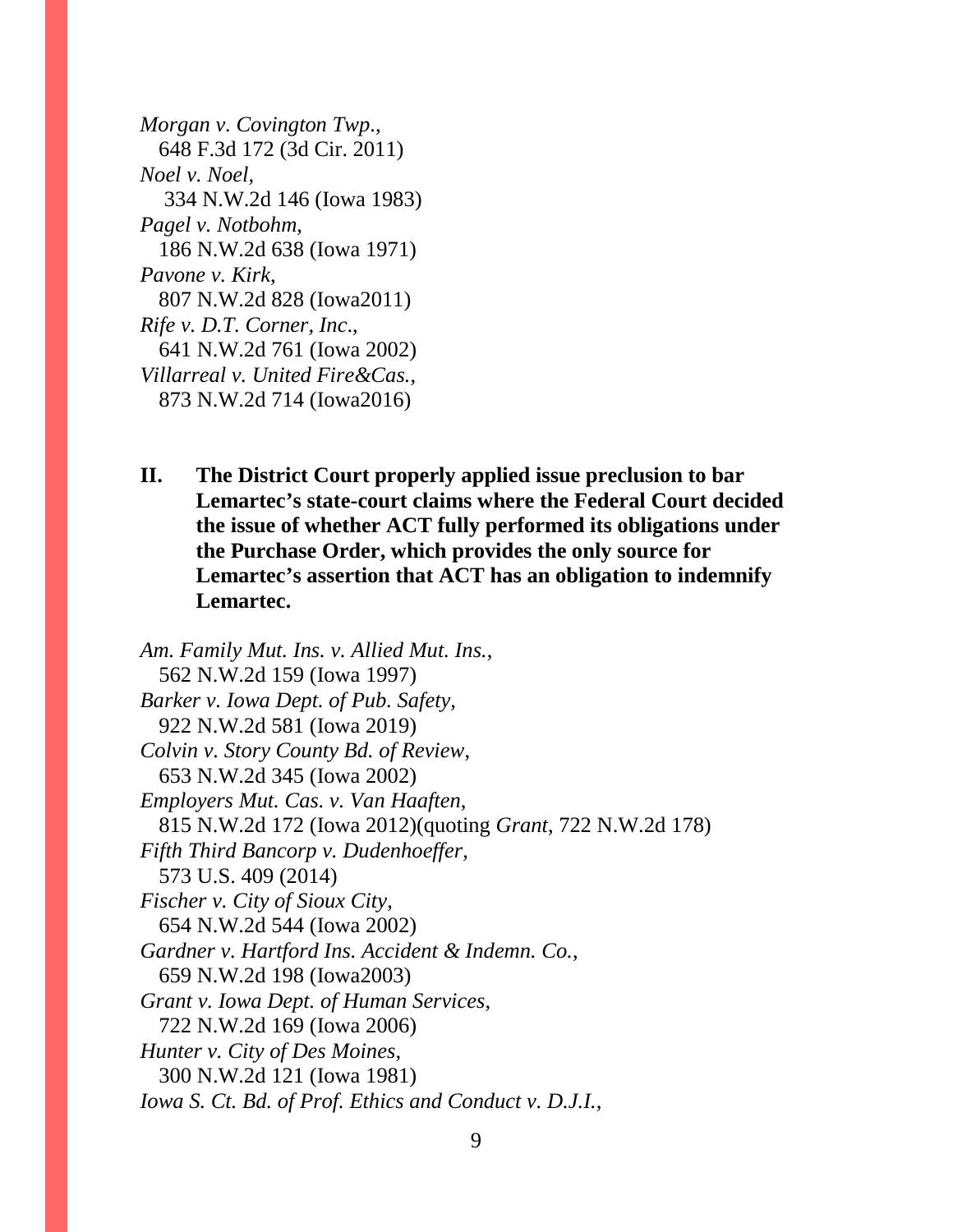545 N.W.2d 866 (Iowa 1996) *Johnson v. Florida*, 348 F.3d 1334 (11th Cir.2003) *McNally & Nimergood v. Neumann–Kiewit Constructors, Inc.*, 648 N.W.2d 564 (Iowa 2002) *Molo Oil Co. v. River City Ford Truck Sales, Inc.*, 578 N.W.2d 222 (Iowa 1998) *Morgan v. Covington Twp*., 648 F.3d 172 (3d Cir. 2011) 578 N.W.2d 222 (Iowa 1998) *Penford Prod. Co. v. Schneider Structural Eng'g, Inc.,*  No. 1:09-CV-00037-JEG, 2010 WL 11469649 *Pfeil v. State St. Bank & Tr.*, 671 F.3d 585 (6th Cir.2012) *Royal Indem. Co. v. Factory Mut. Ins. Co.*, 786 N.W.2d 839 (Iowa 2010) *Soults Farms, Inc. v. Schafer*, 797 N.W.2d 92 (Iowa 2011) *U.S. Gypsum Co. v. Indiana Gas Co.,*  350 F.3d 623 (7th Cir. 2003) *Wells Dairy, Inc. v. Am. Indus. Refrig*., Inc., 762 N.W.2d 463 (Iowa 2009) *Winnebago Indus. v. Haverly*, 727 N.W.2d 567 (Iowa 2006) *Young v. Gen. Motors Inv. Mgt. Corp*., 325 Fed.Appx. 31 (2d Cir.2009)

### **III. Lemartec waived its appeal of the Business Court's dismissal of Counts III through VI where it fails to argue the Court erred in applying claim preclusion and issue preclusion to those claims.**

*Gallagher, Langlas & Gallagher v. Burco*, 587 N.W.2d 615 (Iowa App. 1998) *Genetzky v. Iowa State U*., 480 N.W.2d 858 (Iowa 1992) *United Fire & Cas. v. Iowa Dist. Ct.,*  612 N.W.2d 101 (Iowa2000)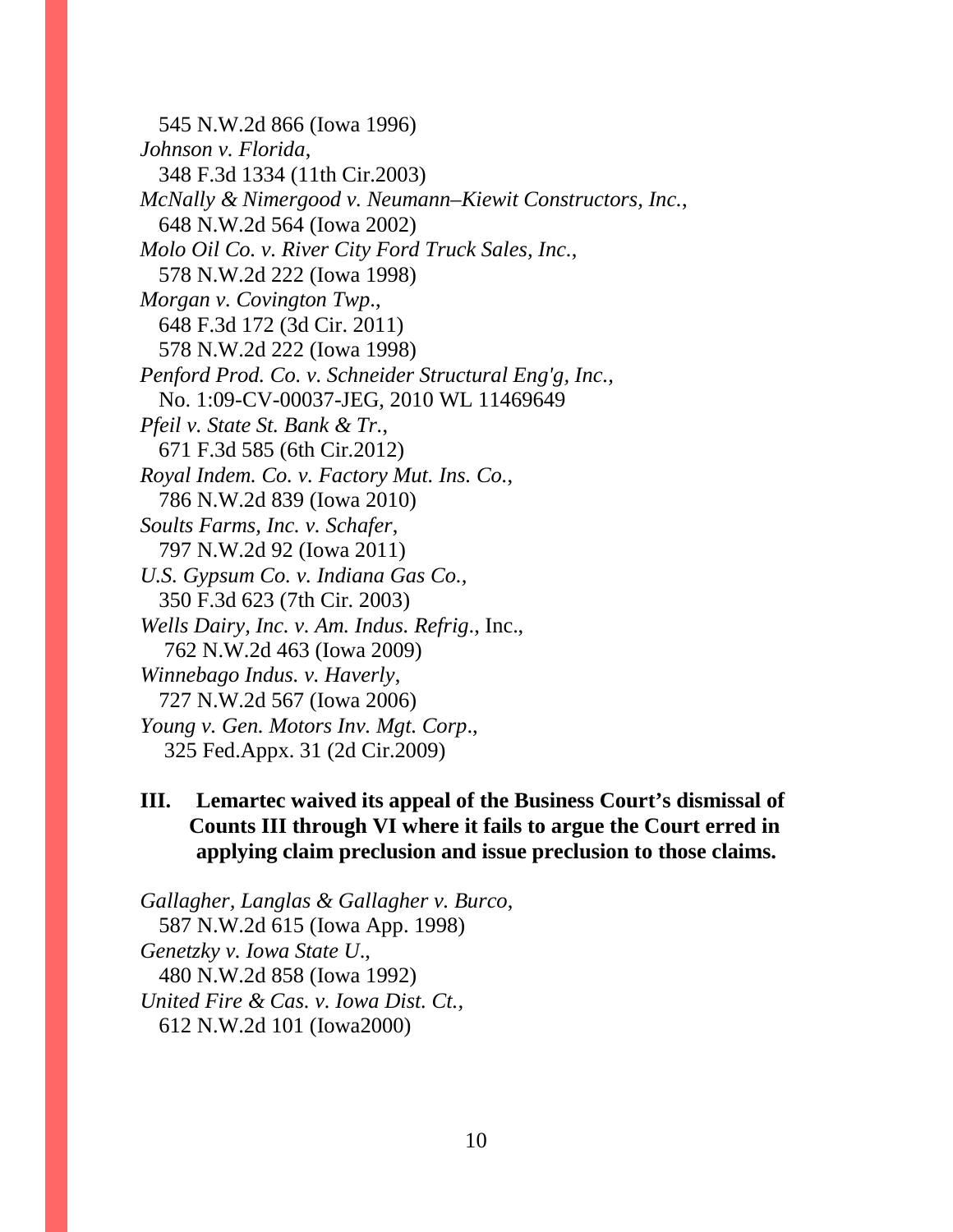#### **Routing Statement**

The Business Court applied well-established Iowa law governing claim preclusion and issue preclusion. The appeal should be transferred to the Court of Appeals. Iowa R.App.P. 6.1101.

#### **Introduction and Summary of Argument**

Lemartec's brief fails to inform this Court of significant changes in both cases after the Federal Court dismissed SPG's claims against ACT and Lemartec settled with SPG. Lemartec filed amended pleadings against ACT in both cases one day apart—October 26, 2017 in State Court and October 27, 2017 in Federal Court—bringing nearly identical, *verbatim*, claims for breach of contract, breach of express and implied warranties, and indemnity.

Lemartec's attempt to focus only on claims by third parties against Lemartec ignores the claims and issues actually litigated and decided between Lemartec and ACT in the Federal Case. The Federal Court heard and decided Lemartec's claims for breach of contract, breach of express and implied warranties, and indemnity adversely to Lemartec. It also decided ACT's claim for nonpayment adversely to Lemartec. In deciding these claims, the Federal Court necessarily found ACT performed all of its obligations under the contract, including: ACT's work was "quality construction", it complied with applicable code requirements, the conveyor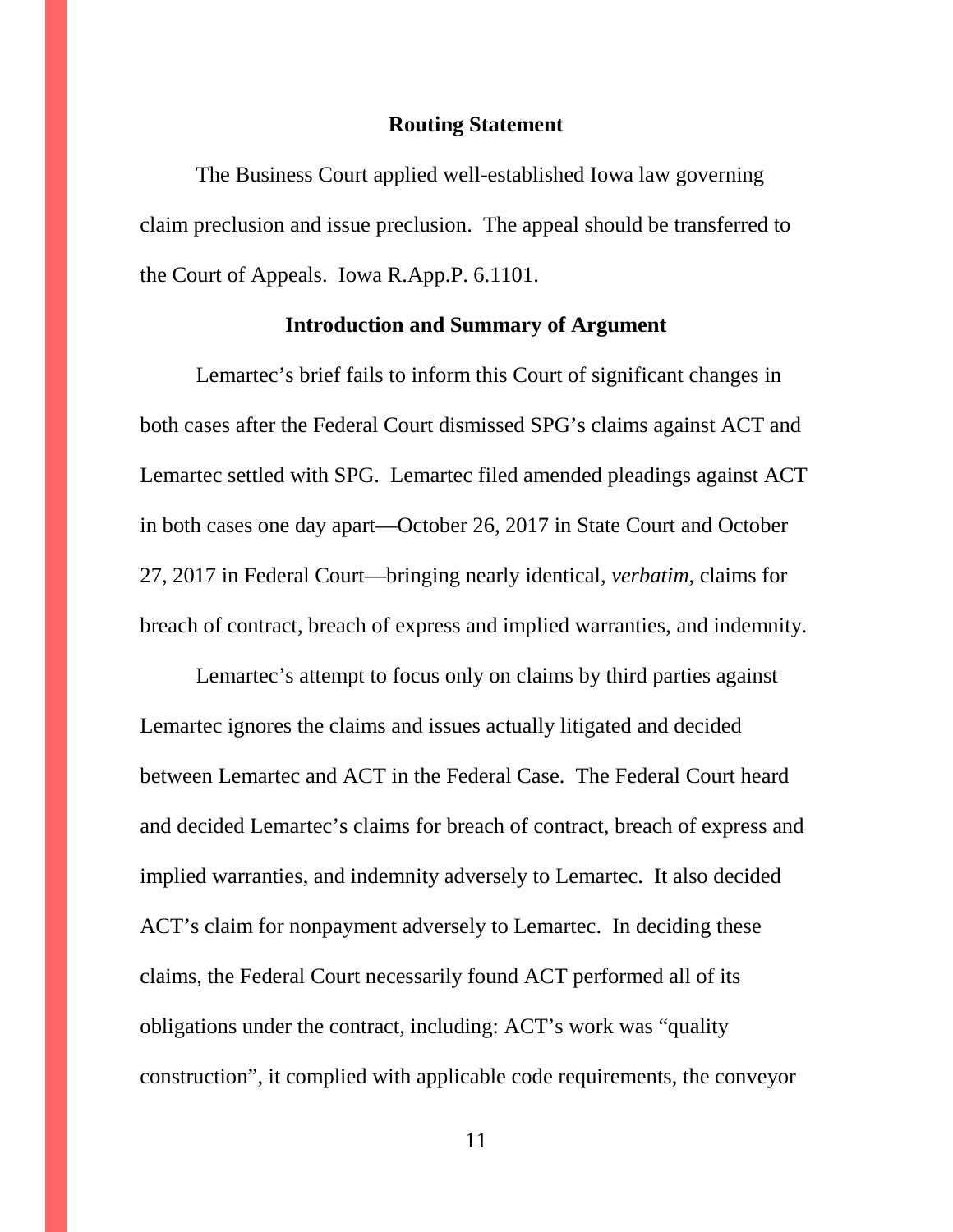system was "100% operable and functional and … compatible in all respects with the other portions of the Work", and ACT satisfied its 18-month guarantee. These findings removed all of the bases Lemartec has asserted in either case to support its claim that ACT had an obligation to indemnify Lemartec from and against claims of third parties.

These conclusions by the Federal Court preclude Lemartec's claims here under either claim preclusion or issue preclusion.

#### **Statement of the Case**

### **I. Nature of the case**

The underlying case involves disputes among numerous general contractors and subcontractors concerning construction of a Chlor-Alkali facility in Eddyville, Iowa. Third-party plaintiff Lemartec Corporation, a subcontractor to general contractor Conve & AVS, Inc. ("Conve") hired to design and build the physical plant for the project, subcontracted with Advance Conveying Technologies ("ACT") to design and manufacture components of the conveyor system for the salt containment building.

Lemartec and ACT are parties to two lawsuits, both addressing ACT's performance under its contract with Lemartec. Following a bench trial, the United States District Court for the Northern District of Iowa decided all claims between these parties in ACT's favor. This appeal addresses whether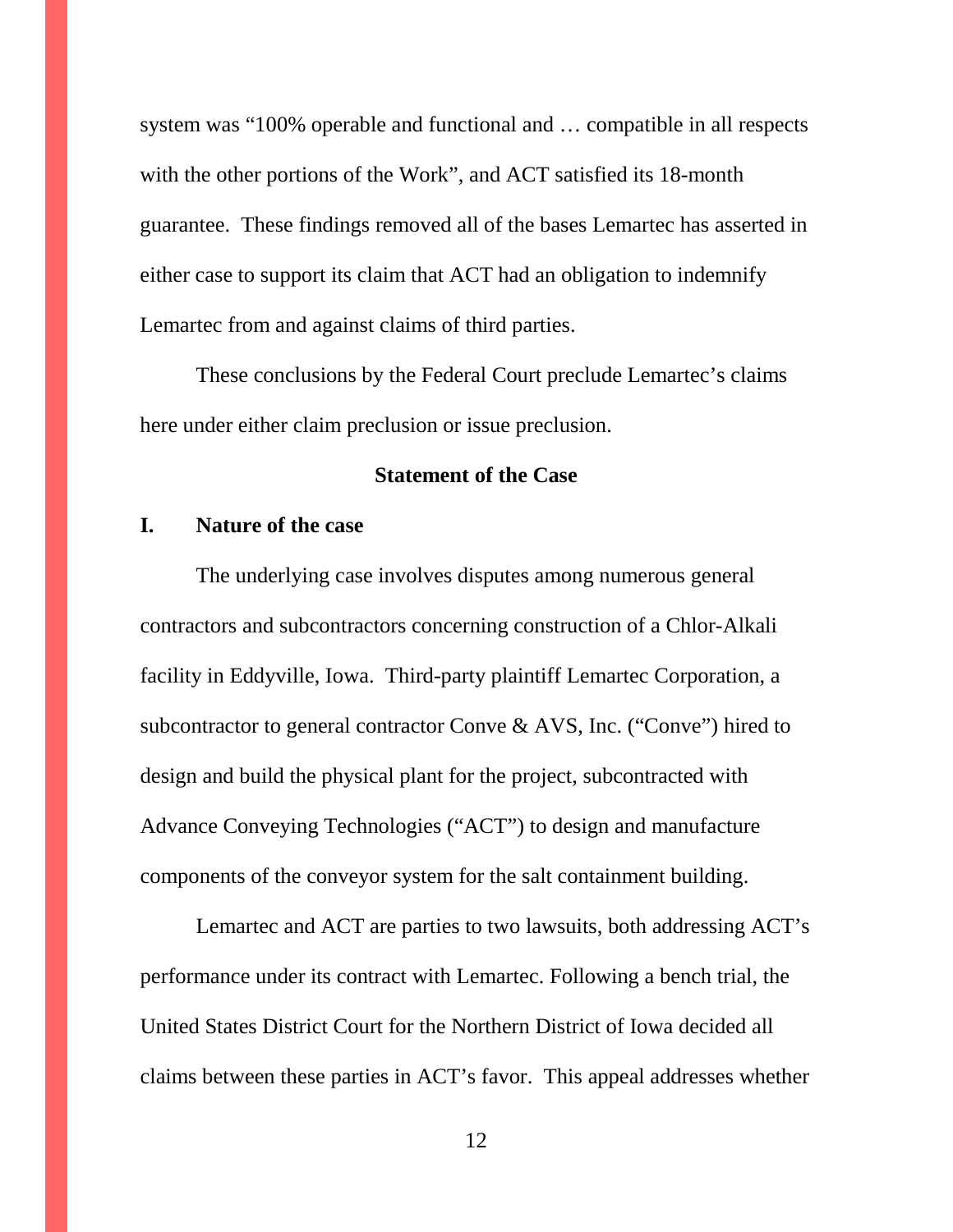the Federal Court's judgment precludes Lemartec's claims against ACT in this case under claim and issue preclusion.

### **II. Relevant prior proceedings.**

This part of the complex litigation in the Business Court<sup>[1](#page-12-0)</sup> began with a petition filed on November 22, 2016 by HF Chlor-Alkali, LLC ("HFCA") against Conve, one of the general contractors, and others, seeking recovery for damages related to construction of the Chlor-Alkali Plant for HFCA. Conve brought a third-party petition against its subcontractors, including Lemartec, on January 15, 2017. On May 30, 2017, Lemartec in turn brought a Third-Party Petition against its own subcontractors, including ACT and SPG. Initially, Lemartec's only third-party claim against ACT was Count I for statutory and common law indemnification. (App. 77.)

Lemartec filed an Amended Third-Party Petition on October 26, 2017, greatly expanding its claims against ACT in State Court. (App. 95.) In addition to the common law indemnity claim, Lemartec added substantive counts against ACT for Breach of Contract, Breach of Implied Warranty of Workmanlike Construction, Breach of Implied Warranty of Fitness for a

<span id="page-12-0"></span><sup>&</sup>lt;sup>1</sup> The Business Court case includes consolidation of four cases with a combined fifteen parties and is subject to an extensive case management order directing staged discovery. (App. 137, 2018-07-27 Third Amendment Case Management Order.) The cases remain in the initial phases of pattern discovery, and a status conference is set for May 20, 2019. (App. 368, 2019- 05-01 Order.)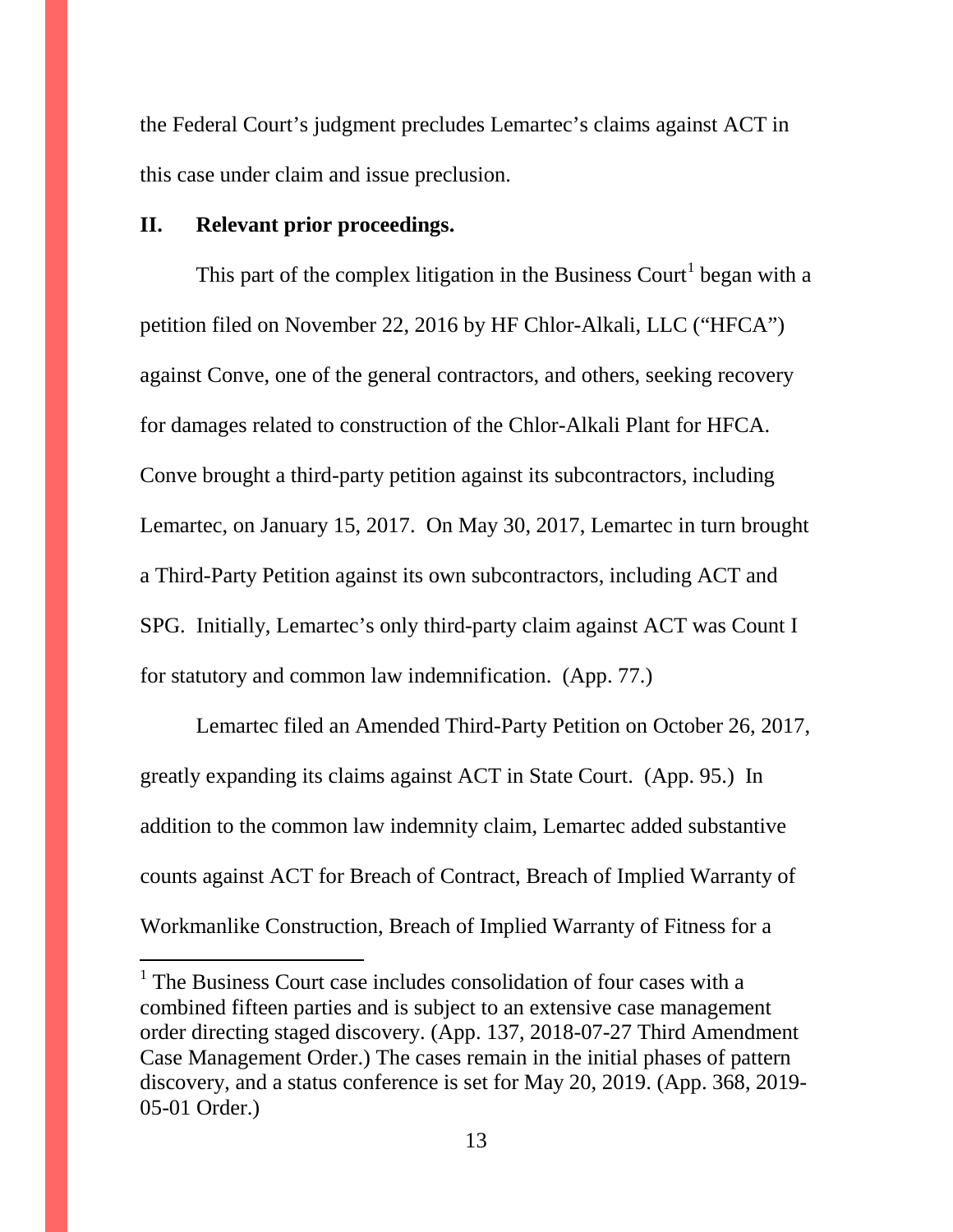Particular Purpose, and Breach of Express Warranty. (App. 104-07.) Lemartec sought "judgment against [ACT] in an amount which will fully and fairly compensate it for its damages" on each of Counts III through VI.  $\left( Id. \right)^2$  $\left( Id. \right)^2$ 

ACT filed its Answer on November 6, 2017 and asserted a counterclaim for nonpayment against Lemartec, alleging ACT performed its obligations under the Purchase Order, supplied conforming goods, and Lemartec accepted the goods but failed to pay ACT the balance owing. (App. 130-31.) Lemartec filed an Answer to ACT's Counterclaim for Breach of Contract. (App. 133.)

ACT filed a Motion for Summary Judgment on August 15, 2018, seeking dismissal of all claims brought by Lemartec against ACT based on the May 21, 2018 favorable disposition of the Federal litigation. (App. 146.) Lemartec filed a resistance on September 21, 2018, ACT filed a Reply on October 5, 2018, and the Business Court held a hearing on October 15, 2018. (App. 170, Lemartec Resistance; App. 188, ACT Reply.) ACT made a verbal motion to amend its answer during the October 15, 2018 hearing to include the affirmative defense of *res judicata*, which was followed by a written motion on October 31, 2018. (App. 296.) The deadline for amending

 $\overline{a}$ 

<span id="page-13-0"></span><sup>2</sup> As discussed in greater detail below, Lemartec filed a nearly *verbatim* amended counterclaim against ACT in federal court the next day.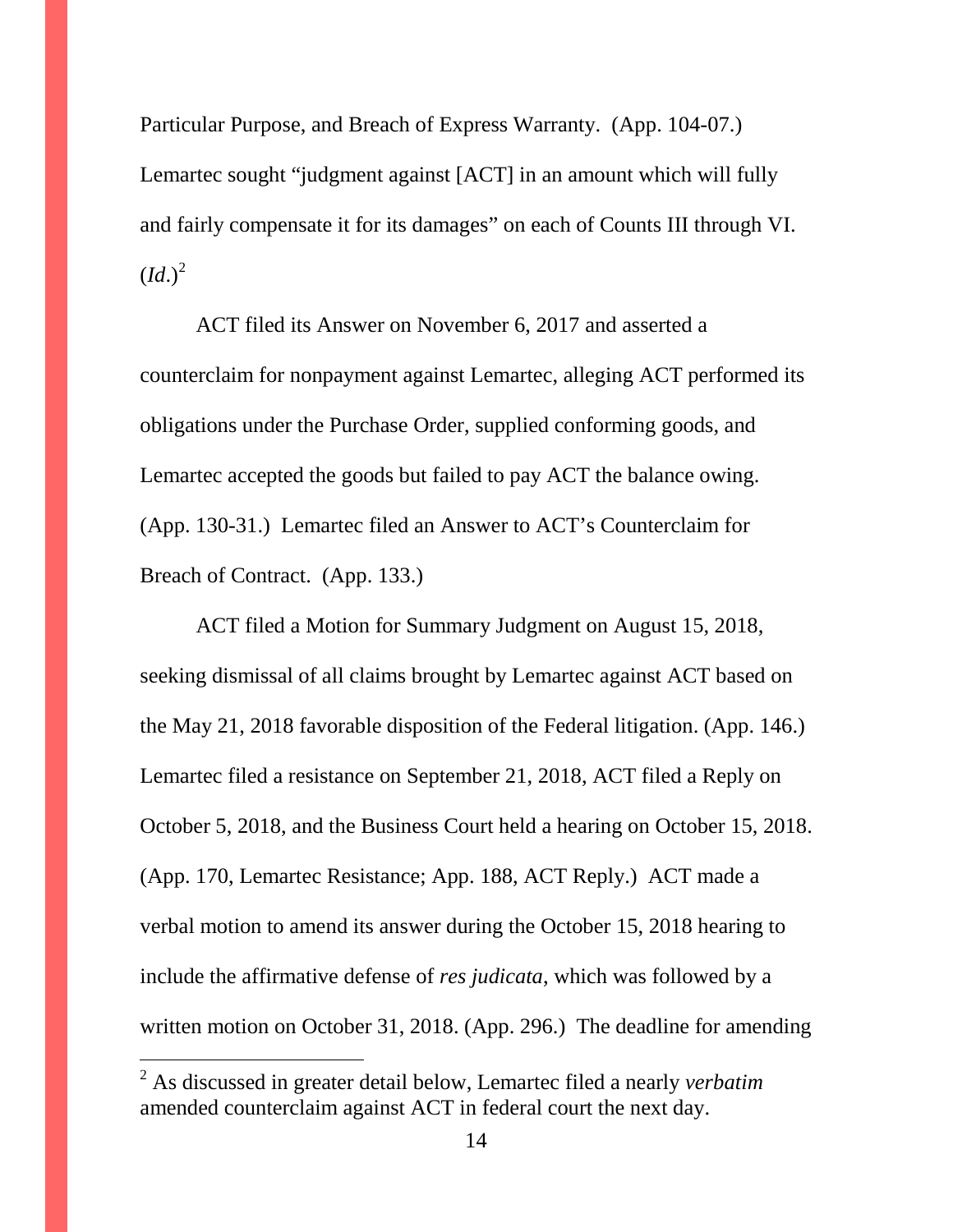pleadings remained open—indeed still has not been set. (App. 318.) On November 20, 2018, the Business Court granted ACT's Motion to Amend and its Motion for Summary Judgment. (App. 326.)

Lemartec filed interlocutory appeal.

#### **III. Disposition below**

In applying claim and issue preclusion, the Court rejected Lemartec's false and misleading characterizations of the Federal case as a "delay case" and the state case as a "defect case". (App. 343.) With respect to claim preclusion, the Court concluded Lemartec took too narrow a view of the "claim" in the federal case: "the matter at issue between Lemartec and ACT in federal court was, fundamentally, the rights and obligations of the parties under the Purchase Order and whether any duties under that written agreement had been breached." (App. 343-44.) The Court applied the "transactional" doctrine: "All aspects of Lemartec's indemnity claim necessarily arise from the same transaction because they are rooted in the same contract and performance: Lemartec's theory that ACT is responsible because it breached the terms of the Purchase Order by designing and fabricating a salt conveyor system that did not conform to specifications is the same in both actions." (App. 346-47.)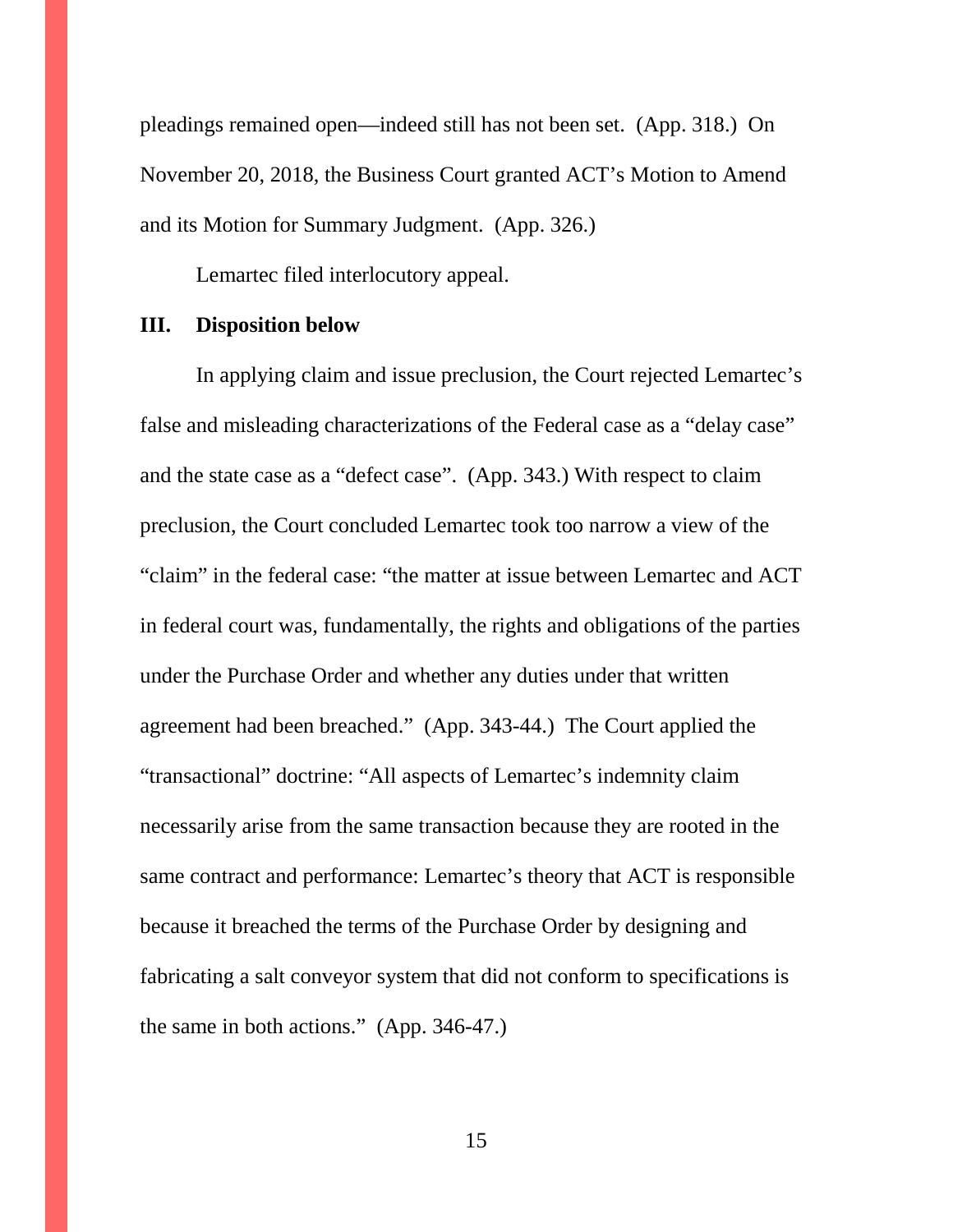The Court also applied issue preclusion: "Throughout litigation between the parties in federal court, the primary contention was whether ACT's design and fabrication of the salt conveyor system breached the terms of the Purchase Order or violated any express, implied, or equitable warranties contained in that agreement." (*Id.* 351.) The Court concluded "the crucial issue of whether ACT breached the duties it owed under the Purchase Order has already been decided against Lemartec." (*Id.* 354.) The Court noted, "Lemartec litigated its claims and lost; it must live with the results." (*Id.* 356.)

### **Statement of the Facts**

Lemartec omits significant events in the discussion of the Federal and State lawsuits. An understanding of the procedural posture of the Federal lawsuit is important for the Court's review of the Business Court's Order dismissing Lemartec's claims under both claim and issue preclusion.

#### **I. The Salt Conveyor System**

On May 17, 2013, HFCA contracted with Conve to design and build a facility to manufacture caustic soda, chlorine, hydrochloric acid and sodium hypochlorite. (App. 12, HFCA Petition ¶¶10-11.) On July 17, 2013, Conve in turn contracted with Lemartec to design, construct, and provide construction and erection administration of the Plant. (*Id.*) One aspect of the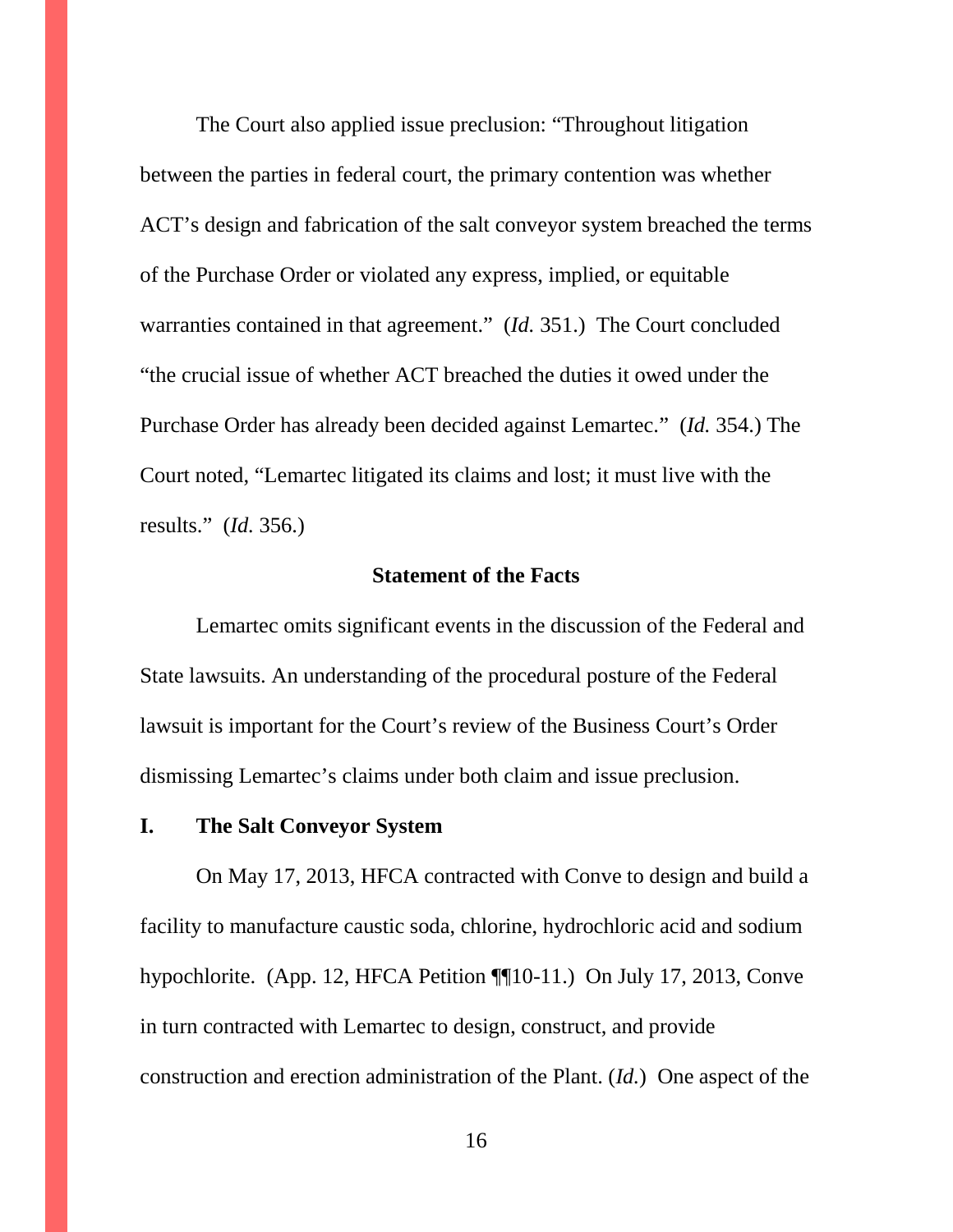Plant includes a salt containment building, which included a material handling system, or conveyor system, for moving the salt to, and within, the salt containment building.

On December 18, 2013, Lemartec entered into a Purchase Order with ACT for the design, engineering, and fabrication of the salt conveyer system. (App. 98, ¶13.) Lemartec provided ACT with a set of conceptual drawings and functional requirements for the conveyor system, from which ACT was to design and fabricate the conveyor system, which was to be constructed by another party (ultimately SPG). (App. 684-86.) Lemartec remained responsible for reviewing and approving ACT's design submittals, verifying field measurements and construction criteria, and coordinating among the various companies working the construction site. (*Id.*)

The Purchase Order did not include a contractual indemnification provision. (App. 100-02, ¶¶10-20.) While Lemartec entered into Subcontracts with most of its other subcontractors that included express indemnity provisions, Lemartec's only written agreement with ACT was the Purchase Order. (*Id*.)

Lemartec subcontracted with SPG to perform on-site assembly and installation of the conveyor system fabricated by ACT. (*Id*.) As noted in Lemartec's Brief, installation of the Salt Conveyor system was completed in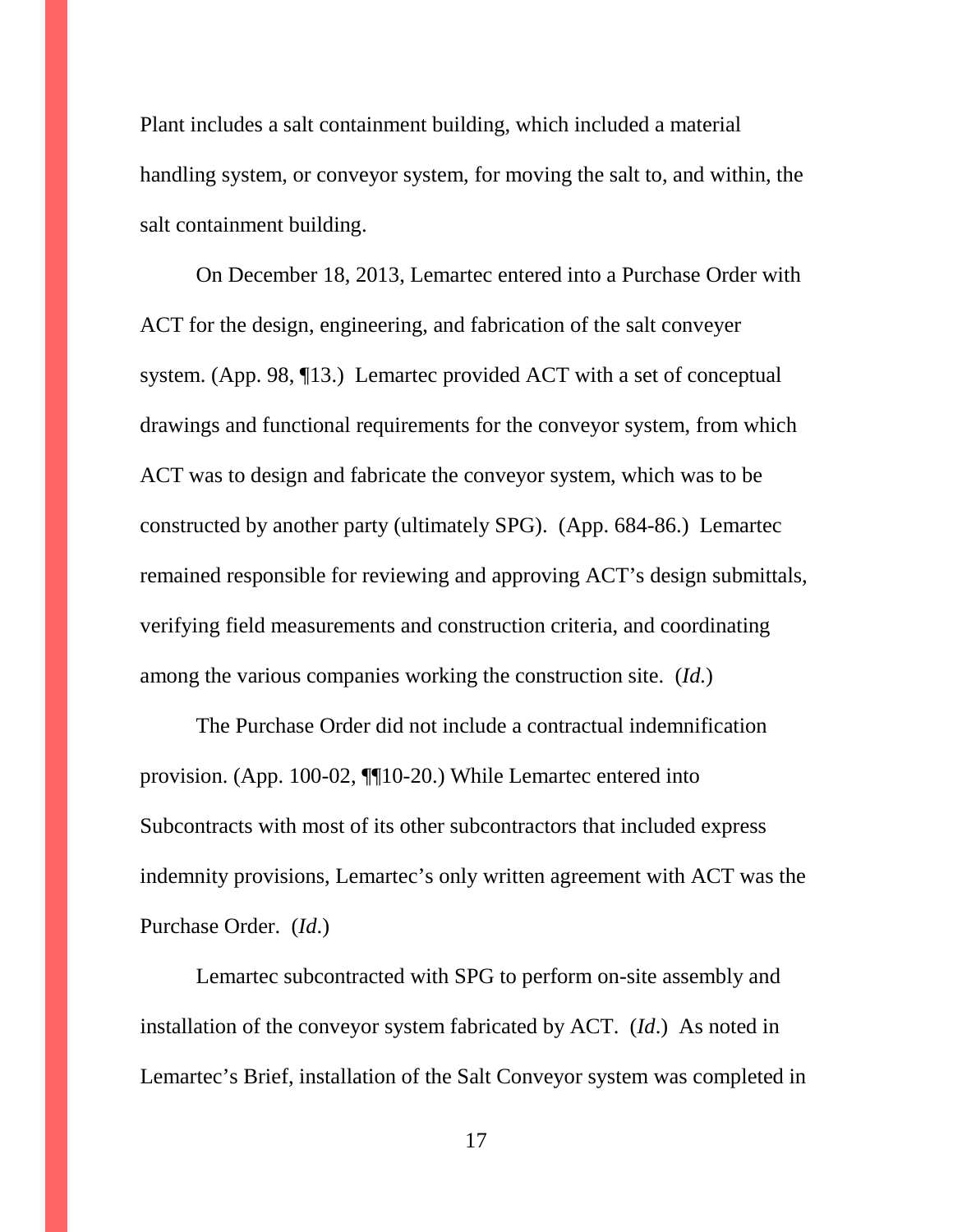May 2015 and the entire Project was turned over to Conve the following month, on or about June 21, 2015. (Proof Br. 21, 22.)

Construction of the chlor-alkali plant did not go as planned, resulting in the consolidated lawsuits and numerous counterclaims, crossclaims, and third-party claims involved in this state litigation.

#### **II. The Federal Case course of proceedings.**

### **A. Lemartec and ACT's crossclaims began as straightforward indemnity crossclaims.**

On October 6, 2015, SPG filed suit in Federal Court against Lemartec and ACT for unpaid sums related to additional work and cost overruns it incurred while constructing the salt conveyor system. (App. 381, ¶44.) SPG brought contract-based claims against Lemartec and tort-based claims against ACT, including negligence, professional negligence, and negligent misrepresentation. (*Id.* 374-81*.*) As co-defendants, ACT and Lemartec each brought crossclaims for indemnity and contribution against the other. (App. 441-42; App. 458-59.)

### **B. Lemartec asserted theories of breach of warranty and breach of contract for the first time in response to ACT's Motion for Summary Judgment.**

ACT moved for summary judgment on June 30, 2017, seeking dismissal of SPG's claims and Lemartec's indemnity and contribution crossclaim. (App. 464.) In response, Lemartec argued for the first time that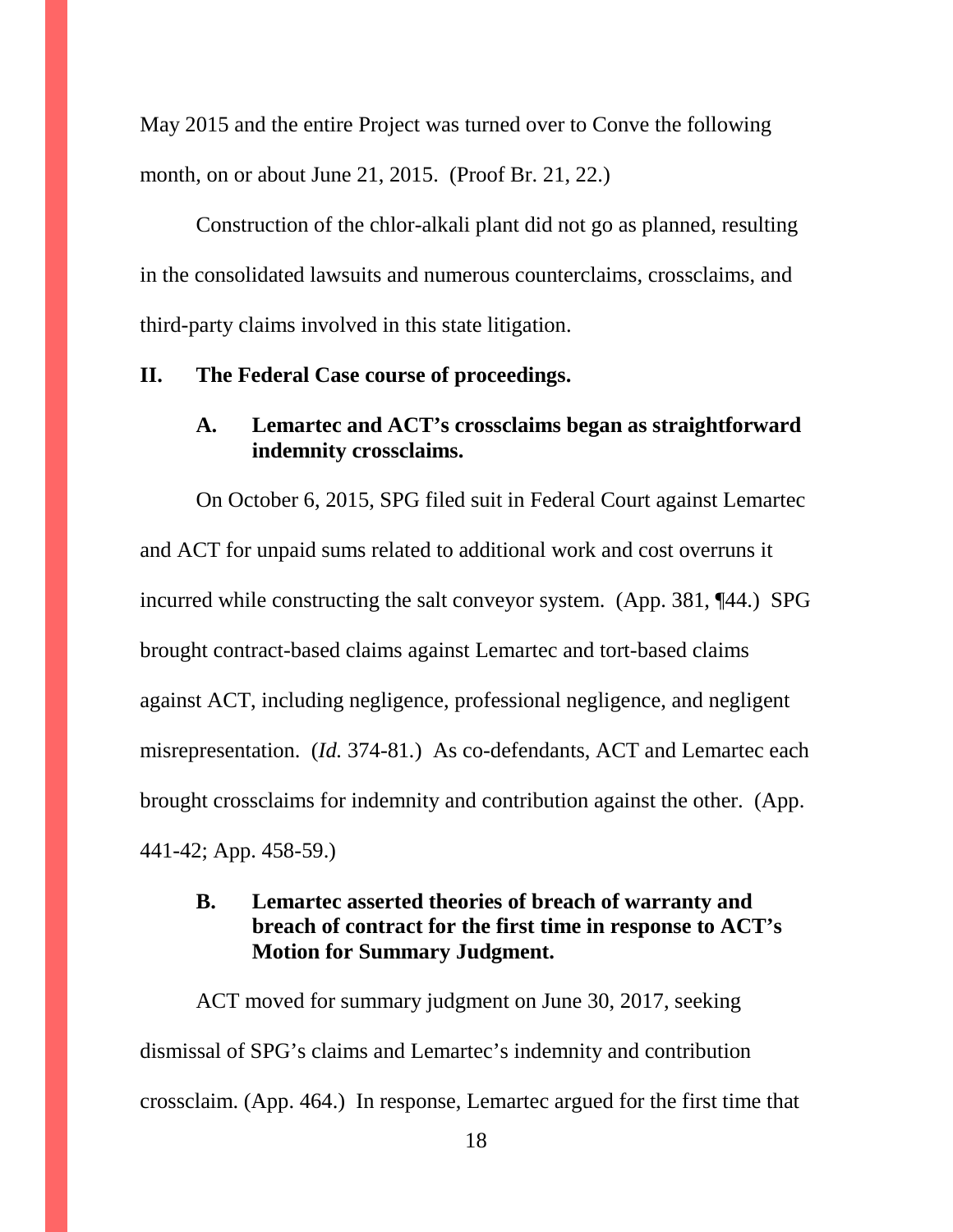its common law indemnity claim included implied contractual indemnity and equitable indemnity premised on breaches of implied and express warranties and professional negligence. (App. 470-74.) On August 28, 2017, the Federal Court granted ACT's Motion for Summary Judgment against SPG. (App. 488-89.)

The Court asked Lemartec and ACT to brief how the Court should manage the remaining contribution and indemnity crossclaims, given the Court's dismissal of SPG's claims against ACT. (*Id.* 489.) Lemartec filed a supplemental brief on September 8, 2017, arguing its equitable indemnity claims were premised on claims for breach of warranty sounding in contract, not in tort, to avoid the economic loss doctrine. (App. 490-91.) Lemartec argued: "This case does not involve professional negligence—it is a warranty case. This case also involves a contractual relationship between Lemartec and ACT." (*Id.* 492.) Lemartec argued its equitable indemnity claim was supported by "its contractor-subcontractor relationship with ACT", and "genuine issues of material fact exist concerning whether ACT satisfactorily performed under the Lemartec-ACT contract." (*Id.* 493.) Lemartec identified "specifically, the provisions where ACT agreed that its 'work shall be of quality construction' and that the 'Work shall comply with applicable code requirements ... [and] shall be 100% operable and functional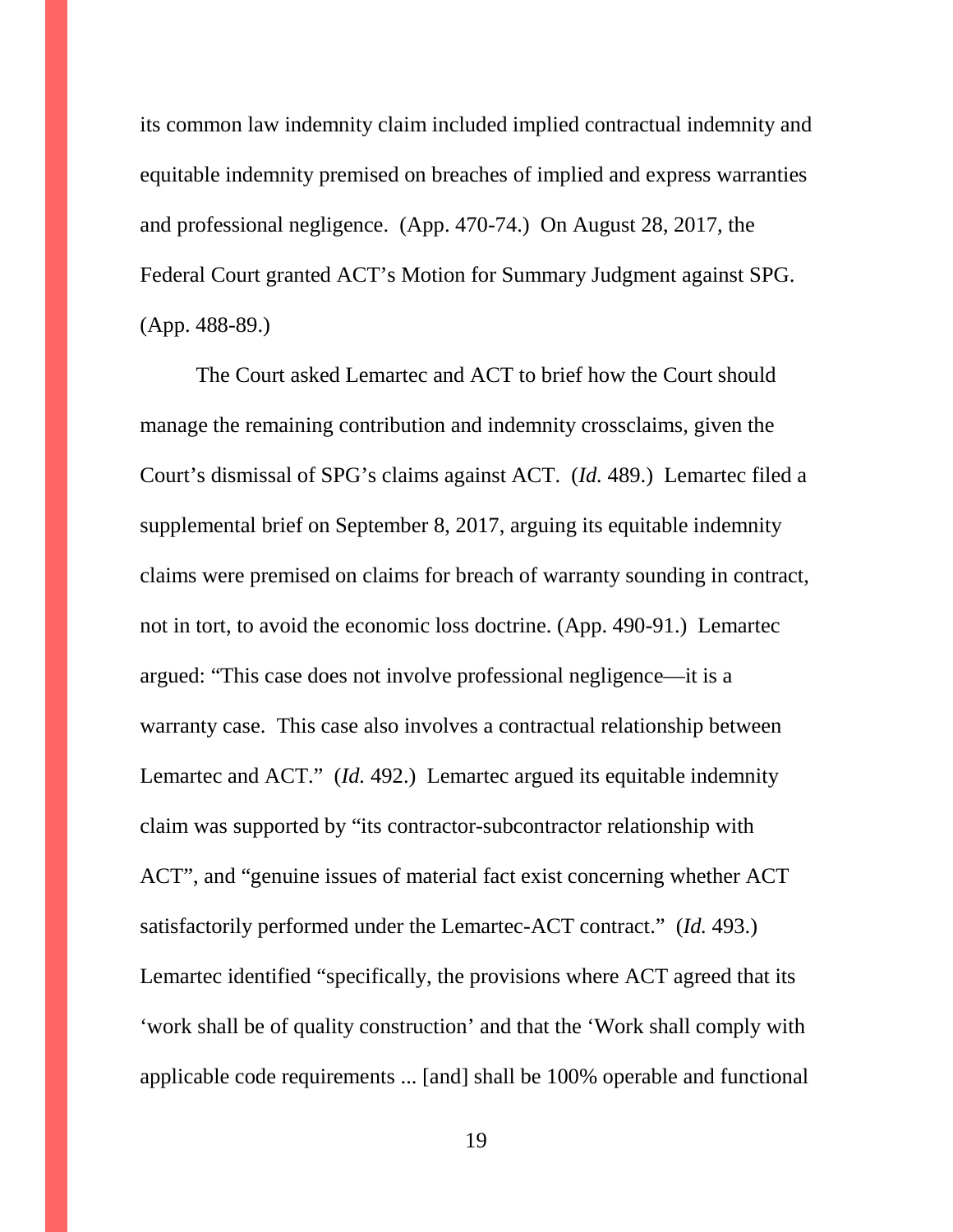and be compatible in all respects with the other portions of the Work.'" (*Id.* 494.) Lemartec also argued that ACT "'[g]uarantee[d] the work for 18 months after delivery of Equipment or 12 months after Start-up, whichever is sooner'" in the Purchase Order, which supported Lemartec's claim for implied contractual indemnity. (*Id.* 496.)

On September 19, 2017, the Federal Court granted ACT's Motion for Summary Judgment on Lemartec's contribution claim, but denied dismissal of Lemartec's indemnity claim, finding "genuine issues of fact on the several theories of equitable or legal indemnity." (App. 499.)

Lemartec settled its claims with SPG (App. 501.)

### **C. The Federal claims were amended to add substantive claims, creating a "whole new case".**

ACT's crossclaim for contribution and indemnification against Lemartec was mooted because the Court's rulings established ACT owed nothing to SPG. When Lemartec's counsel informed ACT's counsel Lemartec had settled with SPG on September 22, 2017, Lemartec also told ACT it intended to proceed with its indemnity claims against ACT, which were premised on Lemartec's breach of warranties theories. (*Id.*) Faced with theories of breach of contract and breach of warranties raised by Lemartec in resisting summary judgment, on October 6, 2017, ACT moved to amend its crossclaim to assert a claim for nonpayment of the contract.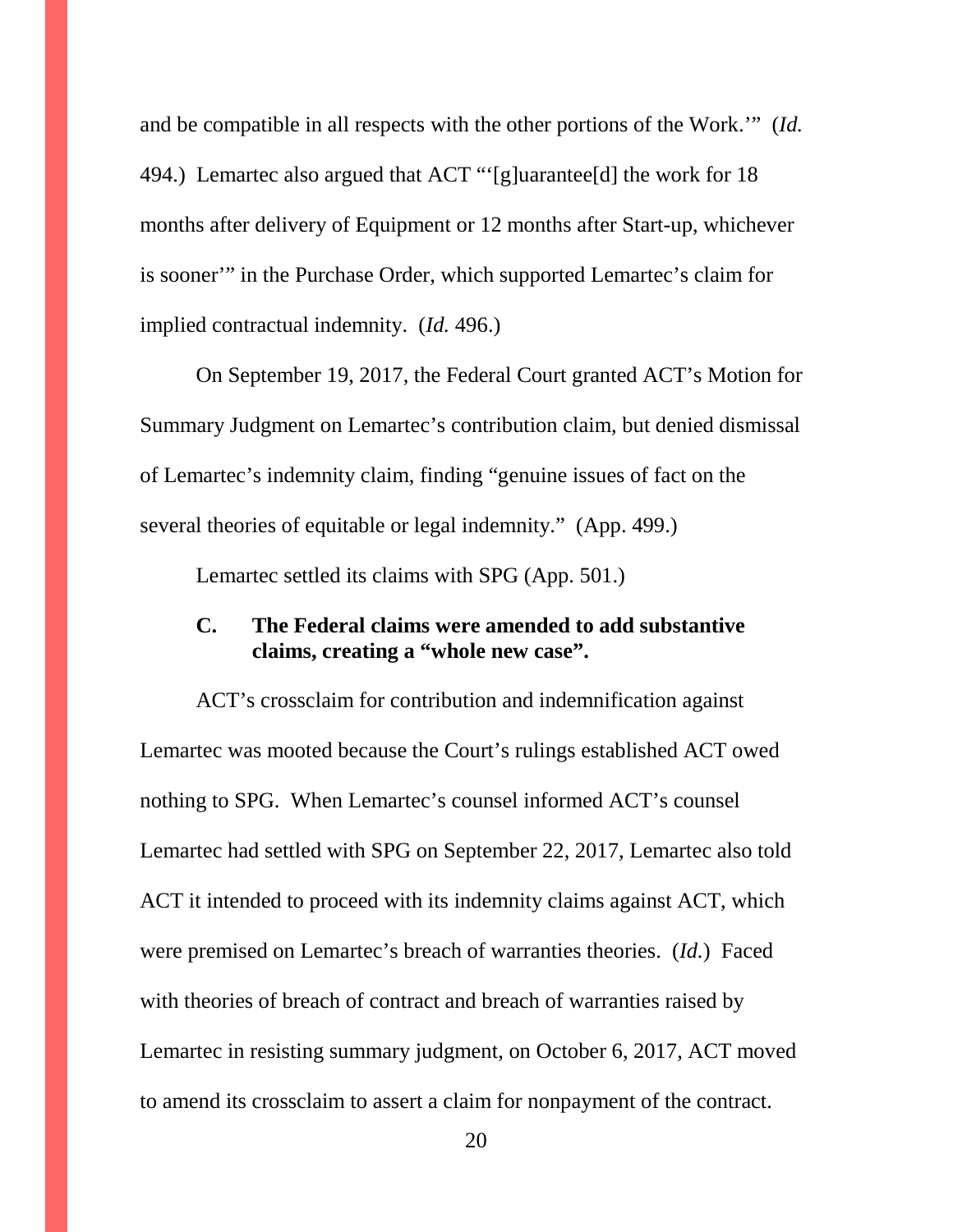Against Lemartec's Resistance, the District Court granted ACT's motion on October 23, 2017. (App. 505.)

On October 27, 2017, the day after Lemartec filed a nearly identical Amended Third-Party Claims against ACT in this State case (App. 95), Lemartec filed a Motion to Continue Trial Date and Reset Deadlines (App. 533) as well as a Counterclaim to ACT's Amended Crossclaim (App. 539- 45.) Lemartec identified its amended claims as "compulsory counterclaims", asserting "ACT's amended crossclaim and answer to crossclaim, along with Lemartec's counterclaims thereto, create new issues and new theories of recovery, the result of which is essentially the creation of an entirely new case." (App. 534, ¶¶9-10.) Lemartec also sought expanded discovery and designation of additional expert witnesses. (*Id.*   $\P$ 12.)

Against ACT's resistance, the Federal Court granted the continuance on November 6, 2017, asking for briefs on whether a jury trial was required. (App. 557.)

In support of its claim for a jury trial, Lemartec argued at the time SPG was dismissed from the case, "the sole claims remaining for trial were Lemartec's and ACT's indemnity cross-claims", but ACT's amended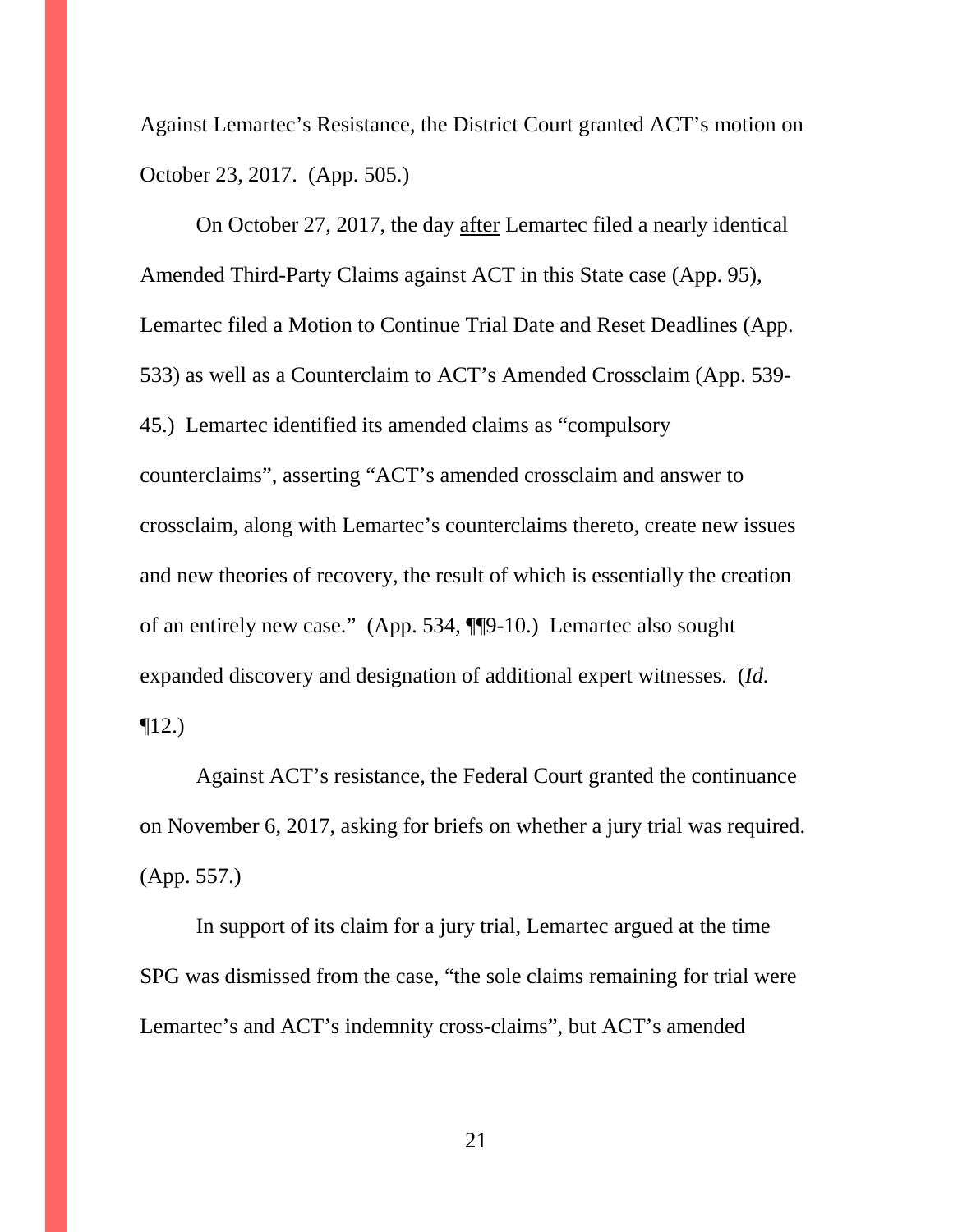crossclaim and its own "compulsory counterclaims" inserted new legal claims into the case, entitling it to a jury. (App. 559-60.)

In its Motion to Designate Expert Witness, Lemartec again argued the amended claims "created new issues and new theories of recovery, … essentially the creation of an entirely new case." (App. 566-67, ¶10.) Lemartec argued it was entitled to an expert because the new claims were an "entirely different theory" than previously involved in the SPG suit. (*Id.* 568, ¶¶18-20.)

On January 10, 2018, the Court extended the time to designate experts, concluding: "[e]xpert testimony from both remaining parties will be of assistance to the finder of fact in this case concerning engineering and contractual cross-claims by the parties." (App. 571.) In response to Lemartec's designation of Stephen Burke as its expert, ACT designated George Wandling. (App. 576.)

Lemartec dismissed its request for a jury, and a bench trial was held on April 9 through 16, 2018. The parties jointly filed a proposed pretrial order setting detailing the factual and legal the issues to be tried. (App. 573- 93.) Each party introduced 86 exhibits. (*Id.* 588-93.) Following trial, the parties filed Proposed Final Orders. (App. 594-608; App. 609-31.)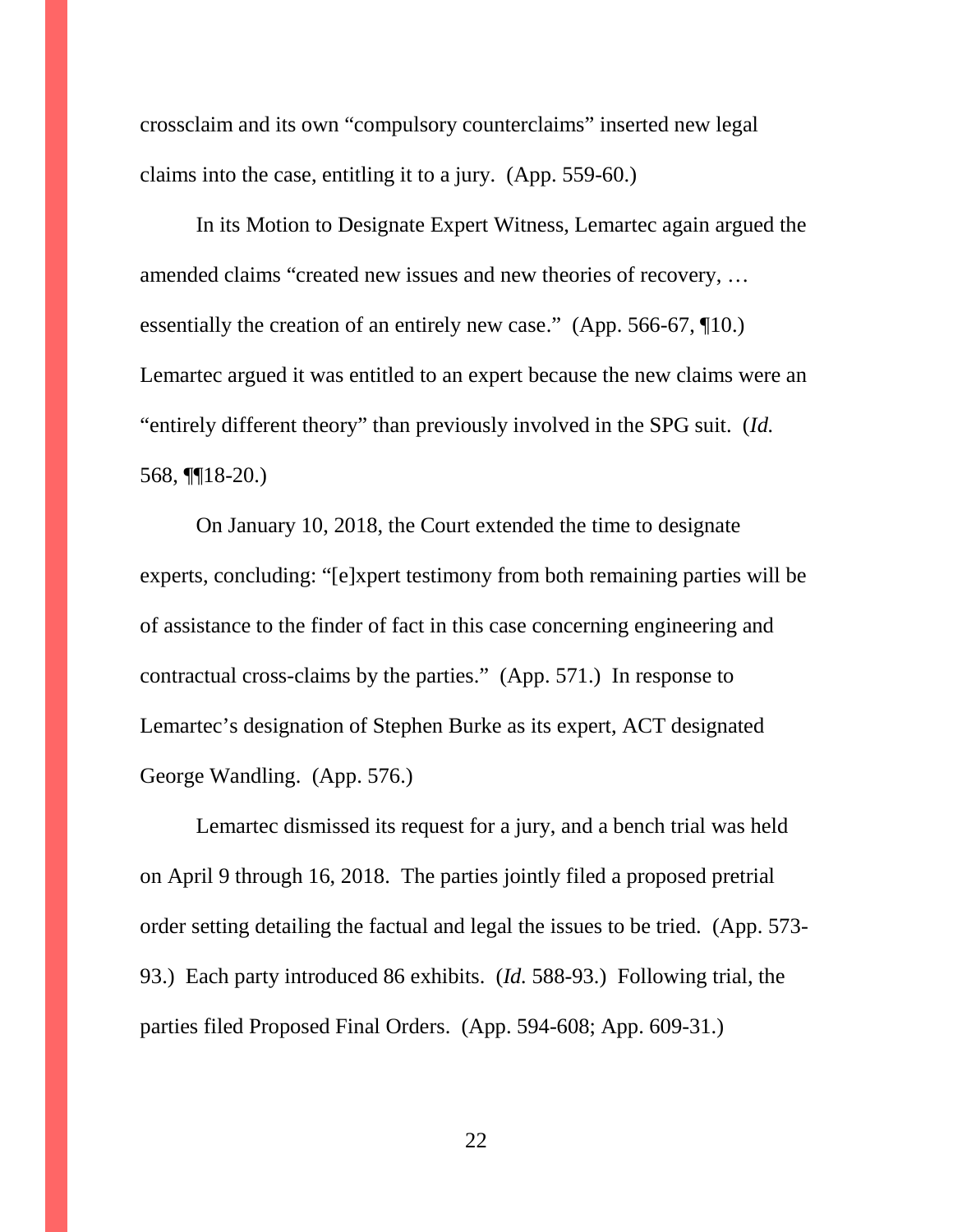The breadth of the issues Lemartec considered to have been litigated

and needed to be decided in the Federal Case is revealed by its Proposed

Final Order. Lemartec sought the following fact findings:

1. ACT's work was not of quality construction as required by the Purchase Order;

2. ACT failed to properly include all items described or implied by the Purchase Order;

3. ACT's work did not comply with applicable code requirements;

4. The conveying system was not 100% operable, functional and compatible in all respects with other portions of the work at the time of delivery;

….

…

…

(App. 598.) Lemartec also sought the following legal rulings:

ACT breached the implied warranty of merchantability by delivering component parts of the conveyor system that were not fabricated properly, did not fit together properly and that had to be re-engineered or otherwise modified in the field.

ACT breached the implied warranty of fitness for a particular purpose. ACT had reason to know of Lemartec's particular purpose for the conveyor system. Lemartec did not contract with ACT to purchase an ordinary salt conveyor. *Lemartec required a salt conveyor system designed and fabricated in accordance with the specific requirements of the contract documents and the specifications*. Lemartec contracted for a salt conveyor with a particular purpose unique to this chlor alkali production plant. ACT had reason to know that Lemartec relied on its skill and judgment to furnish a suitable salt conveyor system as *Lemartec contracted with ACT to "provide a Design and Manufacture Salt Conveyor System* and provide all Engineering services by a professional Engineer registered in the state of Iowa as required to design the Salt Conveying system *that meets the project specifications*." ACT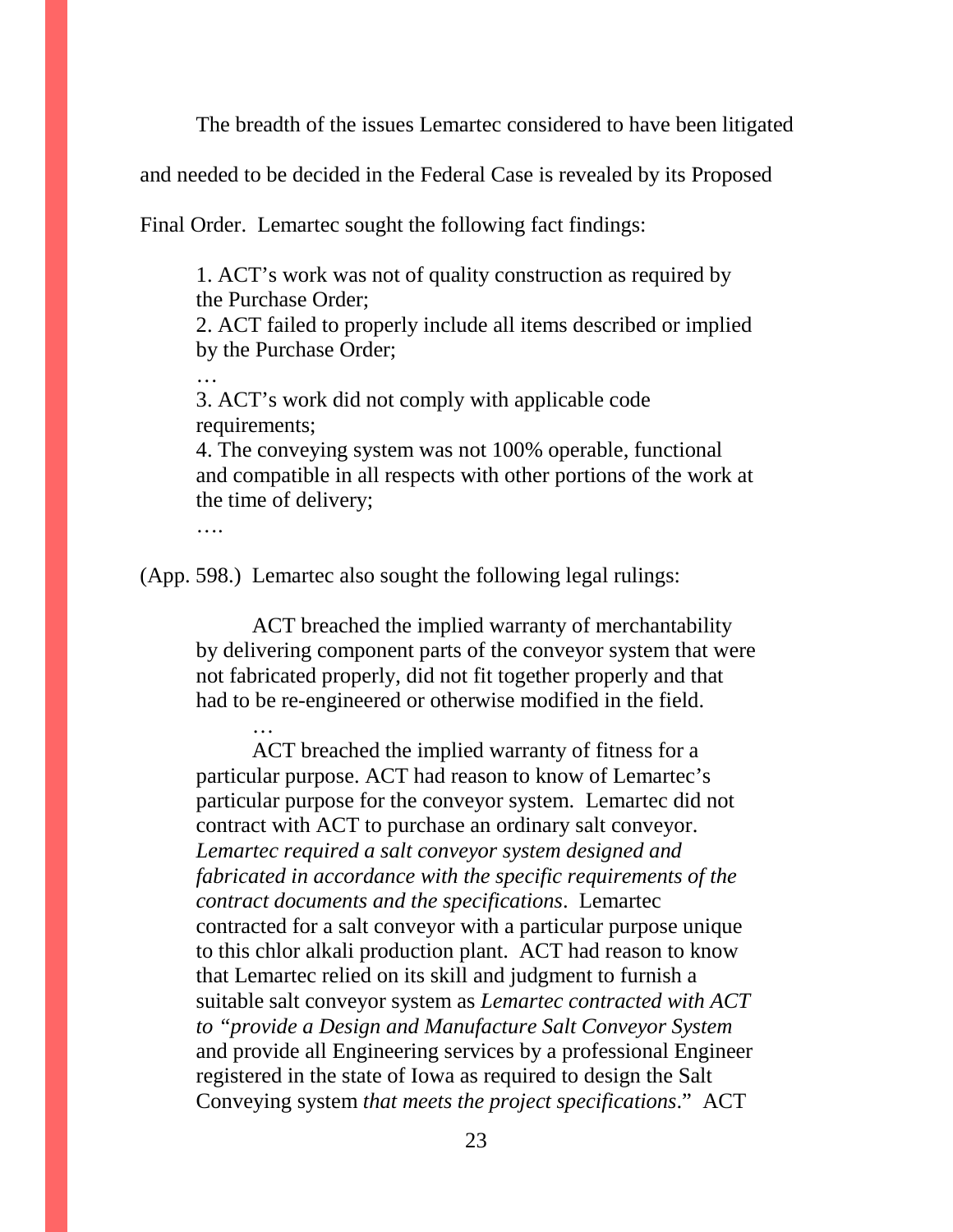guaranteed its work. ACT's guarantee shows it had reason to know that Lemartec would rely on, and did rely on, ACT's skill and judgment to furnish suitable components for the salt conveyor.

ACT expressly promised that its work would be of quality construction and that it would be performed in accordance with the construction drawings and specifications. These express statements were affirmations made by ACT that related to the conveyor and became part of the basis of the bargain. These express statements also concern the quality of ACT's design and manufacture of the components of the conveyor system and are not statements of opinion or praise.

… The Court concludes that ACT breached its express warranties because ACT's work was not of quality construction and it did not fully comply with the construction drawings and specifications.

(App. 605-06 (emphasis added).)

…

### **D. The Federal Court determined ACT fully performed its obligations under the Purchase Order and did not breach any express or implied warranties.**

Following the four-day federal bench trial, the Federal Court found in favor of ACT on all of Lemartec's claims against ACT and on ACT's claim for non-payment. (App. 683-88.) The Federal Court found: "ACT proved that it had completed the work called for by the purchase order of December 18, 2013; that it did not breach any provision of the contract; and that it had not been paid the amount of \$317,467.07 Lemartec owed it under the purchase order …." (App. 686.) With respect to Lemartec's claims against ACT, the Federal Court found: "Lemartec failed to prove that ACT breached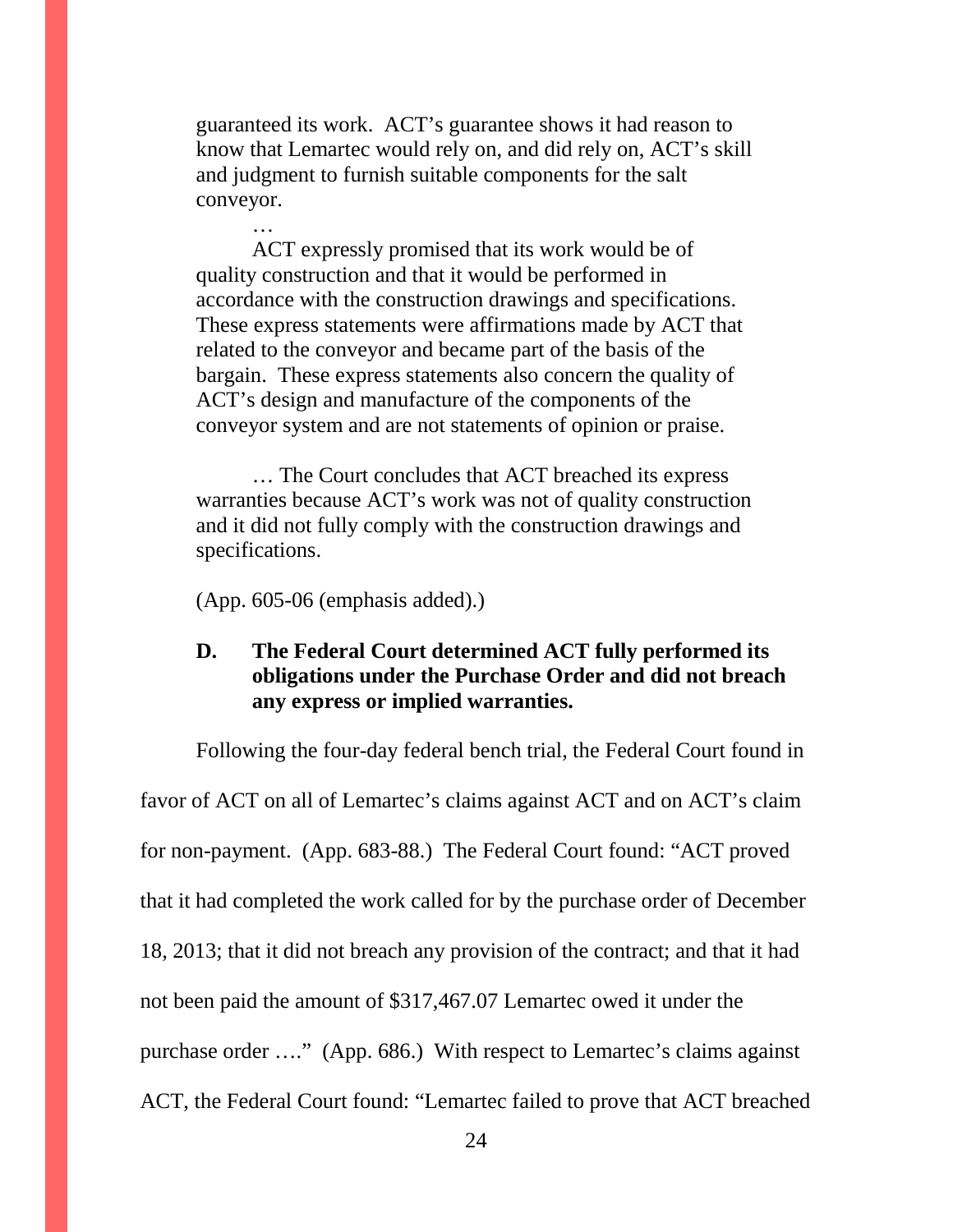the purchase order. … Moreover, Lemartec failed to prove that ACT breached any implied or express warranty of merchantability or fitness for a particular purpose." (*Id.*)

#### **Argument**

### **I. The District Court properly applied claim preclusion to Lemartec's state law claims.**

#### **A. Error Preservation**

Lemartec preserved error on this issue.

#### **B. Scope of Review**

This Court reviews summary judgment for correction of errors law. *Gardner v. Hartford Ins. Accident & Indemn. Co.*, 659 N.W.2d 198, 201 (Iowa2003).

With respect to the Business Court's order allowing ACT to amend its Answer to assert *res judicata* as an affirmative defense, "[d]istrict courts have considerable discretion to allow amendments any point in the litigation, and [this Court] will only reverse the district court's decision if it has abused that discretion." *Baker v. City of Iowa City*, 867 N.W.2d 44, 51 (Iowa2015) (affirming amendment following remand from Supreme Court).

### **C. The transactional approach applied under Iowa law encompasses Lemartec's indemnity claim.**

The doctrine of claim preclusion is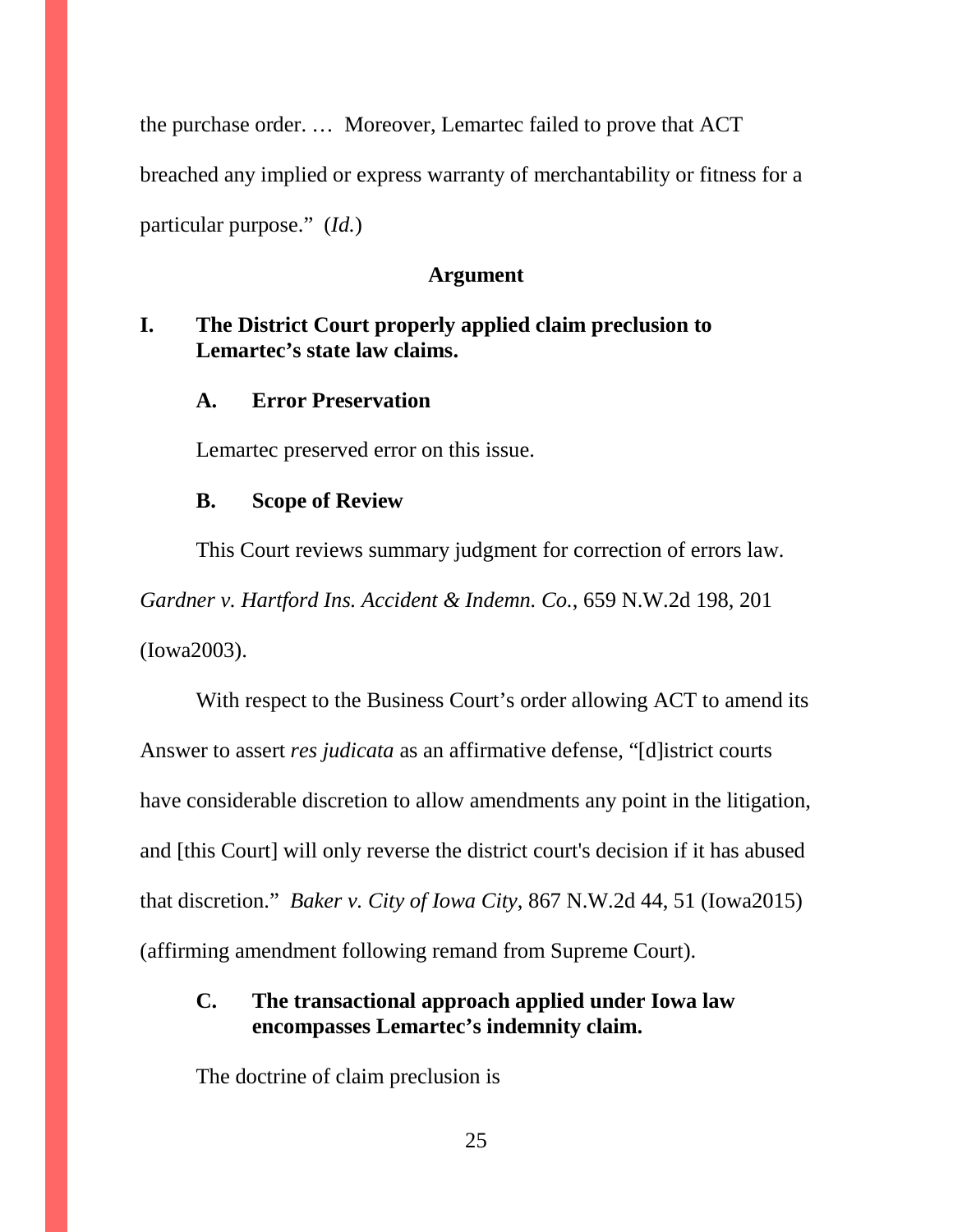based on the principle that a party may not split or try his claim piecemeal, but must put in issue and try his entire claim or put forth his entire defense in the case on trial. An adjudication in a former suit between the same parties on the same claim is final as to all matters which could have been presented to the court for determination. A party must litigate all matters growing out of his claim one time and not in separate actions.

*Iowa Coal Mining Co. v. Monroe Cty*., 555 N.W.2d 418, 441 (Iowa 1996) (quoting *B&B Asphalt Co*. *v. T.S. McShane Co.*, 242 N.W.2d 279, 268 (Iowa1976). The only element of claim preclusion challenged by Lemartec is the final element: whether "both suits involve the same cause of action." *Pavone v. Kirk*, 807 N.W.2d 828, 832, 836 (Iowa2011).

Iowa courts apply the "more recent transactional approach of the Restatement" in addressing whether the cases involve the same causes of action. While Iowa courts discuss the "older 'same-evidence' test" in discussing claim preclusion, "[w]hat [they] have not done in the past is use the same-evidence test to reach a *different* result from that under the Restatement." *Villarreal v. United Fire&Cas.,* 873 N.W.2d 714, 719 n.3 (Iowa2016).

That transactional approach is defined by the Restatement as:

(1) … [T]he claim extinguished includes all rights of the plaintiff to remedies against the defendant with respect to all or any part of the transaction, or series of connected transactions, out of which the action arose.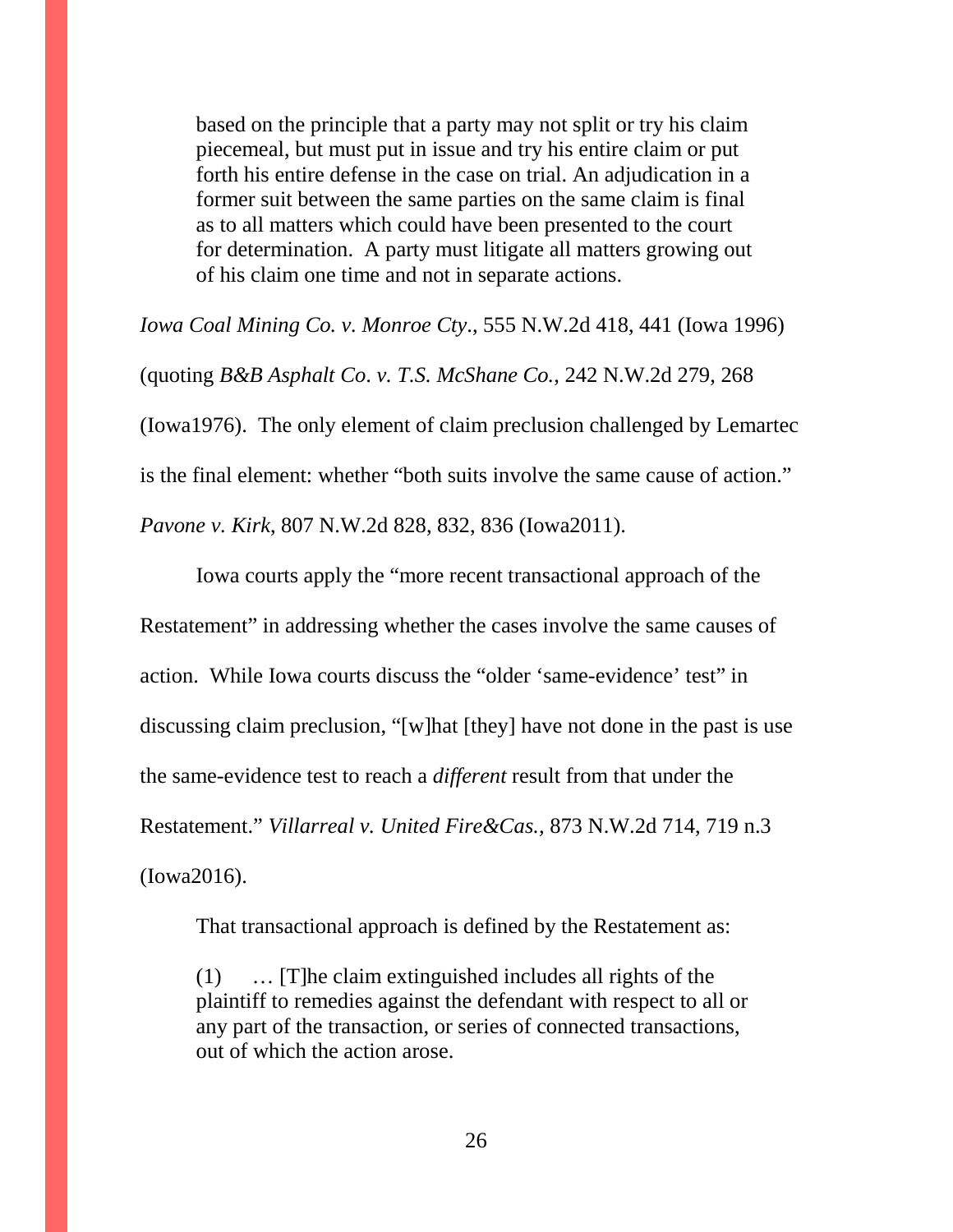(2) What factual grouping constitutes a "transaction", and what groupings constitute a "series", are to be determined pragmatically, giving weight to such considerations as whether the facts are related in time, space, origin, or motivation, whether they form a convenient trial unit, and whether their treatment as a unit conforms to the parties' expectations or business understanding or usage.

*Villarreal*, 873 N.W.2d at 720 (quoting Restatement (Second) Judgments

§24). The Restatement "comments also make clear that a '[t]ransaction may be single despite different harms, substantive theories, measures or kinds of relief.'" *Id.* 721 (quoting Restatement (Second) Judgments §24, cmt.c).

### **1. Lemartec's State Court claims arise from the same transaction as its Federal Court claims—the contract between ACT and Lemartec.**

Lemartec pled, nearly verbatim, the following causes of action in both cases: Common-law Indemnification, Breach of Contract, Breach of Implied Warranty of Workmanlike Construction, Breach of Implied Warranty of Fitness for a Particular Purpose, and Breach of Express Warranty. Based on Lemartec's own pleadings, Lemartec's allegations against ACT are nearly identical in both cases. (App. 201-06, ACT MSJ Reply, "Table A".)<sup>[3](#page-27-0)</sup>

<sup>&</sup>lt;sup>3</sup> Table A attached to ACT's Reply Brief provides a side-by-side comparison of Lemartec's October 26, 2017 and October 27, 2017 verbatim amended pleadings against ACT in each case. The Business Court referenced the Table throughout its Ruling. (App. 332, 342, 347.)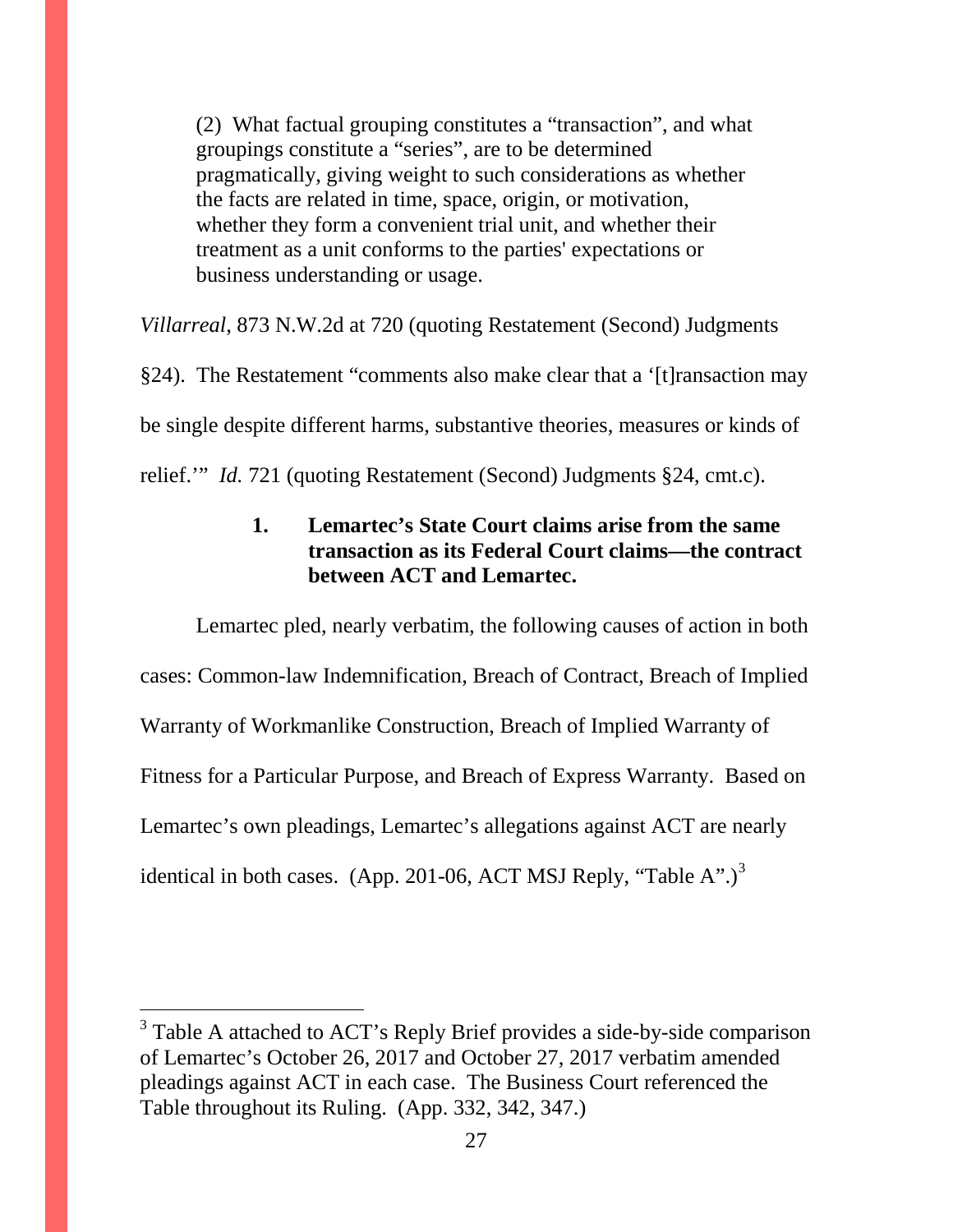There is only one transaction that gives rise to the claims Lemartec has made in both cases, identified in Lemartec's amended pleadings filed in both cases:

a written purchase order with ACT whereby ACT agreed to "perform and complete all Work required for the proper execution and completion of all Salt Conveyor Systems Supply work for the Project."

(App. 540, ¶5; App. 101, ¶13.) As the bases for Lemartec's claims against

ACT, Lemartec also asserted in both actions:

In the written purchase order, ACT agreed that its "work shall be of quality construction" and further agreed to be responsible for all "supervision, management, Engineering, Design, labor, materials, equipment, tools, hoisting, transportation, permits, licenses, testing, fees, taxes, warranties and all work and services necessary to perform and complete all Salt Conveyor System Supply work" for the Project.

(App. 540, ¶6; App. 101, ¶13.)

<span id="page-27-0"></span>That Lemartec's claims include indemnity does not change the analysis, as Iowa cases apply the transactional approach to indemnity claims as well. Recognizing that indemnity claims need not, but may be, brought prior to final adjudication against the party seeking indemnity, the Supreme Court has explained: "[O]nce [the employee] started down the path in the first action seeking indemnification from [her employer], she was required to bring all theories of recovery at that time." *Arnevik v. U. Minn. Bd. Regents*, 642 N.W.2d 315, 320-21 (Iowa2002) (noting that rather than merely demand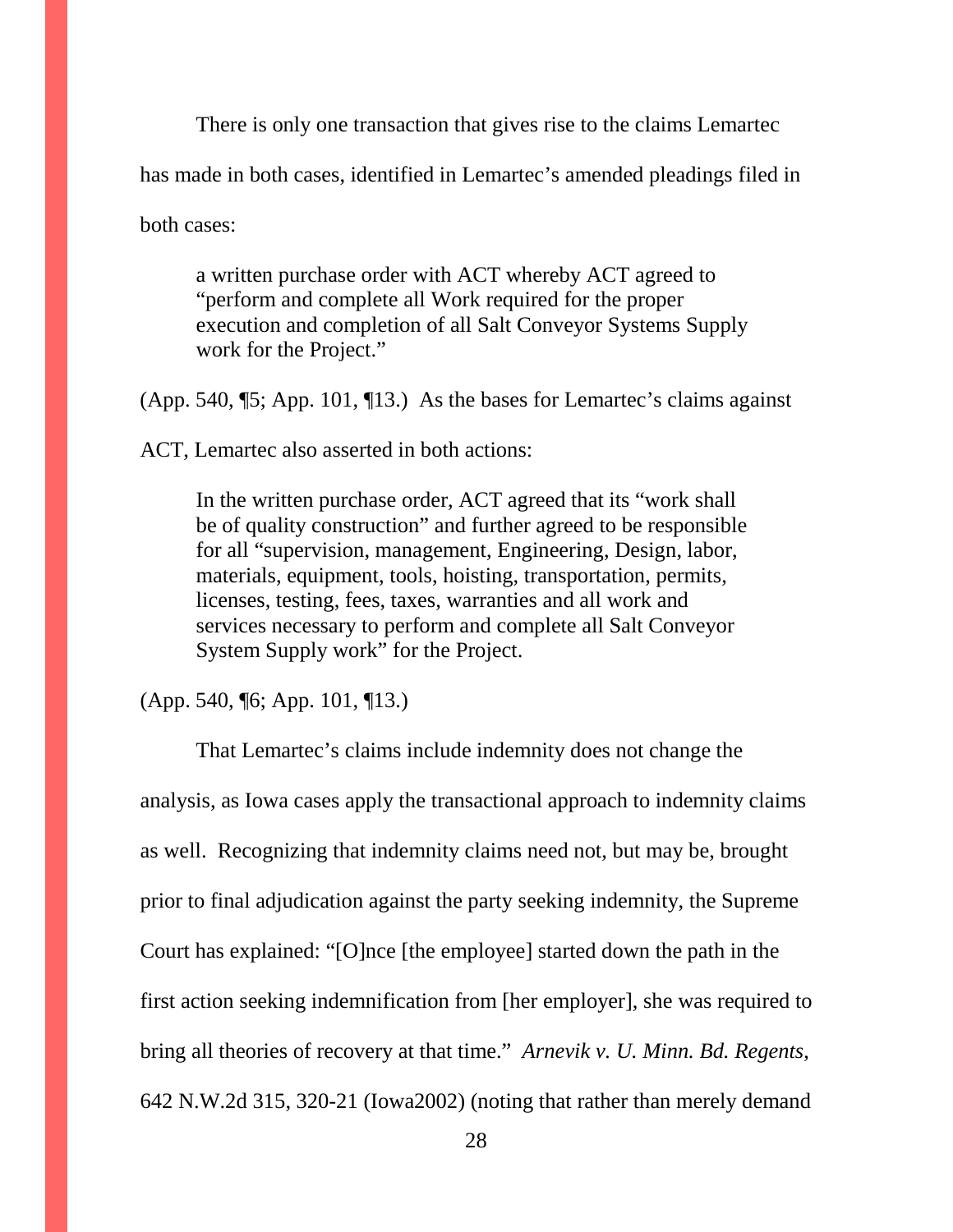a defense by letter, Arnevik filed a cross-petition for indemnification, invoking "the formal adjudicatory process", and all that involves). "The only difference between Arnevik's first and second claim is the ground upon which she asserted entitlement to indemnification." *Id*. 319. The Court held the prior ruling precluded litigating the merits of the new indemnity claim, where "Arnevik does not now allege any new contract or tort theories occurred based on events arising subsequent to the court's grant of the University's motion for summary judgment on the first claim." *Id.* Important to its analysis were the facts that "both of her lawsuits stem from the accident with Johnson" and "[t]he underlying facts in each action are the same." *Id*.

The same is true in this case: no subsequent events have occurred since the Federal Court's ruling to support a new contract or tort basis for indemnity, and both lawsuits stem from the same underlying transaction— ACT's performance under the Purchase Order.

*Villarreal* is also helpful in examining the preclusion of a differing claim that arises from the same transaction. 873 N.W.2d at 714. The Plaintiff in *Villarreal* brought a successful claim for breach of an insurance contract against its insurer. *Id*. 715. Following the first suit, Plaintiff then brought a claim for bad faith. *Id*. The Supreme Court held the bad faith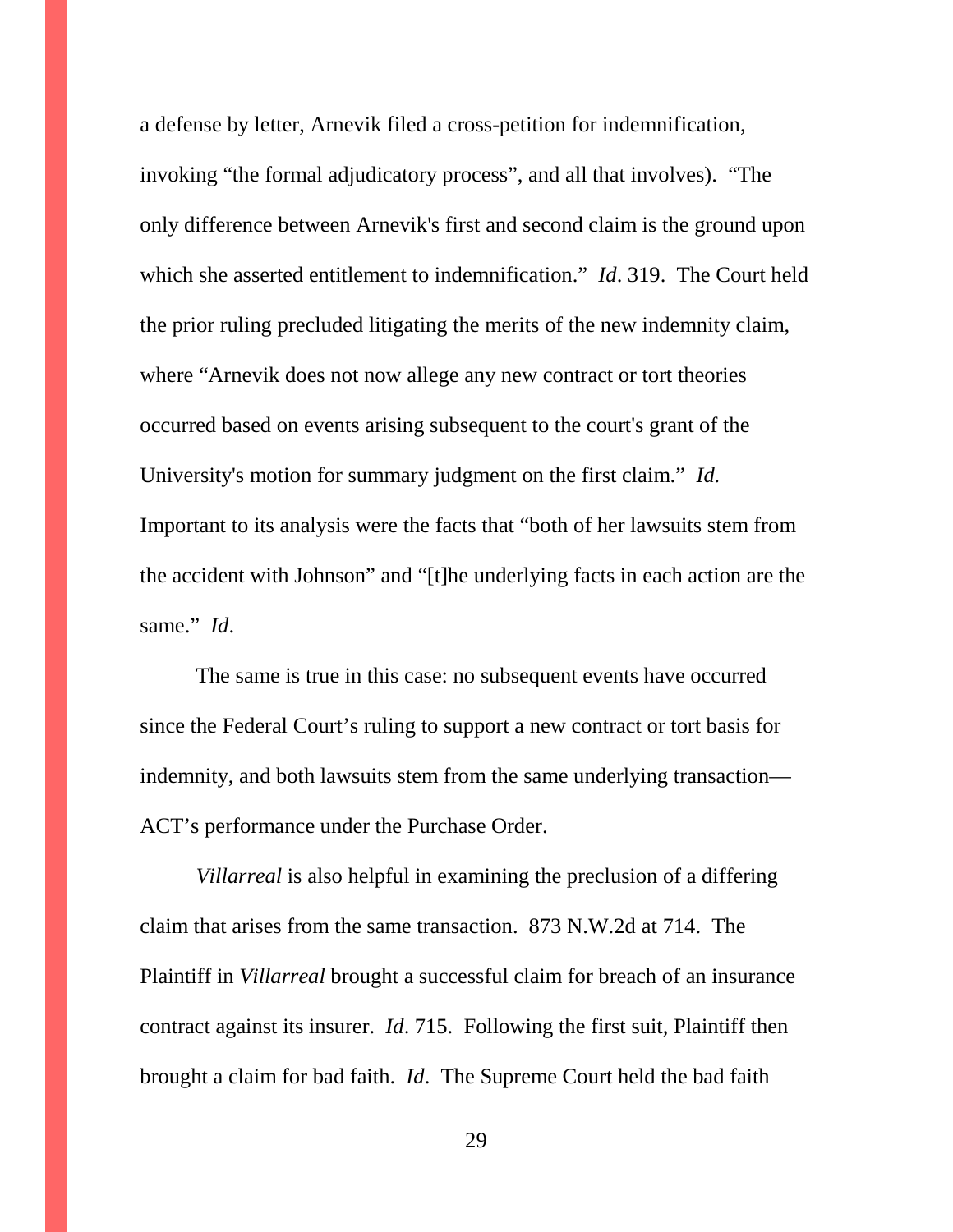claim was precluded by the resolution of the breach of contract claim. *Id*. 731. Both claims were based on the same underlying transaction. *Id*. 721. The latter claim was precluded even though the damages for bad faith were different than the damages for breach of contract. *Id*. 729.

### **2. Lemartec's State Court indemnity claim is not "materially different" from the claims it raised and litigated in Federal Court.**

Lemartec's attempt to assert the indemnity claims are "materially different" because it relies on different evidence also fails. (Proof Br. 48- 54.)

That additional evidence may be presented in Lemartec's State Court indemnity claim does not defeat claim preclusion. "Perfect identity of evidence is not the standard in Iowa for whether claim preclusion applies." *Villarreal*, 873 N.W.2d at 729. While "'a substantial overlap' of proofs and witnesses 'ordinarily' leads to claim preclusion,… the absence of such overlap is not fatal to claim preclusion." *Id.* (citing Restatement (Second) Judgments §24 cmt.b). The Restatement further explains: "The rule of §24 applies to extinguish a claim by the plaintiff against the defendant even though the plaintiff is prepared in the second action... [t]o present evidence or grounds or theories of the case not presented in the first action...." Restatement (Second) Judgments §25.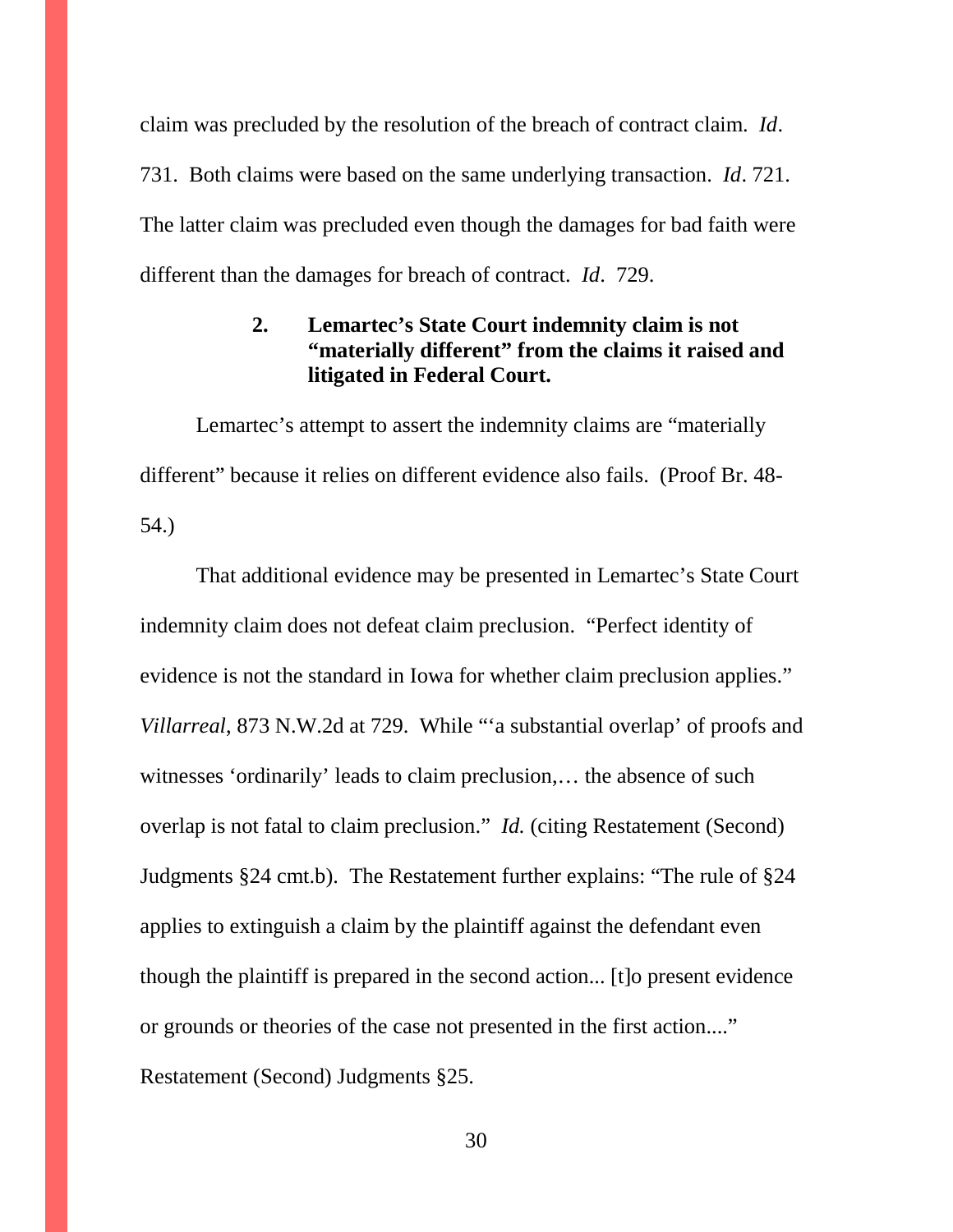The *Villarreal* court explained its application of the Restatement rule: "While a first-party bad-faith claim will always require some additional proof, such a claim nonetheless challenges the same basic conduct as the underlying breach-of-contract claim—namely, the insurer's refusal to pay benefits that were rightly owed." *Villarreal*, 873 N.W.2d 729.

Here, Lemartec's State Court indemnity claim related to HFCA "challenges the same basic conduct as the underlying" Federal Court claims—ACT's performance of its obligations under the Purchase Order. The Lemartec claim against ACT for indemnification of damages arising from HFCA cannot be resolved without re-litigating the underlying transaction between Lemartec and ACT, *i.e.*, ACT's obligations and performance of the Purchase Order. In the Federal Court case, Lemartec identified "specifically, the provisions where ACT agreed that its 'work shall be of quality construction' and that the 'Work shall comply with applicable code requirements . . . [and] shall be 100% operable and functional and be compatible in all respects with the other portions of the Work.'" (App. 494.) Lemartec also argued ACT "'[g]uarantee[d] the work for 18 months after delivery of Equipment or 12 months after Start-up, whichever is sooner'" in the Purchase Order, which supported Lemartec's claim for implied contractual indemnity. (App. 496.) These are the same duties Lemartec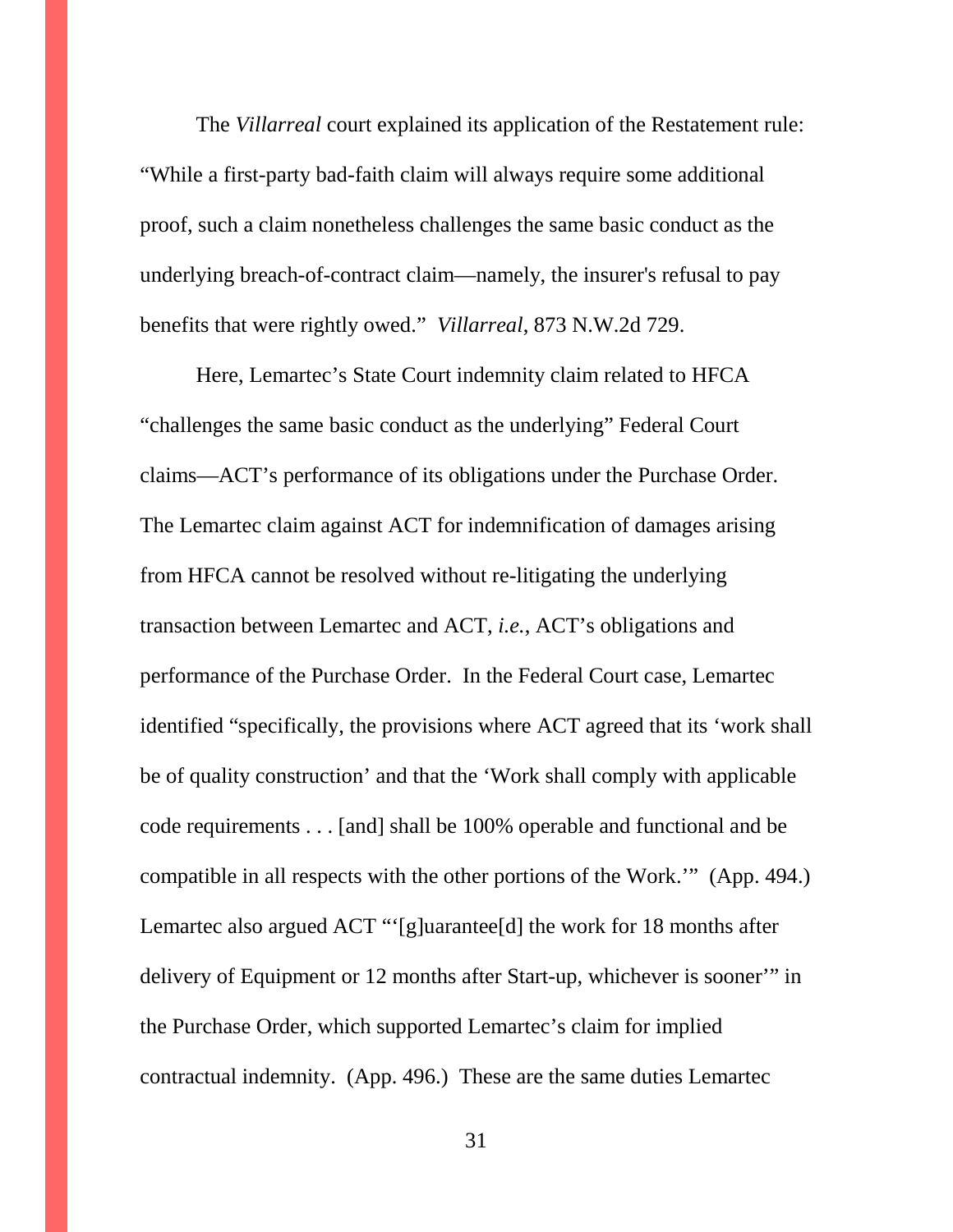relies on in this State Court case to support its claim that ACT owes it a duty of indemnification. (App. 101-107, ¶13, ¶22, Counts III-VI.) It is not possible for Lemartec to prevail against ACT on its indemnity claim against ACT in the State Court case without obtaining a judgment that is fundamentally inconsistent with the judgment that was previously entered by the Federal Court.

Lemartec's attempt to distinguish between the particular defects identified by SPG in the Federal Court case and the particular defects identified by HFCA in this State Court case relies on its erroneous premise that the HFCA alleged defects were based on "later events". (Proof Br. 42- 43 n.10, relying on cases applying the "bright-line rule" that claim preclusion does not apply to events post-dating the first suit.) But Lemartec identifies the same obligations owed by ACT in both cases, critically, obligations ACT completed prior to either lawsuit. Lemartec's reliance on "later event" cases is simply inapposite.

Likewise, Lemartec attempts to minimize the defects issue in the Federal Court case, asserting (with no record support) that "[t]he discovery in the Federal Suit was largely limited to whether the components delivered by ACT to the Project were in accordance with the specifications." (Proof Br. 53 (emphasis added).) This is a misstatement of the record. Lemartec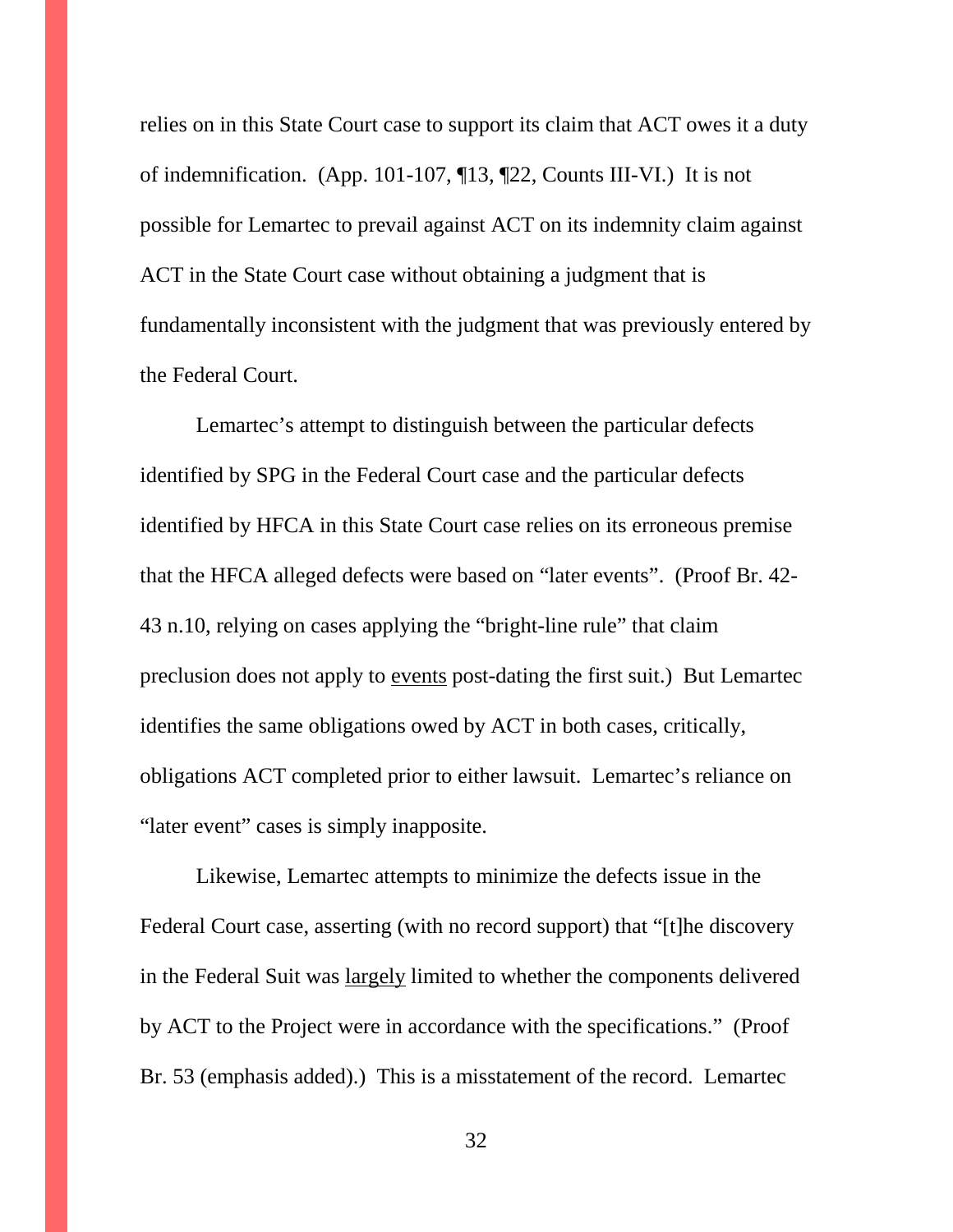did not just allege that ACT "improperly aligned bolt holes". (*Id.*) Lemartec litigated, and presented substantial evidence and testimony in the Federal trial, about a significant number of defects, including:

ACT's deficiencies related to the Salt Conveyor include, but are not limited to: defective handrail on transfer tower, defective stairs on transfer tower, defective hopper rail car unload pit, defective rail car unloading pit, defective skirt boards, defective tripper car, defective festoon, defective gear box and head pulley, defective conveyors, defective air compressor, defective gear box and motor, defective pulleys, defective pan feeder rail car pit, defective stops for tripper car, defective collector chute to bucket elevator, and defective catwalk between transfer tower and salt building. ACT's numerous deficiencies in designing and manufacturing the Salt Conveyor in accordance with the Project specification drawings shows that ACT failed to follow specific plans, which supports Lemartec's implied contractual indemnity claim.

(App. 468-69.) Conversely, ACT alleged and proved that the conveyor system was 100% operational and that ACT satisfied all of its contract and warranty obligations.

Lemartec has abandoned its distinction between the "Delay case" and "Defect case" it urged to the Business Court, now adopting an entirely new distinction between "Pre-Completion vs. post-completion defects". (Proof Br. 57.) Yet, Lemartec did not limit its defect claims in the Federal Court case to the installation, or pre-completion, period. To avoid summary judgment, Lemartec argued: "The Lemartec-ACT agreement further provides: 'ACT shall Guarantee the work for 18 months after delivery of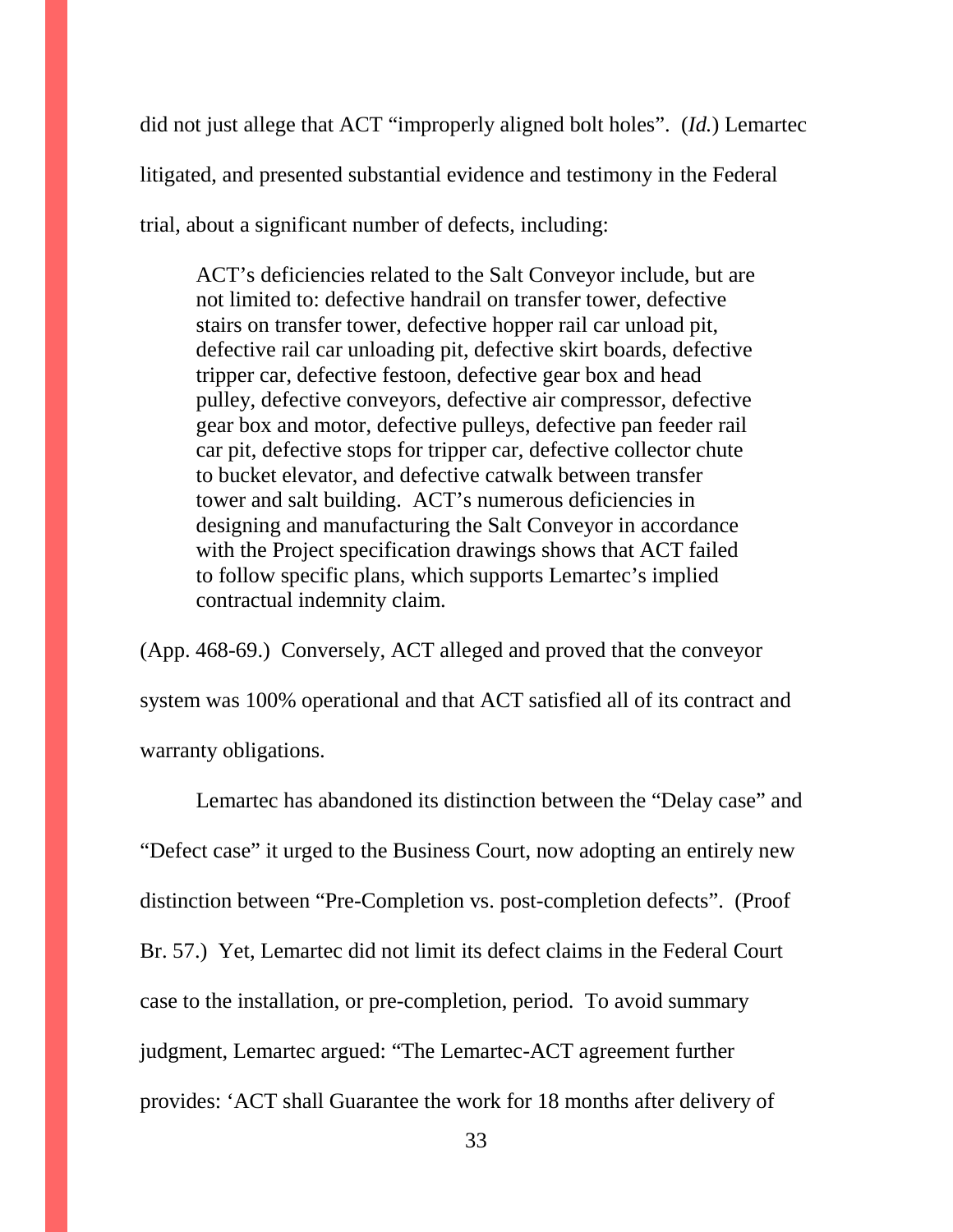Equipment or 12 months after Start-up, whichever is sooner.'" (App. 467.) In response, and to support an essential element of its own breach of contract claim (that ACT performed all of its contract obligations), ACT had to put on evidence at trial that the equipment was fully operational after it was installed. (*See, e.g.,* App. 758, Trial Tr. 699:4-11.)

ACT identified significant evidence about ACT's alleged defective work in its Reply Brief, including, *inter alia*:

- trial exhibits that related to alleged defects included Exhibits 562 (rail hopper chute); 563 (conveyor legs and piers); 566 (hand rails); 568-70 (bucket elevators); 571 (video of operational system (not in appendix)); 339 (tripper car); 346 (tripper and hopper); 349 (tipper, piers, chute & diverter, discharge, electrical; 351 (listing 30 "action items"); 354 (motors, gears, belts, switches); 362 (electrical).
- The trial testimony included lengthy and detailed examinations about whether the equipment conformed to the contract and warranty requirements.

(App. 195-96.) ACT proved the system was 100% operational after it was installed.

As a factual matter, Lemartec fails to support its claim that the State Court action would rely on "significantly different" evidence. As a legal matter, the claimed differences are immaterial, where they rely on the same transaction, i.e., ACT's performance of the Purchase Order.

Lemartec's discussion of the difference between a claim for partial breach and full breach of contract misapplies that concept to this case.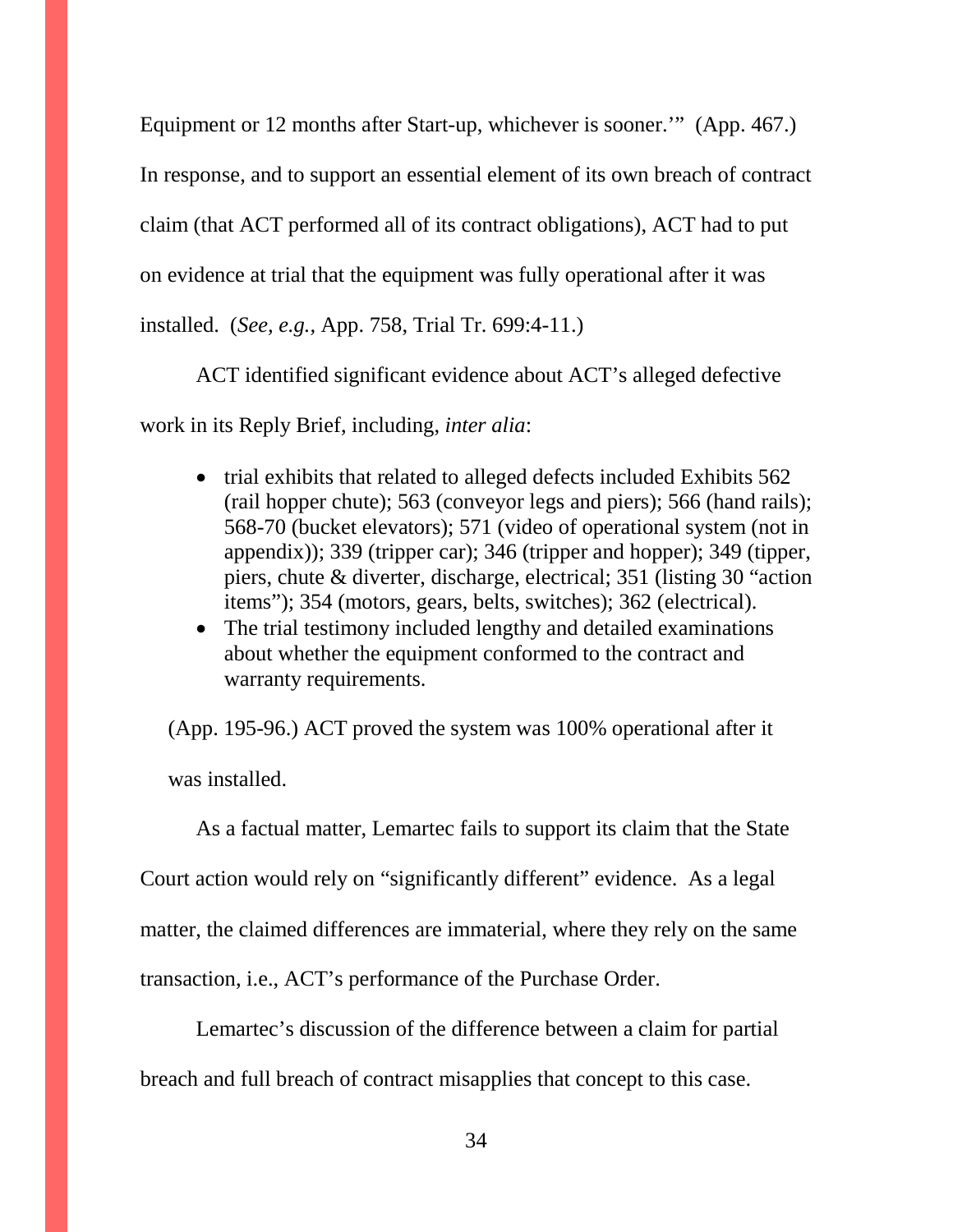(Proof Br. 54-57.) The Restatement reveals a partial breach relates to a contract involving ongoing obligations. Restatement (Second) Judgments §26, cmt.g (1982); *id.*, Illus. 7 (addressing employment contract). Similarly, a party's breach of a contract and its subsequent refusal to pay a judgment arising from that breach involve subsequent acts by the alleged wrongdoer. *Geneva Corp. Fin. v. G.B.E. Liquidation Corp.*, 598 N.W.2d 331, 334 (Iowa App.1999)(distinguishing between establishing defendant's liability under the listing contract and subsequent actions of collecting the judgment from that liability).

But here, the actions by ACT that form the basis for Lemartec's indemnity claim in this State Court case involve ACT's performance of the Purchase Order, which was completed by June 2015, the same actions that were litigated in the Federal Court case when the Federal Court tried not only Lemartec's indemnity claim, but also Lemartec's breach of contract and breach of warranties claims as well as ACT's claim for nonpayment. Lemartec has identified no "subsequent acts" of ACT to support its claims in this State Court case. "Whether the cases arise out of a single transaction or a series of transactions turns on whether there is 'a natural grouping or common nucleus of operative facts' and involves 'a determination whether the facts are so woven together as to constitute a single claim....'"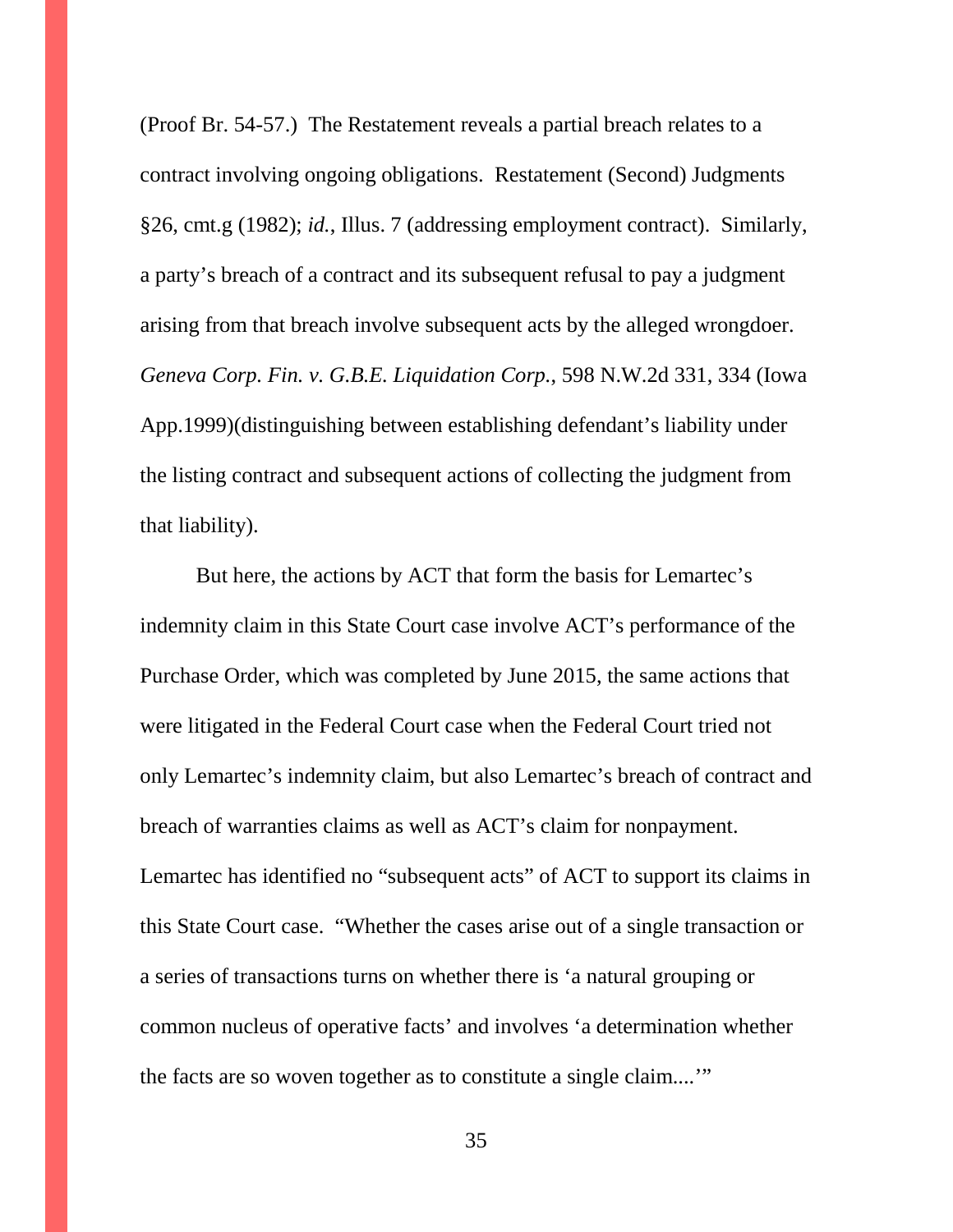*Leuchtenmacher v. Farm Bureau Mut. Ins. Co.*, 460 N.W.2d 858, 861 (Iowa 1990)(quoting Restatement (Second) Judgments §24 cmt.(b)). The "common nucleus of operative facts" involved in both cases is whether ACT performed its obligations under the Purchase Order.

The Business Court properly applied claim preclusion to Lemartec's claims against ACT in this State Court suit.

### **D. Lemartec misstates the record and misapplies claim preclusion when it argues its State Court claims arose after the Federal Court claims.**

Lemartec improperly attempts to set up an "issue of first impression" for this Court by urging it to apply the "bright-line rule" from federal and other state jurisdictions, which hold "that claim preclusion does not bar claims that arise *after filing of the first complaint*." (Proof Br. 35.)

Lemartec improperly relies on the filing of the first-party claims in each of the underlying cases rather than the filing of the claims as between the parties at issue—the claims between Lemartec and ACT—to support its argument. Lemartec also ignores the fact that both underlying cases as between Lemartec and ACT changed drastically when Lemartec filed nearly identical, *verbatim*, amended claims in both cases one day apart. Previously, the parties had asserted only indemnification and contribution claims against each other. But the claims changed significantly in October 2017 when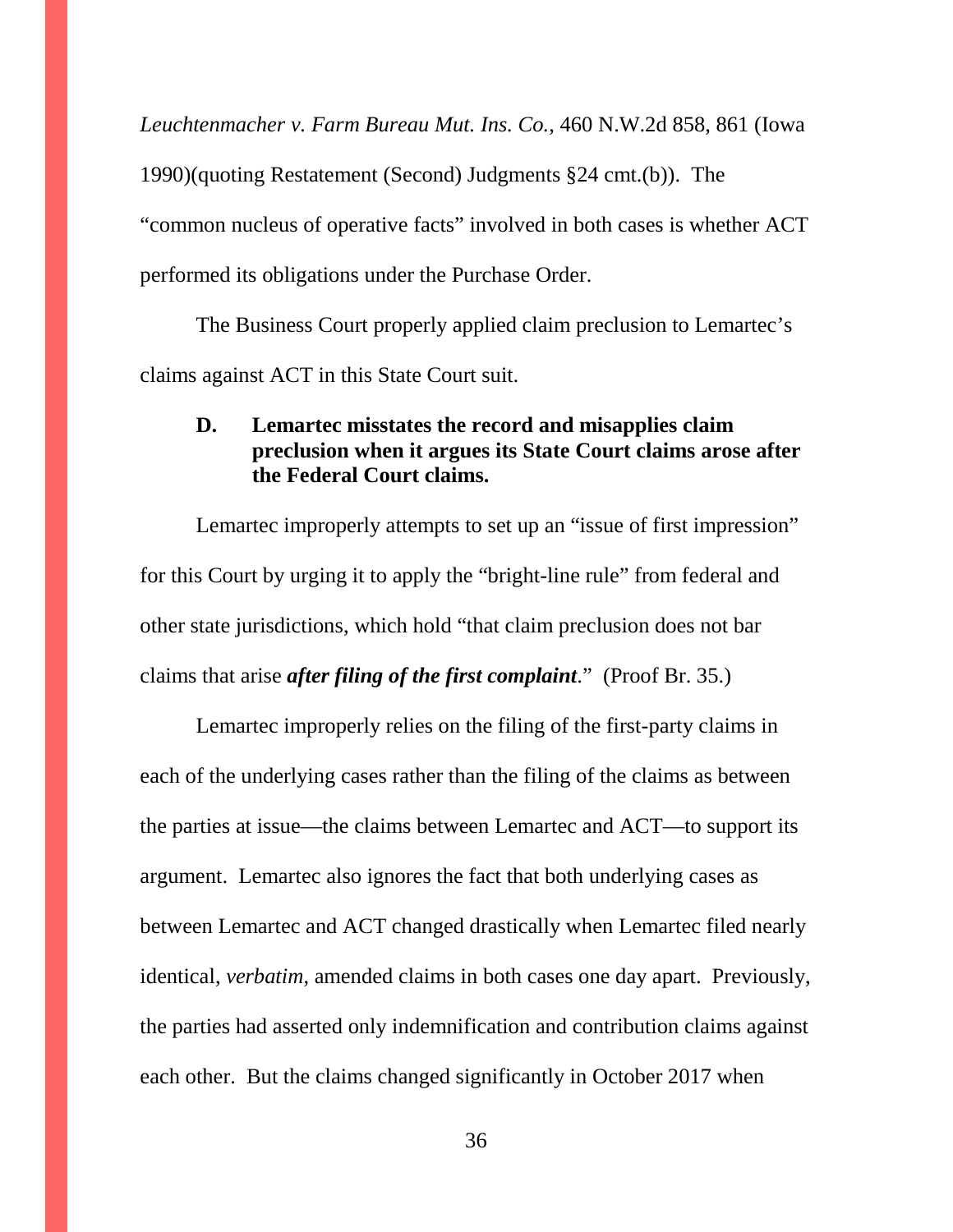Lemartec filed nearly identical pleadings against ACT in both cases, adding for the first time substantive claims for breach of contract, breach of implied warranties, and breach of express warranties. (*See* App. 201, Table A; App. 95; App.  $537.$ )<sup>[4](#page-38-0)</sup> Indeed, Lemartec actually filed the Amended Third-Party Petition in the State Court case on October 26, 2017, BEFORE filing the Amended Cross Claim in the Federal Court case on October 27, 2017.

While "the opportunity to file a supplemental complaint is not an obligation", 18 Fed. Prac. & Proc. Juris. §4409 (3d ed.), where a party takes that opportunity and amends its pleadings to assert new claims, it cannot avoid the preclusive effect of the ensuing judgment. *Howard v. City of Coos Bay*, 871 F.3d 1032, 1040 (9th Cir. 2017) (applying the bright-line rule where Plaintiff "had not yet applied for the Finance Director position at the time of her first or second amended complaints, let alone received the July 6, 2011 rejection letter"). Lemartec cannot now sincerely assert that its State Court amended claims against ACT did not even arise until after it filed the same amended claims in the Federal Court case, where it filed the State Court claims first.

Under the "bright-line rule" urged by Lemartec, claim preclusion "does not apply to events post-dating the filing of the initial complaint.'"

 $\overline{a}$ 

<sup>&</sup>lt;sup>4</sup> These amended pleadings are noticeable absent from Lemartec's "graphic timeline" attached to its Brief and Lemartec's recitation of the pleadings.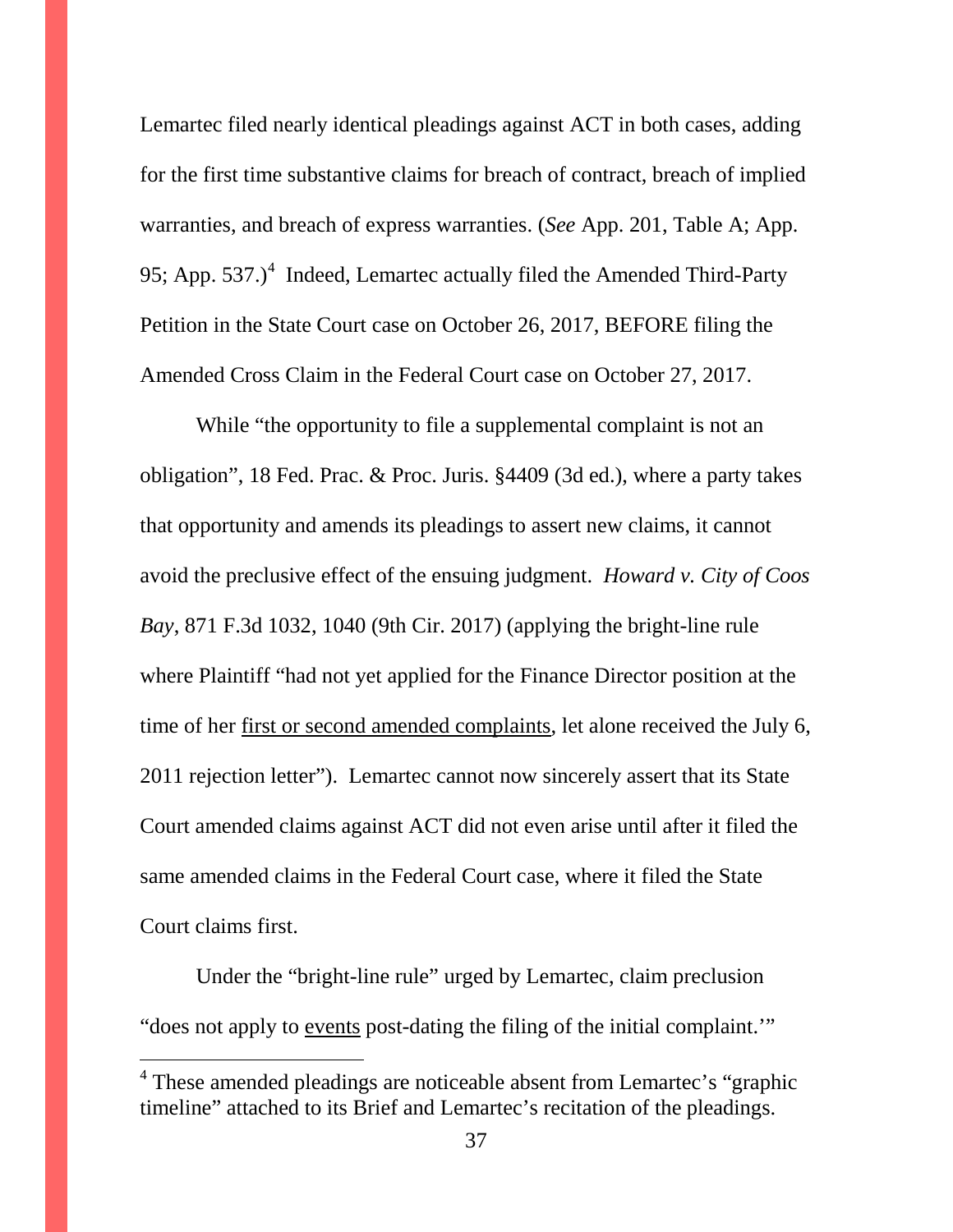*Howard*, 871 F.3d 1039 (emphasis added)(quoting *Morgan v. Covington Twp*., 648 F.3d 172, 177–78 (3d Cir. 2011)). In *Howard*, the subsequent "event" was a letter sent by the plaintiff's former employer rejecting her application for a different job just three months prior to the trial in her wrongful discharge case. Here, Lemartec concedes that the Salt Conveyor system was completed in May 2015 and turned over to Conve in June 2015. Lemartec does not rely on anything ACT did, or failed to do, after that time, which was before even the original lawsuit by SPG was filed in the Federal Court case in October 2015.

With respect to claims premised on breach of contract, the rule has been stated as follows: "[a] judgment in an action for breach of contract does not normally preclude the plaintiff from thereafter maintaining an action for breaches of the same contract that consist of failure to render performance due after commencement of the first action." *Baker Group, L.C. v. Burlington N. and Santa Fe Ry. Co*., 228 F.3d 883, 886 (8th Cir.2000) (emphasis added)(quoting Restatement (Second) Judgments §26, cmt.g (1982)); *see also Bank of New York v. First Millennium, Inc*., 607 F.3d 905, 919 (2d Cir. 2010) (where notes did not become due until December 2006, plaintiffs' claims premised on the final maturity were not precluded by earlier cases brought prior to maturity date).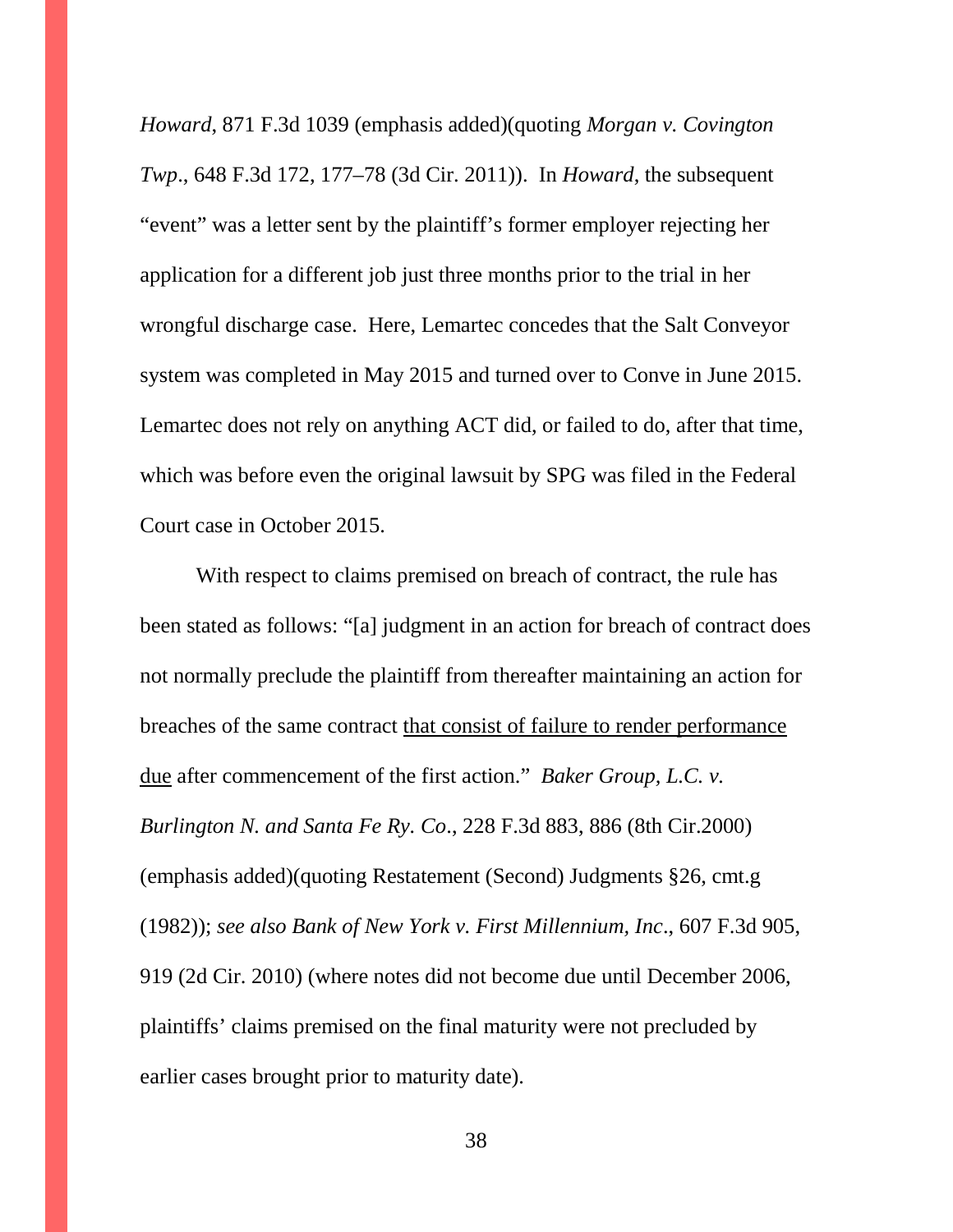Applying this bright-line rule, the Federal Court's judgment would not prevent Lemartec from bringing subsequent claims premised on ACT's "failure to render performance due", or for an action taken by ACT, after October 27, 2017, the date of its amended counterclaims in Federal Court. But Lemartec is not asserting claims in this State Court case based on ACT's performance (or failure thereof) after that date.

Lemartec misapplies its own bright-line rule when it attempts, with no authority, to rely on discovery responses served by HFCA in June 2018 to support its argument that it could not have known about the purportedly latent defects identified by HFCA and therefore could not have asserted those claims earlier. $5$  The rule cited by Lemartec depends not on when discovery is produced in litigation to support a claim, but when the act or event giving rise to the claim, *i.e.*, ACT's breach, occurred. Lemartec's attempt to rely on the discovery responses is also nonsensical given that Lemartec had already filed its initial Third-Party claim against ACT in this State Court case on May 30, 2017 and filed its Amended Third-Party claims against ACT on October 26, 2017, both long before the discovery responses

<span id="page-38-0"></span><sup>5</sup> Its argument is also contrary to Iowa law. *See Arnevik*, 642 N.W.2d <sup>320</sup> ("To hold the conclusive effect of a judgment either as an estoppel or as a merger or bar may be escaped by showing even justifiable ignorance of the existence of facts or evidence which might otherwise have been presented … is a clear violation of the fundamental policy and purpose of the doctrines of res judicata and collateral attack.") (internal citations and citations omitted).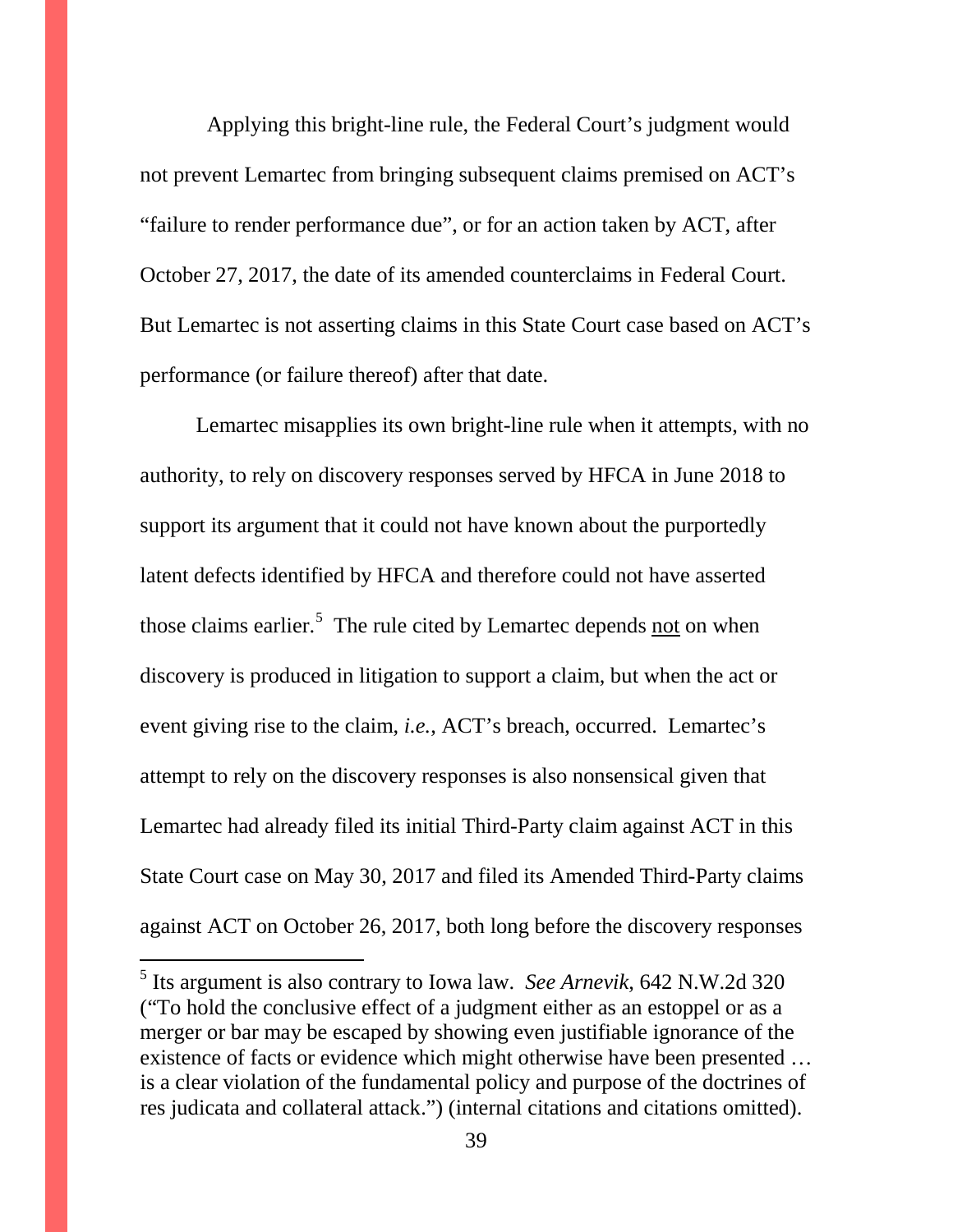provided by HFCA. The June 2018 HFCA discovery responses are simply irrelevant to the Court's analysis of claim preclusion.

Finally, recent Iowa cases make clear Iowa courts would not follow Lemartec's attempted application of the "bright-line rule" if doing so would be inconsistent with the transactional approach (discussed above) in the context of duties owed under a contract. In *Pavone*, SMG, a casino management company, sued a developer under their casino management contract when the developer was awarded a new gaming license for a casino in Emmetsburg, Iowa, claiming the developer breached its obligation to negotiate a management agreement in good faith. *Pavone v. Kirk*, 807 N.W.2d 828, 830-31 (Iowa 2011). During the course of that lawsuit, the developer was awarded another license for a casino in Clinton, Iowa, and it did not contact SMG to negotiate an agreement for that casino. Rather than amend its pleadings in the pending litigation, SMG brought a second action after it received a favorable judgment in the first lawsuit. *Id.* 838. The Supreme Court rejected "SMG['s] argue[ment that] claim preclusion is not a bar to its Clinton action because the Clinton action developed after the filing of the Emmetsburg claim", concluding "SMG, in a single cause of action and within the statute of limitations, was required to bring all claims for damages based on its remaining rights to performance under the October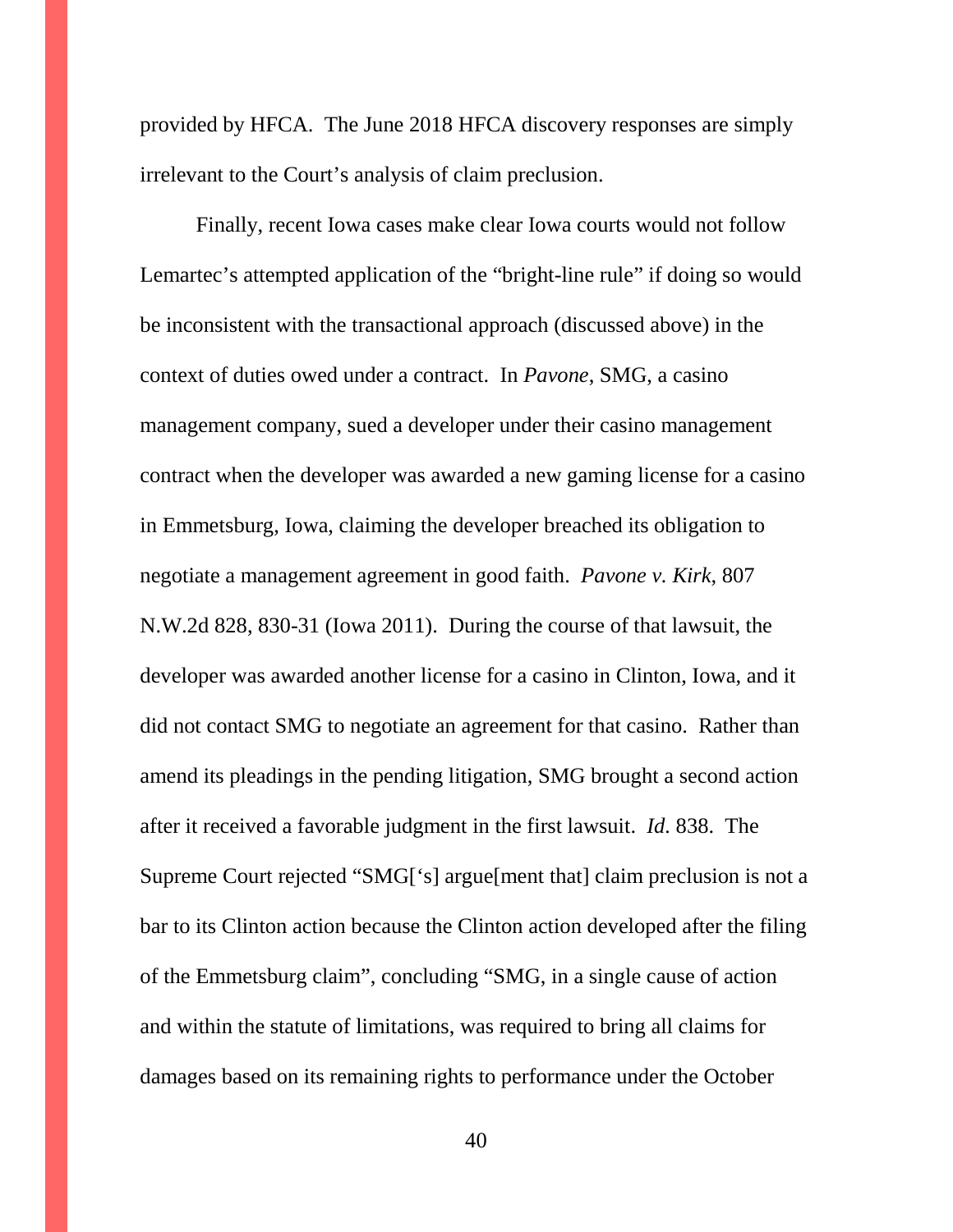agreement." *Id.* 838. Even though the developer was not awarded the Clinton license until after the first action was commenced, claim preclusion applied to the accrual of additional damages stemming from a breach of the original contract. *Id.* 838-39. *See also Villarreal,* 873 N.W.2d 720 (describing with approval this holding from *Pavone*); *Arnevik*, 642 N.W.2d 319 (affirming application of claim preclusion and noting "Arnevik does not now allege any new contract or tort theories occurred based on events arising subsequent to the court's grant of the University's motion for summary judgment on the first claim").

In the same way here, Lemartec does not assert ACT breached any obligations under the Purchase Order after Lemartec filed its claims against ACT. Thus, when Lemartec brought its claims against ACT arising out of ACT's purported breach of the Purchase Order, it was required to bring all damages arising out of ACT's alleged breaches of the same Purchase Order in one case.

## **E. That claims for indemnity "mature" and are collectible only when the indemnitee is found liable does not prevent claim preclusion from applying to Lemartec's indemnity claim.**

Lemartec is correct that some rules apply differently to indemnity claims. For instance, crossclaims for indemnity are not compulsory, so the failure to assert a crossclaim for indemnity in one suit does not prevent a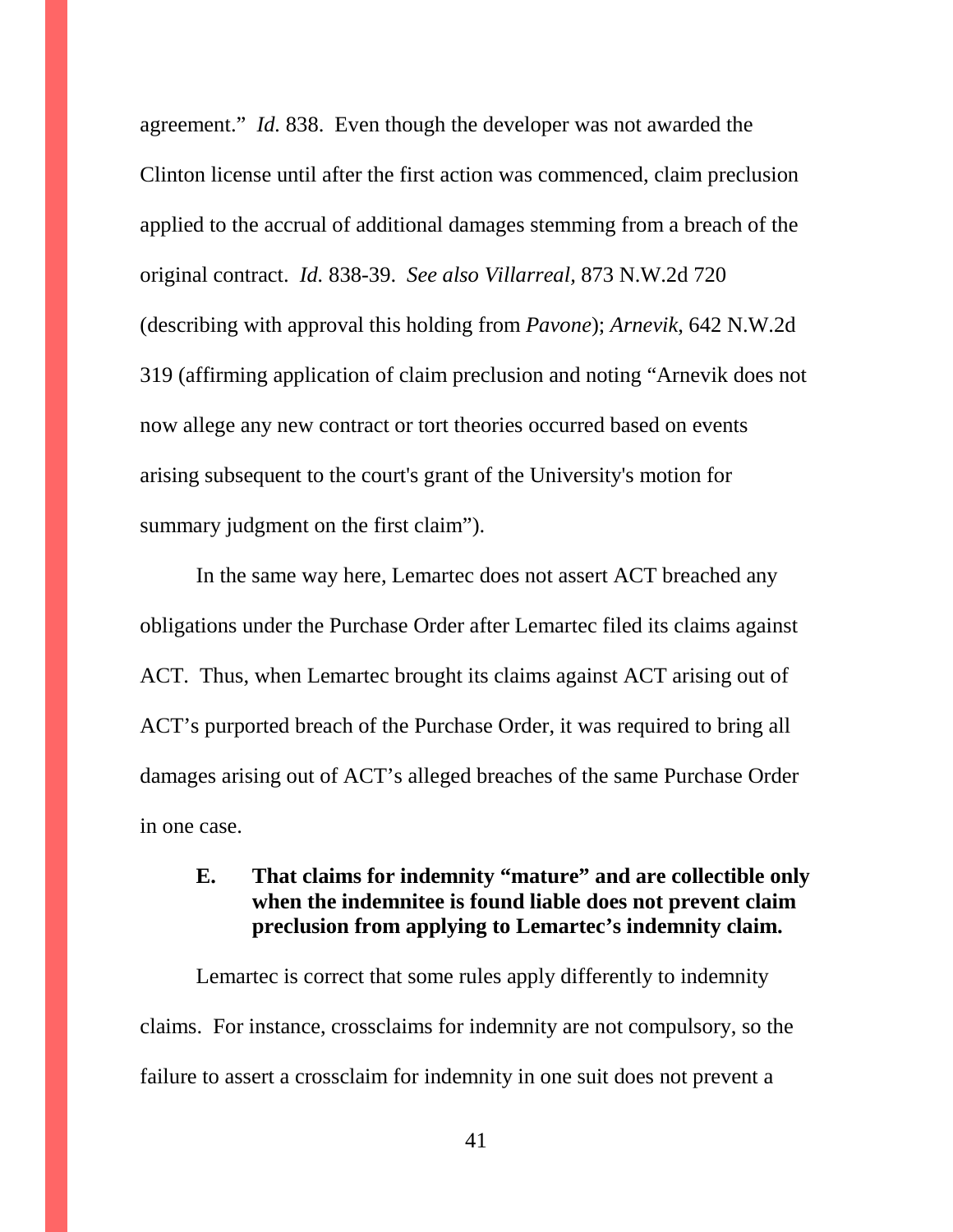party from bringing a second suit under the doctrine of claim preclusion. *Israel v. Farmers Mut. Ins. Ass'n of Iowa*, 339 N.W.2d 143, 146 (Iowa 1983)("Claim preclusion is not applicable to the facts in this case, however, because neither Israel nor FMI filed a cross-claim against the other for indemnity in the first lawsuit. Such a cross-claim was not compulsory but permissive."). The Court explained: "There having been no asserted or required indemnity crossclaim in the first lawsuit, there was no prior adjudication of such a claim and no preclusion of the Israel claim for indemnity against FMI." *Id.* (emphasis added).

Thus, even though indemnity crossclaims are not compulsory, if a crossclaim for indemnity is asserted in the first case, as it was here, claim preclusion applies if the claim is adjudicated in the first suit. *Id.; see also Arnevik*, 642 N.W.2d 320-21 ("[O]nce [the employee] started down the path in the first action seeking indemnification from [her employer], she was required to bring all theories of recovery that time."). Lemartec also ignores the fact that it amended its pleadings in both cases to assert the substantive claims upon which the indemnity claims were necessarily based. Lemartec seemingly ignores those substantive claims throughout its brief<sup>[6](#page-45-0)</sup>, discussing only the indemnity portion of the claims in both cases. When Lemartec

<span id="page-41-0"></span><sup>6</sup> Lemartec has waived its appeal of those counts. *See* Section III.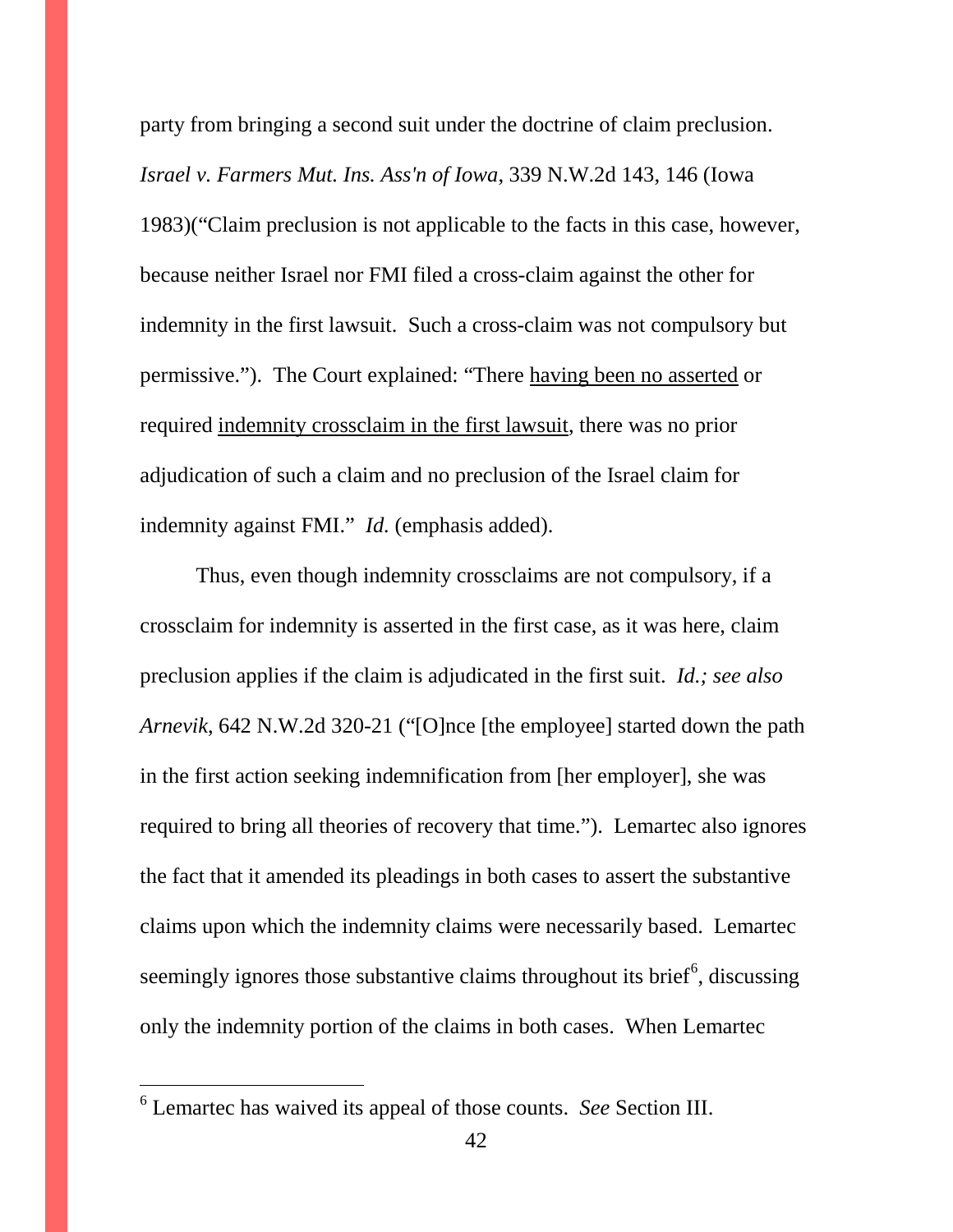amended its Federal Court counterclaims against ACT to add substantive claims arising from ACT's breach of the Purchase Order and related warranties to its indemnity claim, Lemartec was required to bring all claims arising out of that same transaction—including its claim for indemnification. *Arnevik*, 642 N.W.2d 320-21 (plaintiff's cross-petition for indemnification in first suit precluded subsequent action raising second indemnification claim).

Lemartec's argument that "indemnity 'does not accrue until the indemnitee's liability is fixed by judgment or settlement'" (Proof Br. 39-40 (quoting *Kaydon Acquisition Corp. v. Custom Mfg., Inc*., 301 F. Supp. 2d 945, 959 (N.D. Iowa 2004)), does not support its argument that its indemnity claim "arose" at a later time under its "bright-line rule". In a case cited by Lemartec, *Evjen v. Brooks*, 372 N.W.2d 494 (Iowa 1985), the Court recognized "[i]t is true … an action for indemnity or contribution accrues or becomes enforceable only when the indemnitee's legal liability becomes fixed or certain as in the entry of judgment or a settlement". *Id.* 496. The Court explained, however, that a claim for contribution, like a claim for indemnity, nonetheless "comes into being … the instant" the acts occur that "give to the injured person a cause of action against them". *Id.* at 497.

Lemartec misstates the holding of *In re Lehman Brothers Holdings Inc. ("LBHI")*, 593 B.R. 166, 180–82 (Bankr. S.D.N.Y.2018), when it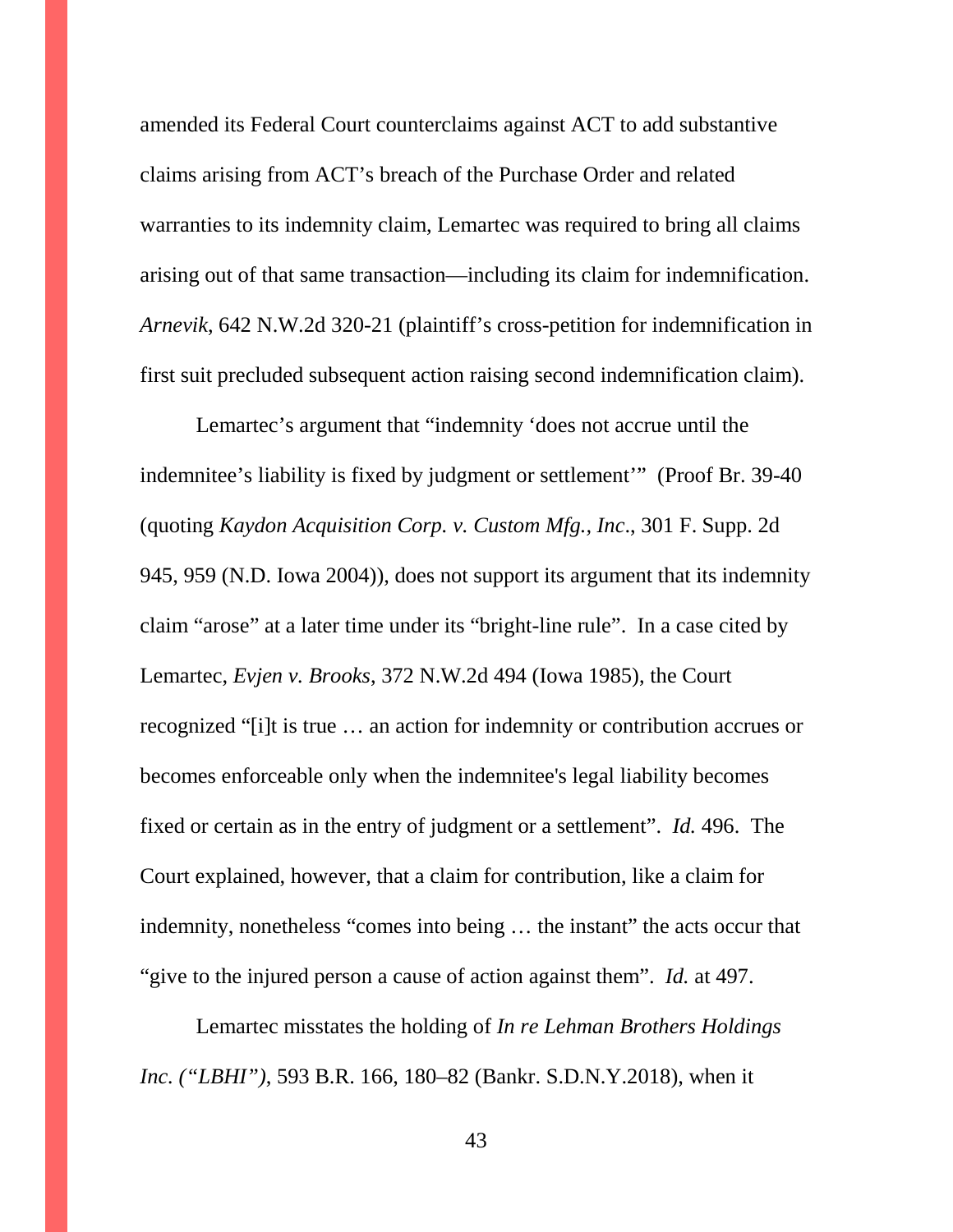argues that case applied the "bright-line rule" in the context of claim preclusion. (Proof Br. 41.) First, *LBHI* addressed issue preclusion, not claim preclusion. 593 B.R. 182 ("[T]he Court finds no basis for collateral estoppel to apply here. For all of the foregoing reasons, the Motion to Dismiss the Complaints on the basis of issue preclusion is denied." (emphasis added)). Further, *LBHI* merely held the statute of limitations on an indemnification claim begins to run when "its liability to a third party was fixed or payment was made." *Id.* 181-82. The issue was not, as Lemartec claims, the same as the issue Lemartec attempts to raise: "whether Lemartec's indemnity claim in the State Suit accrued before or after ACT's federal complaint." (Proof Br. 41.)

The *Arnevik* Court held a plaintiff's subsequent action for indemnification was barred by claim preclusion where she asserted a crosspetition for indemnification in a prior lawsuit, even though her own liability had not yet been determined at the time of the first lawsuit. *Arnevik*, 642 N.W.2d at 317 (after employee was sued for injuries incurred by other driver in car accident, employee brought cross-petition against employer for indemnification). Lemartec's position is not only unsupported by the cases it cites, it is contrary to Iowa law.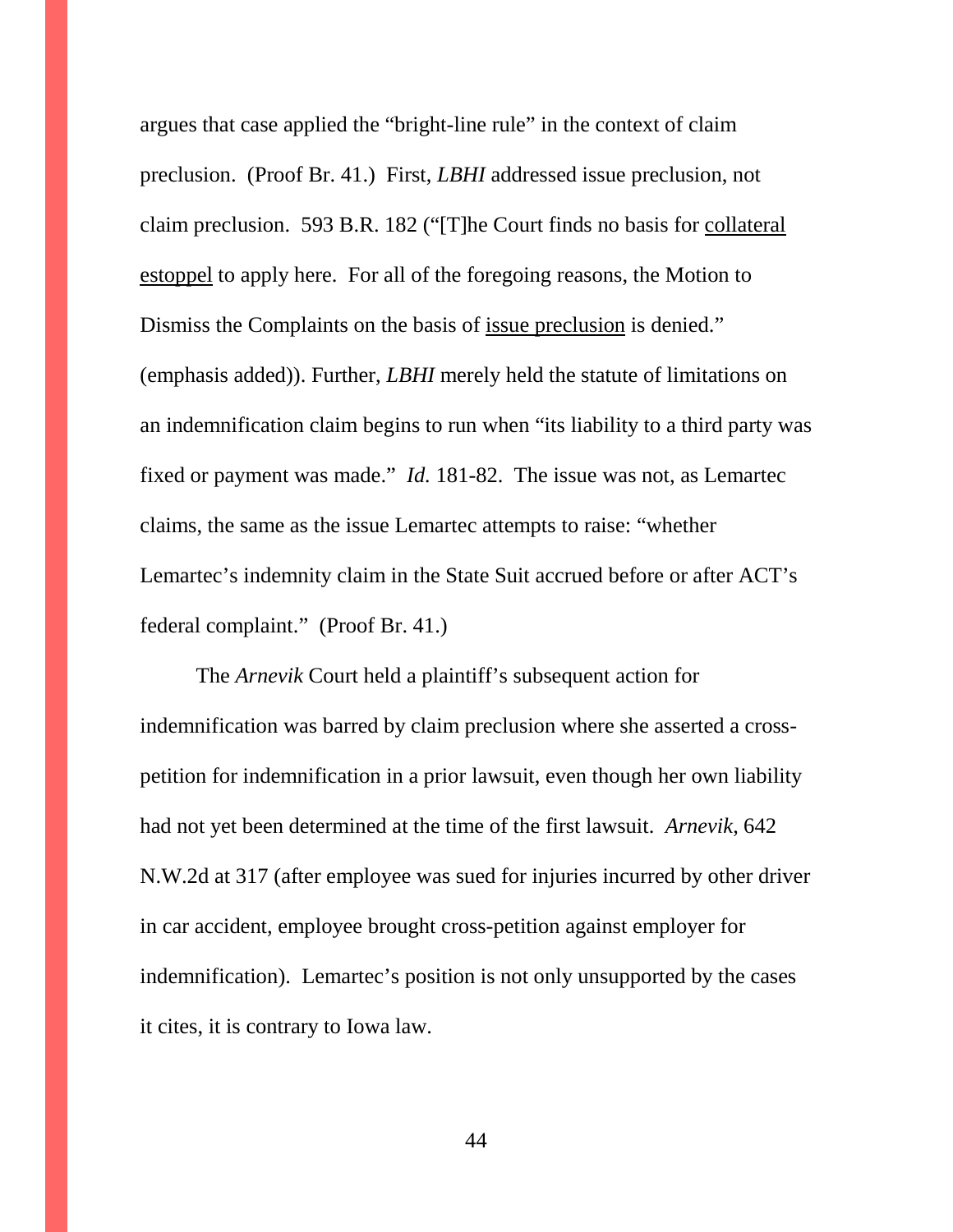#### **F. The Exception to Claim Preclusion when a party acquiesces to claim splitting does not apply to these facts.**

Lemartec attempts to avoid the clear application of claim preclusion to its nearly *verbatim* claims brought in this State Court case by arguing that ACT acquiesced in its action of splitting its claim, relying on Section 26 of the Restatement (Second) Judgments. Comment (a) states:

Where the plaintiff is simultaneously maintaining separate actions based upon parts of the same claim, and in neither action does the defendant make the objection that another action is pending based on the same claim, judgment in one of the actions does not preclude the plaintiff from proceeding and obtaining judgment in the other action. The failure of the defendant to object to the splitting of the plaintiff's claim is effective as an acquiescence in the splitting of the claim.

Restatement (Second) Judgments §26, cmt. a (emphasis added). The rule by its very language applies when one party brings "part of the same claim" in one action while asserting the other part of the claim in another action, thus "splitting [] the plaintiff's claim". The Restatement demonstrates this rule in Illustration 1, describing a car accident plaintiff who pursued his personal injury claim in one case and his property damage claim in another case. *Id.*, Illus. 1.

While the Supreme Court of Iowa has twice applied the Restatement, *see Noel v. Noel,* 334 N.W.2d 146, 149 (Iowa 1983); *Pagel v. Notbohm*, 186 N.W.2d 638, 639–40 (Iowa 1971), as the Business Court aptly explained,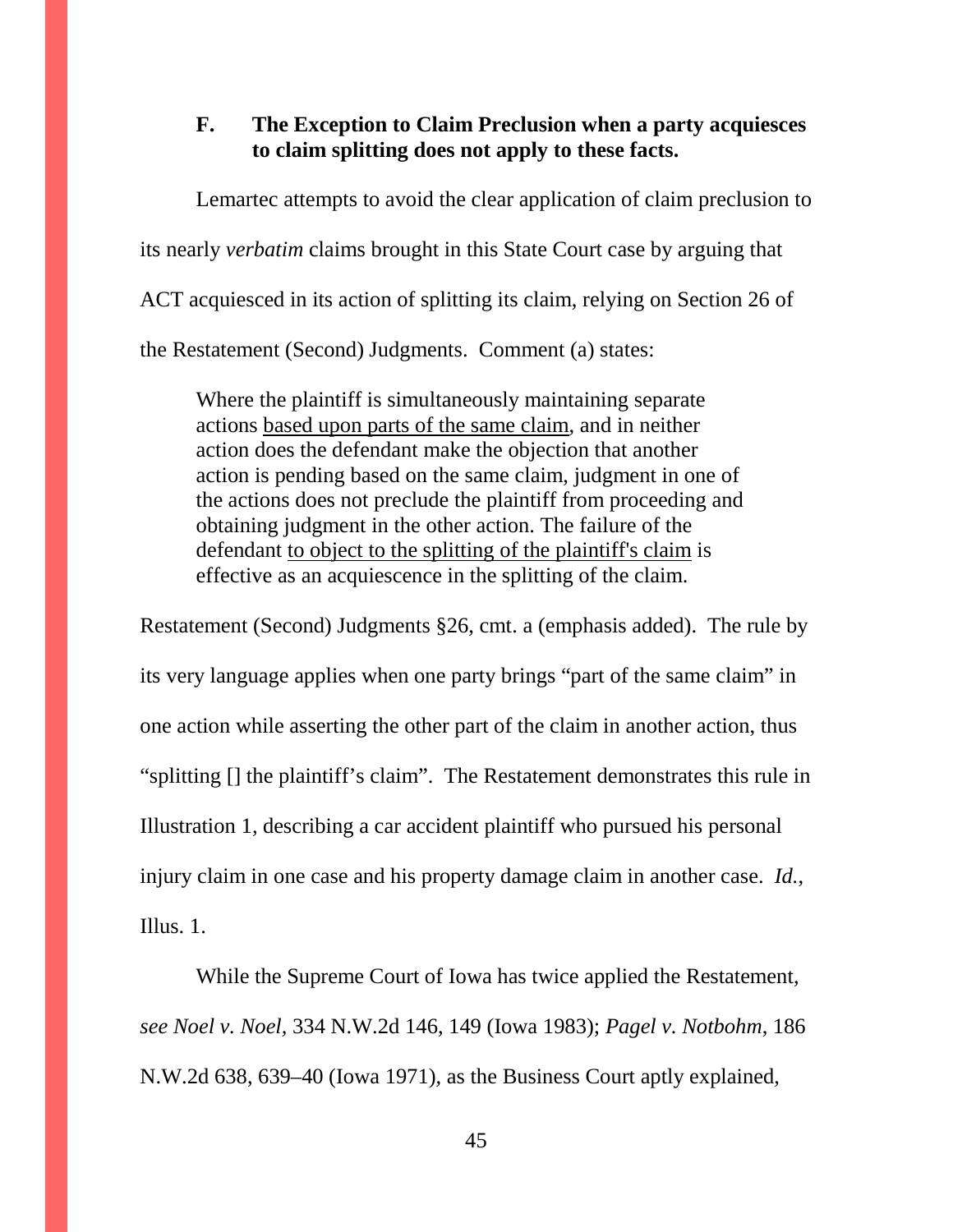<span id="page-45-0"></span>both cases involved prototypical examples of a defendant acquiescing in "claim splitting" such that he waived the right to assert claim preclusion as a defense. In *Pagel*, a father and son were involved in a car accident, and the father brought one suit on behalf of his son's estate for wrongful death damages and brought a second action for his own injuries and for damage to his car. *Pagel*, 186 N.W.2d 639. In *Noel*, a son brought a declaratory judgment action against his father to determine his right to continuous tenancy of the family farm and the right to purchase it on his father's death and, after his father died but before the declaratory judgment action was tried, a second action in his father's estate for his share of the inheritance to purchase the farm, relying on the same oral promise from his father. *Noel*, 334 N.W.2d 147. In both cases, the claim—one arising from a car accident and one arising from an oral promise—was split, where, in the words of the Restatement, the plaintiff "maintain[ed] separate actions based upon parts of the same claim". Restatement (Second) Judgments §26, cmt.a (emphasis added). The father in *Pagel* brought part of his claim for his son's wrongful death in one action and the other part for his personal injuries and property damage in another. The son in *Noel* brought part of his claim for a declaration of his rights in one action and the other part for damages in another.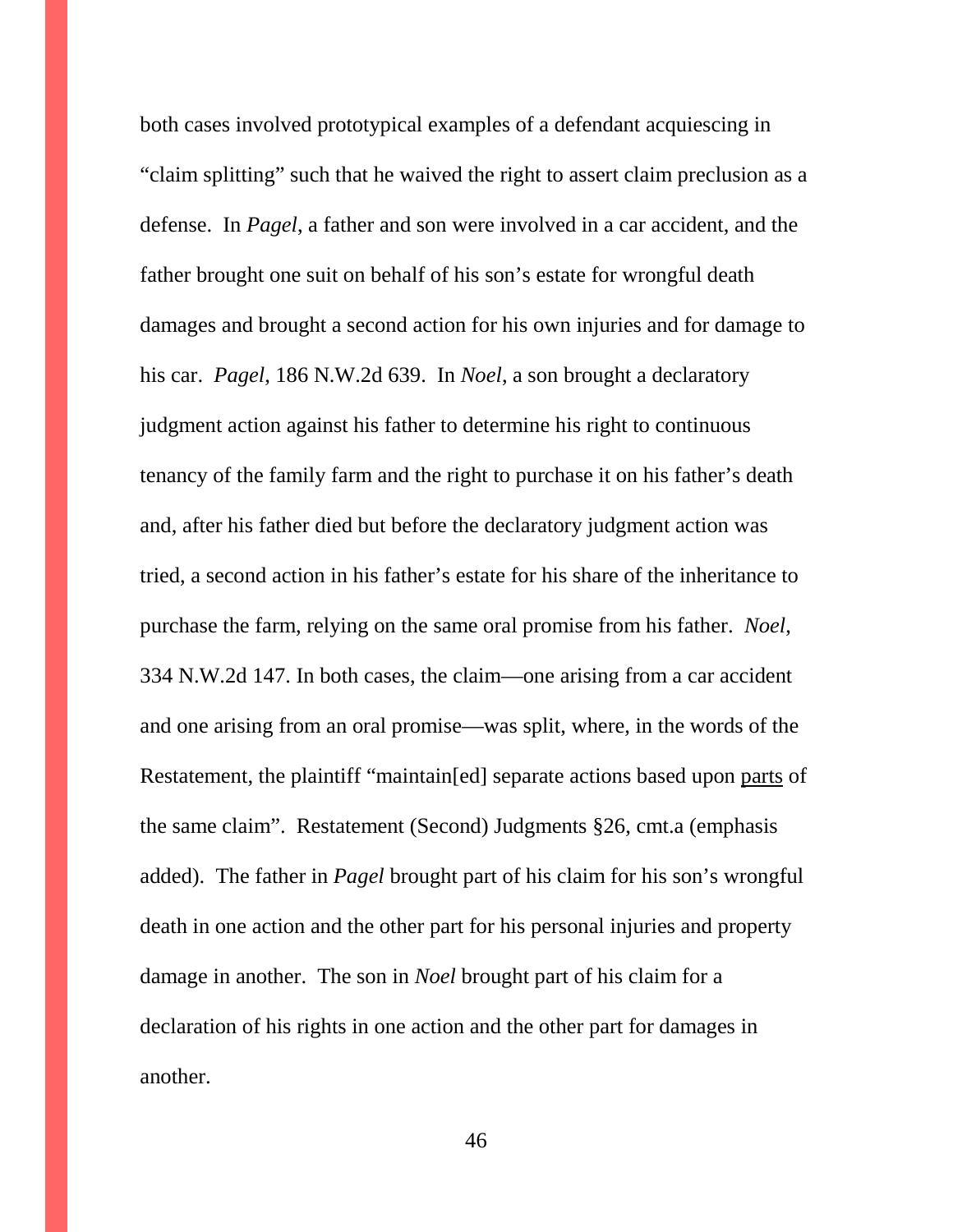There can be no acquiescence in claim-splitting if the claims were not split between different actions. This is not a case where the plaintiff brought a personal injury claim in one case and a property damage claim in another. This is a case where the plaintiff articulated exactly the same claims, in a cut-and-paste operation, in two cases. The acquiescence rule avoids the game of "gotcha", where the defendant silently lays in wait for the plaintiff to lose the first case. However, the rule was never intended to create a reverse "gotcha" where the defendant is unaware that the plaintiff intended to split its claims until it was too late to for the defendant to object.

When arguing that it did split its claims, Lemartec again focuses on the initial claims between the parties, ignoring the nearly identical, *verbatim*, amendments it made in both cases on October 26 and 27, 2017. In those amended pleadings, Lemartec did not split its claim, bringing parts of the same claim in one case and parts in another. Rather, it brought all parts of the same claims in both cases, seeking the same full relief in both. This is best seen by the side-by-side comparison of the two amended pleadings Lemartec filed in each case one day apart (App.201, Table A), as well as the identical pleas for relief on each of its substantive claims against ACT (*compare* App. 541-543, U.S.Dkt. 125, 5-7 (identical "Wherefore" clauses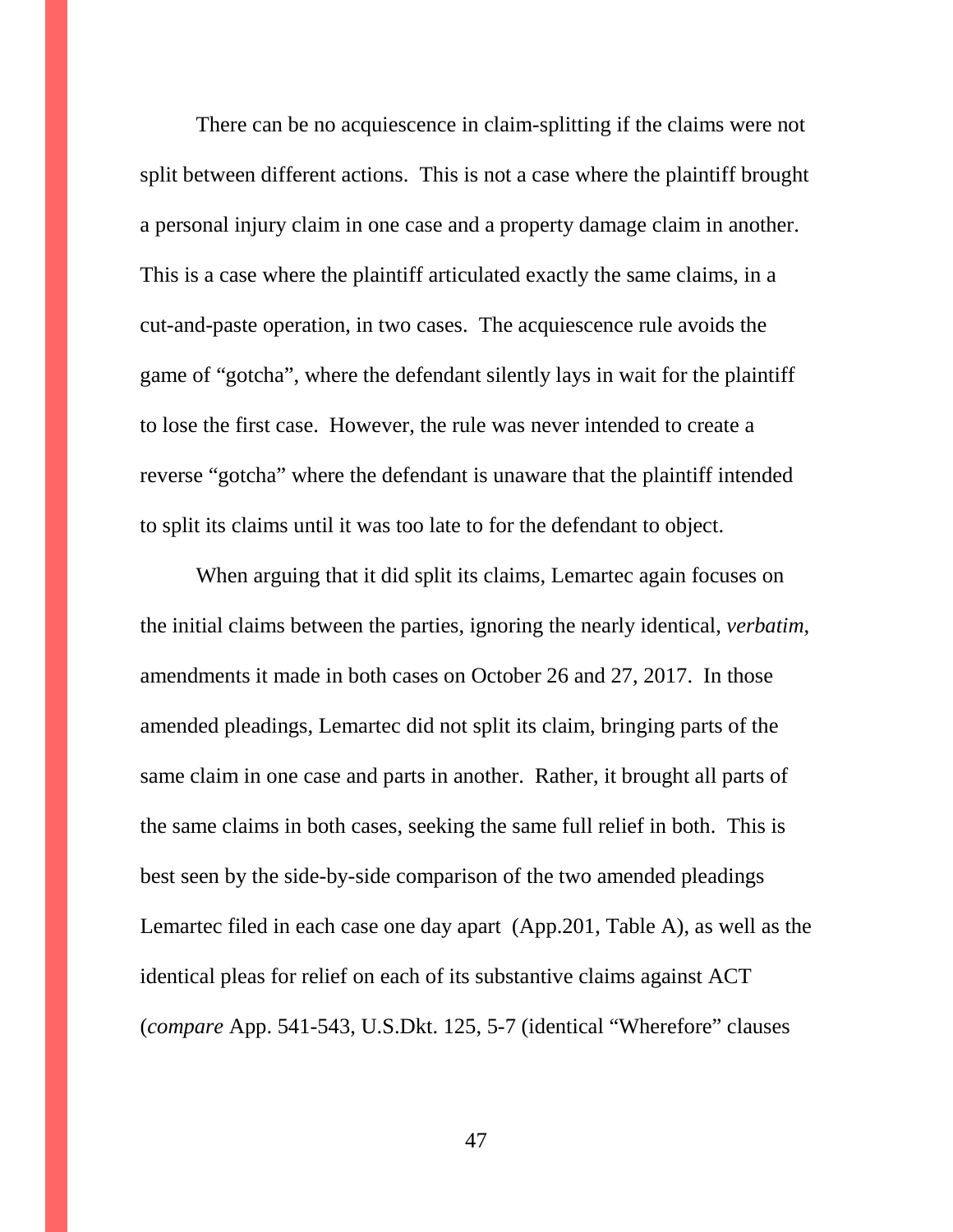for Counts II through V) *with* App. 104-06, Lemartec Pet. 10-13 (same identical "Wherefore" clauses for Counts III through IV)).

Thus, there was no "splitting of [Lemartec's] claim", Restatement (Second) Judgments §26, cmt. a, to which ACT needed to object. "The essential elements of a waiver are the existence of a right, knowledge, actual or constructive, and an intention to relinquish such a right." *DuTrac Cmty. Credit Union v. Hefel*, 893 N.W.2d 282, 292 (Iowa 2017), reh'g denied (Mar. 3, 2017)(emphasis added). The defendant cannot waive a right to object to claim splitting if the plaintiff did not split its claim.

To the extent ACT should have objected, it did so. The waiver rule is not absolute and is to be applied based on the facts of each case. *Bickford v. Am. Interinsurance Exch*., 224 N.W.2d 450, 454 (Iowa 1974) ("We hold under the factual circumstances shown here the defense of res judicata is not available by a motion to dismiss.")(emphasis added).

Cases addressing waiver or acquiescence note that a defendant waives its rights when it sits silently by, content to litigate both actions simultaneously without taking advantage of procedural mechanisms available to avoid the concurrent litigation. *See, e.g., Aguirre v. Albertson's, Inc*., 117 P.3d 1012, 1022–24 (Or. App. 2005)(noting defendant was "content to defend" both cases where it failed to move under Oregon Rule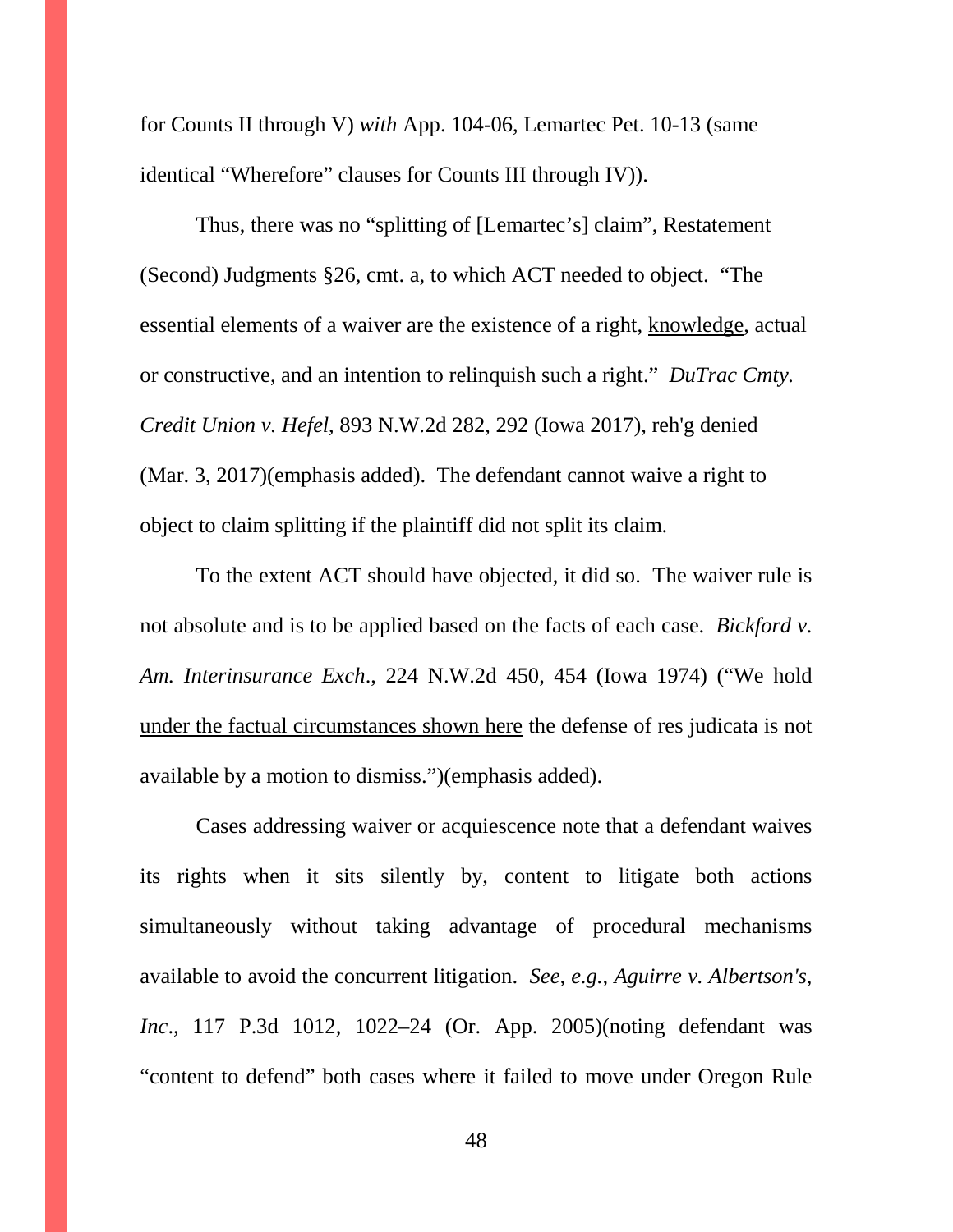$21(A)(3)$ , allowing motion to dismiss when "there is another action pending between the same parties for the same cause"). The waiver exception is also important to avoid abuses by the defendant, where "a contrary approach 'would encourage litigants to engage in dishonest (or least less than forthright) behavior' and in 'unsavory tactical maneuvers.'" *Aguirre*, 117 P.3d 1023-24 (quoting *Matter of Super Van Inc*., 92 F.3d 366, 371 (5th Cir.1996)).

In *Aguirre*, the defendant attempted to rely on a prior MDL case, about which the plaintiff was not even aware, to bar a state action. The Court explained: "By the time [defendant] filed its motion for summary judgment raising claim preclusion (and revealing the existence of the MDL action), plaintiff could neither opt out of the Rule 23 class in the MDL action nor recover for her claims in that action. Albertson's silence effectively froze plaintiff out of any remedy on her claims." *Id.* 1024-25.

The same is not true here. The Iowa Rules of Civil Procedure do not allow a motion to dismiss similar to the Oregon rules. *See* Iowa R.Civ.P. 1.421. Further, ACT repeatedly and strenuously objected to Lemartec's attempt to expand the Federal Court case from Lemartec's initial claim for indemnification to the significantly broader and all-encompassing substantive claims asserted in Lemartec's Amended Counterclaims. ACT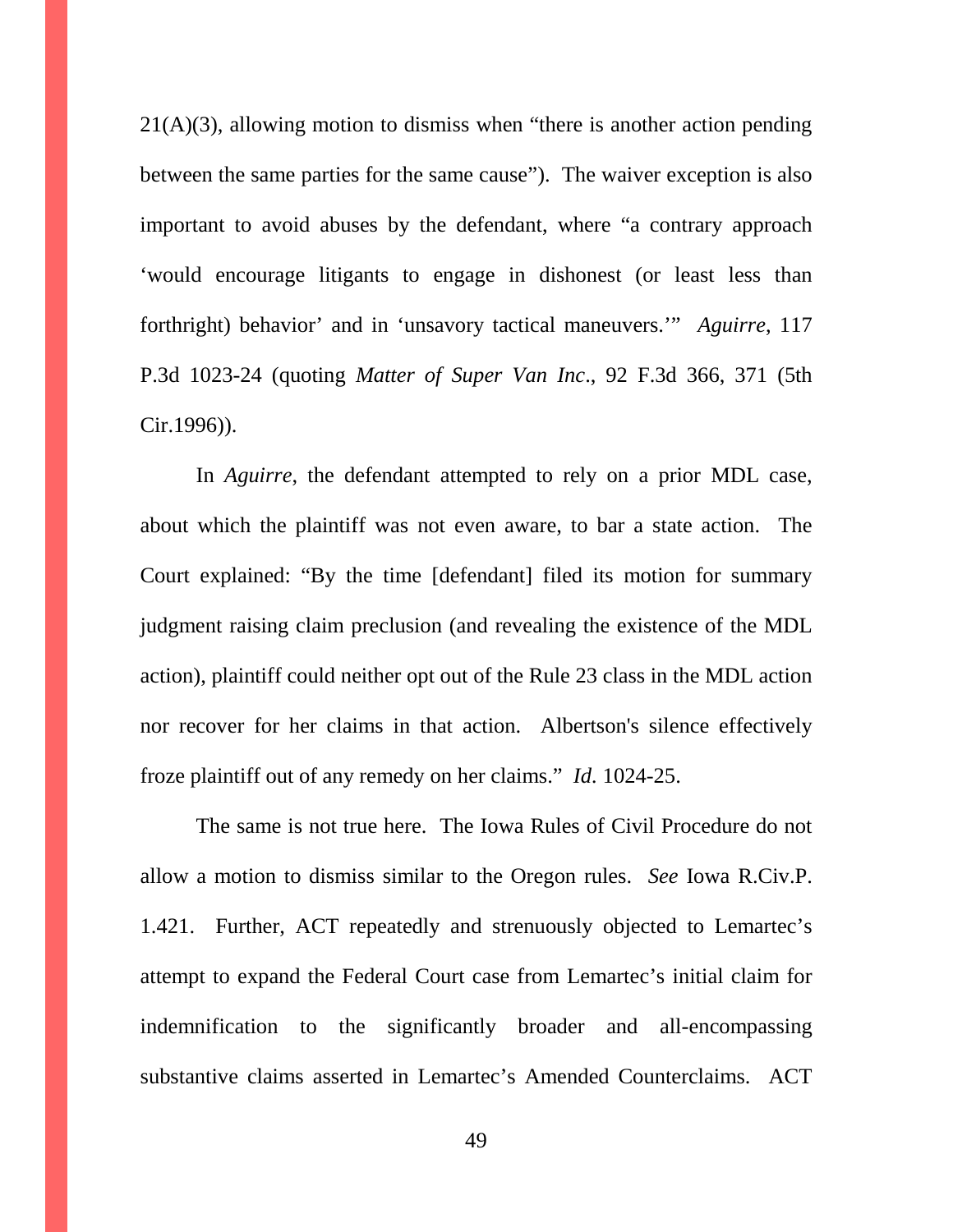was unsuccessful, and Lemartec was allowed to pursue all of its claims even moving the trial date, engaging in additional discovery, and designating a new expert—in the Federal Court case.

Although this State Court case has been pending for some time, it is also important to note it is still in the initial discovery phases. Indeed, the parties have only exchanged initial documents, primarily contract documents and accounting of amounts claimed unpaid, and only some parties have answered the initial Pattern Interrogatories. The Business Court was well aware of the early stage of this litigation and ACT's limited involvement when it exercised its broad discretion in granting ACT's Motion to Amend to add *res judicata* as a defense. *Rife v. D.T. Corner, Inc*., 641 N.W.2d 761, 765 (Iowa 2002)(affirming district court's exercise of discretion in granting a party leave to add affirmative defense one week prior to trial).

Further, Lemartec was fully aware of the interplay between the two cases as evidenced by its settlement agreement with SPG. When Lemartec settled its claims with SPG in the Federal case, the settlement document expressly included a release of all claims between SPG and Lemartec in the State case as well. (App. 919-22.) It is disingenuous for Lemartec to now claim there was no "commonality" (Proof Br. 24) between the cases.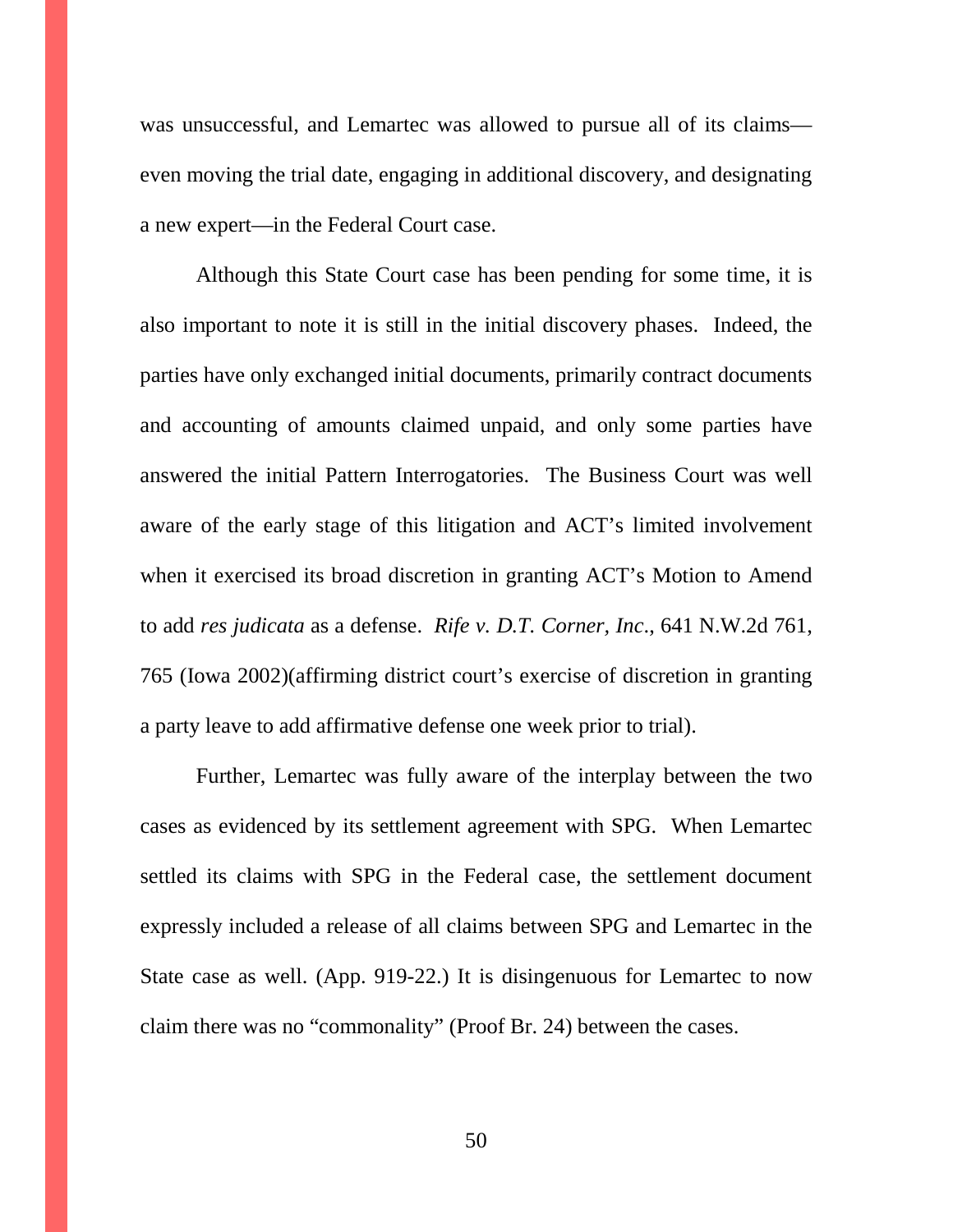Finally, as Lemartec concedes, the waiver exception to claim preclusion related to a defendant acquiescing in a plaintiff's splitting of its claims does not apply to issue preclusion. *See, e.g., Noel*, 334 N.W.2d at 150 (affirming application of issue preclusion despite rejecting claim preclusion based on waiver). Thus, this Court may consider the Business Court's Ruling on issue preclusion without addressing the waiver exception to claim preclusion raised by Lemartec.

#### **II. Issue preclusion applies to Lemartec's state-court claims.**

#### **A. Error Preservation**

Lemartec preserved error on issue preclusion.

#### **B. Scope of Review**

This Court reviews summary judgment for correction of errors law. *Gardner*, 659 N.W.2d at 201.

## **C. Lemartec cannot relitigate issues actually resolved in the Federal Court action.**

"Issue preclusion prevents parties 'from relitigating in a subsequent action issues raised and resolved in [a] previous action.'" *Soults Farms, Inc. v. Schafer*, 797 N.W.2d 92, 103 (Iowa 2011)(quoting *Hunter v. City of Des Moines*, 300 N.W.2d 121, 123 (Iowa 1981)). Issue preclusion applies to both factual and legal issues raised and resolved in a previous legal action. *See Barker v. Iowa Dept. of Pub. Safety,* 922 N.W.2d 581, 587 (Iowa 2019);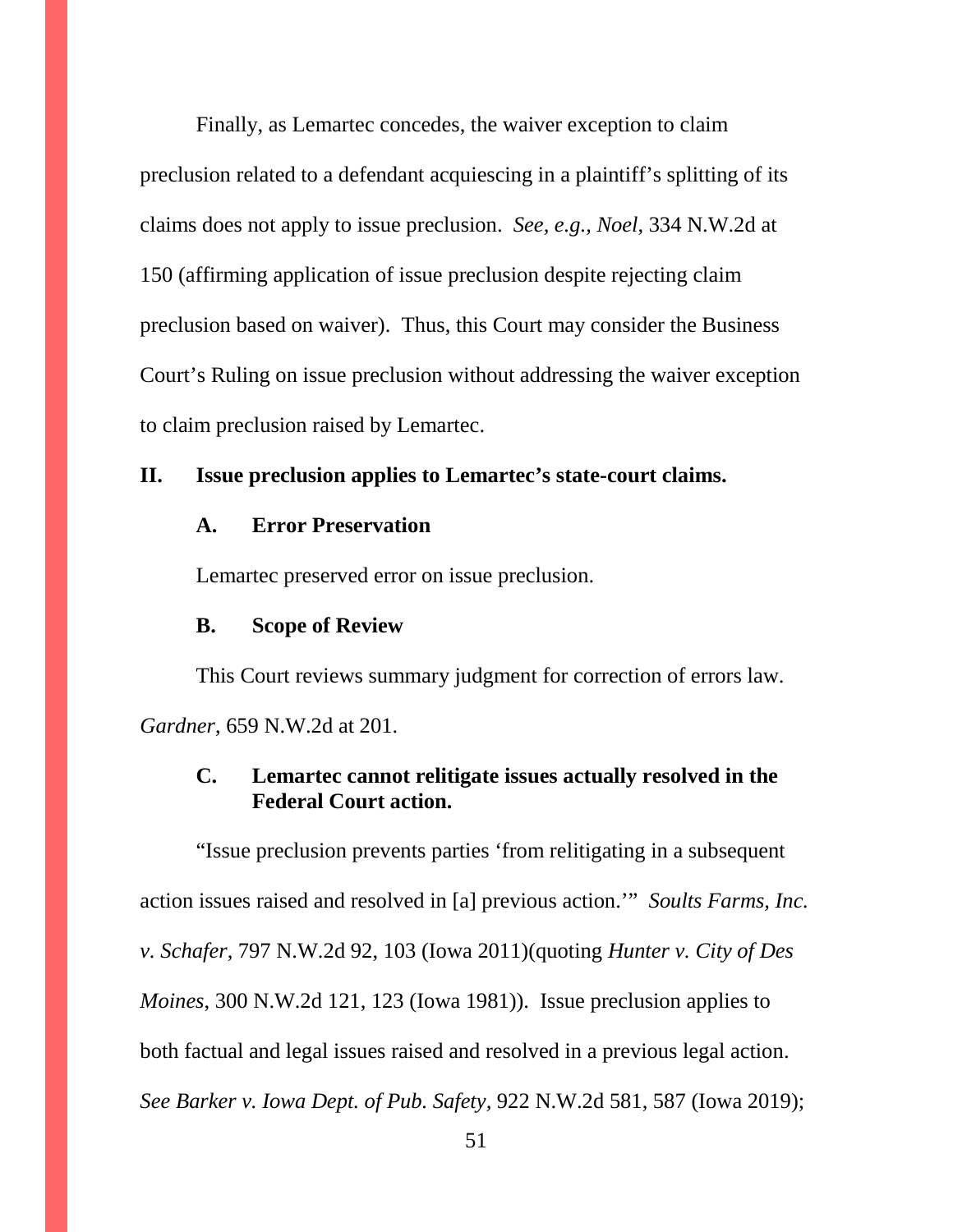*Soults Farms*, 797 N.W.2d 103-04; *Grant v. Iowa Dept. of Human Services*, 722 N.W.2d 169, 174 (Iowa 2006)("[I]t is important to observe that it applies to both legal and factual issues."). "[W]here a particular issue or fact is litigated and decided, the judgment estops both parties from later litigating the same issue. The entire premise of issue preclusion is that once an issue has been resolved, there is no further fact-finding function to be performed." *Grant*, 722 N.W.2d 174 (quoting *Colvin v. Story County Bd. of Review*, 653 N.W.2d 345, 348–49 (Iowa 2002)).

The doctrine "serves a dual purpose: to protect litigants from 'the "vexation of relitigating identical issues with identical parties …,"' and to further 'the interest of judicial economy and efficiency by preventing unnecessary litigation.'" *Winnebago Indus. v. Haverly*, 727 N.W.2d 567, 571–72 (Iowa 2006)(quoting *Am. Family Mut. Ins. v. Allied Mut. Ins.*, 562 N.W.2d 159, 163 (Iowa 1997)). Issue preclusion also "'prevent[s] the anomalous situation, so damaging to public faith in the judicial system, of two authoritative but conflicting answers being given to the very same question.'" *Employers Mut. Cas. v. Van Haaften*, 815 N.W.2d 17, 22 (Iowa 2012)(quoting *Grant*, 722 N.W.2d at 178).

"The party invoking issue preclusion must establish: '(1) the issue in the present case must be identical, (2) the issue must have been raised and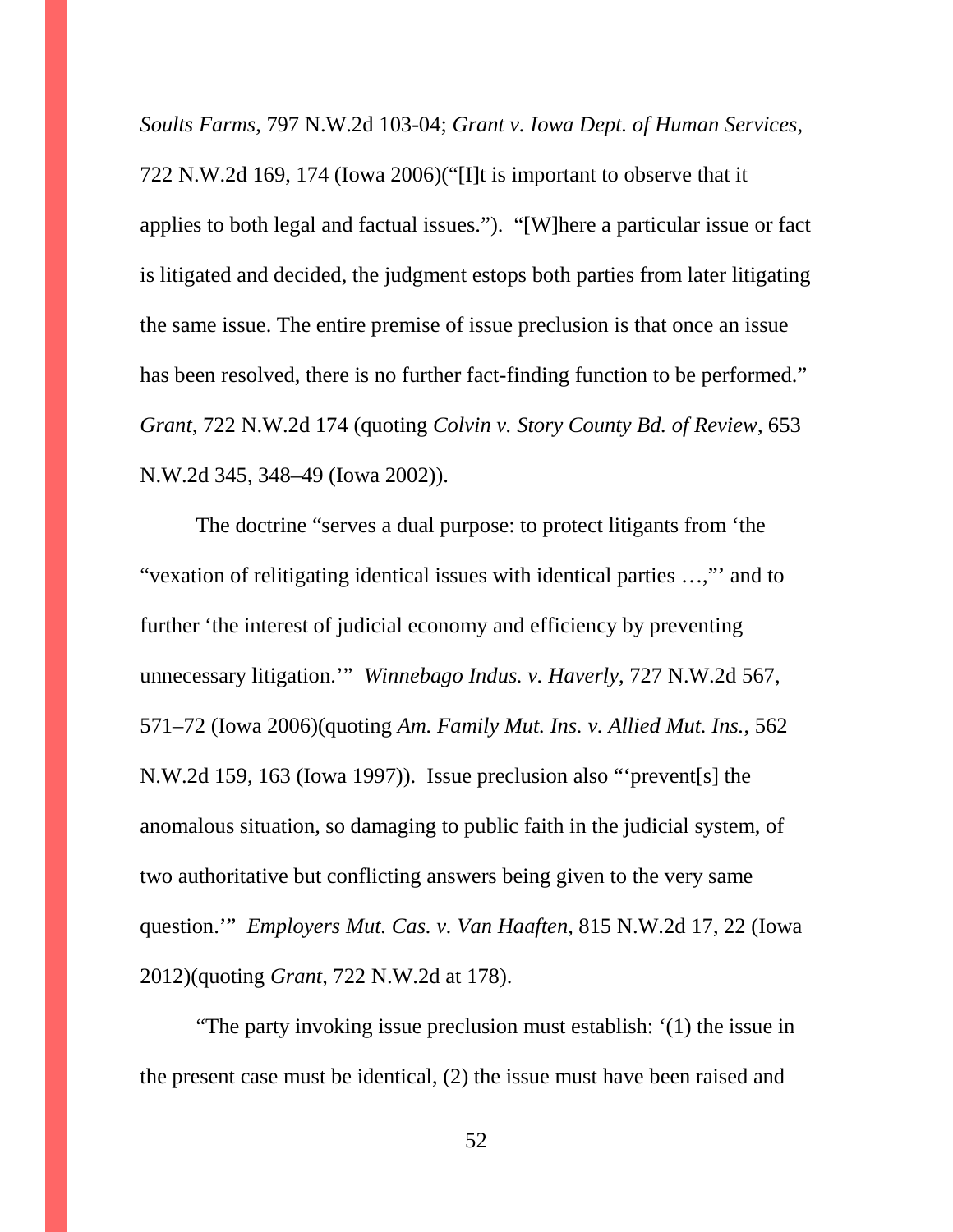litigated in the prior action, (3) the issue must have been material and relevant to the disposition of the prior case, and (4) the determination of the issue in the prior action must have been essential to the resulting judgment.'" *Id.* (quoting *Fischer v. City of Sioux City*, 654 N.W.2d 544, 547 (Iowa 2002)).

### **D. Lemartec's State Court claims involve identical issues resolved in the Federal Court case.**

Lemartec is correct that defining the issues decided in the prior case is critical to proper application of the issue preclusion doctrine. However, Lemartec's characterization is much too narrow, claiming the federal case decided only the issue of whether Lemartec was "entitled to receive indemnification for SPG's claims for alleged pre-completion delays and deficiencies". (Proof Br. 59.) The federal case was not limited to only those issues raised by SPG as the original plaintiff, or Lemartec's claim for indemnity related only to Lemartec's obligations to SPG, as Lemartec attempts to portray it. Lemartec improperly ignores the other claims and issues raised, and litigated, in federal court.

Lemartec greatly expanded its claims against ACT in both cases after Lemartec settled with SPG, adding identical substantive claims for breach of contract and breach of express and implied warranties, all of which were tried to judgment in the Federal Case. Lemartec's nearly identical state-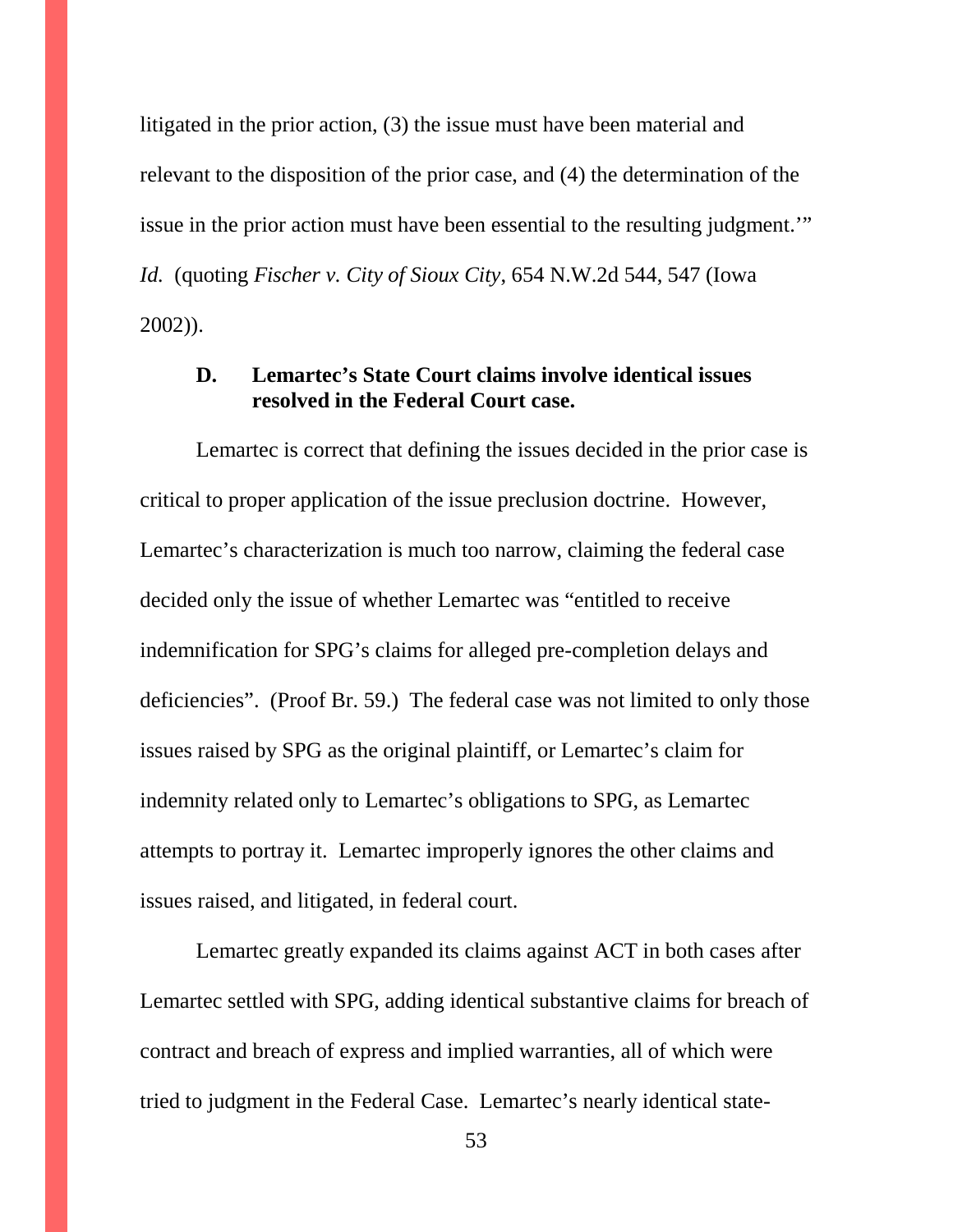court and federal-court amended pleadings, filed a day apart, establish the identity of the issues. *Hunter*, 300 N.W.2d at 125 ("Both the Wadle petition and that filed by plaintiffs contained essentially identical allegations regarding the city's purported negligence, arising from a common nucleus of fact", which satisfied the first element of issue preclusion).

With respect to the indemnity claim, the separate substantive claims form the source for Lemartec's indemnity claim, such that ACT's success on the substantive claims necessarily defeats the indemnity claim. Lemartec also ignores ACT's own claim for breach of contract based on nonpayment, which the Federal Court also found in ACT's favor. The issues necessarily found by the Federal Court in deciding ALL claims preclude Lemartec's attempt to relitigate the same issues in this case.

### **1. The "issues" involved in each case depend on the elements of the litigated claims.**

*Soults Farms* is the leading case on identifying whether the issues raised in both cases are identical. In *Soults Farms*, Bud Soults ("Bud"), the president of Soults Farms, signed two notes with Security State Bank ("SSB") in 1998 on behalf of the corporation and a third note in his personal capacity. Bud also signed two mortgages to secure the corporate and personal notes. *Soults Farms*, 797 N.W.2d at 103.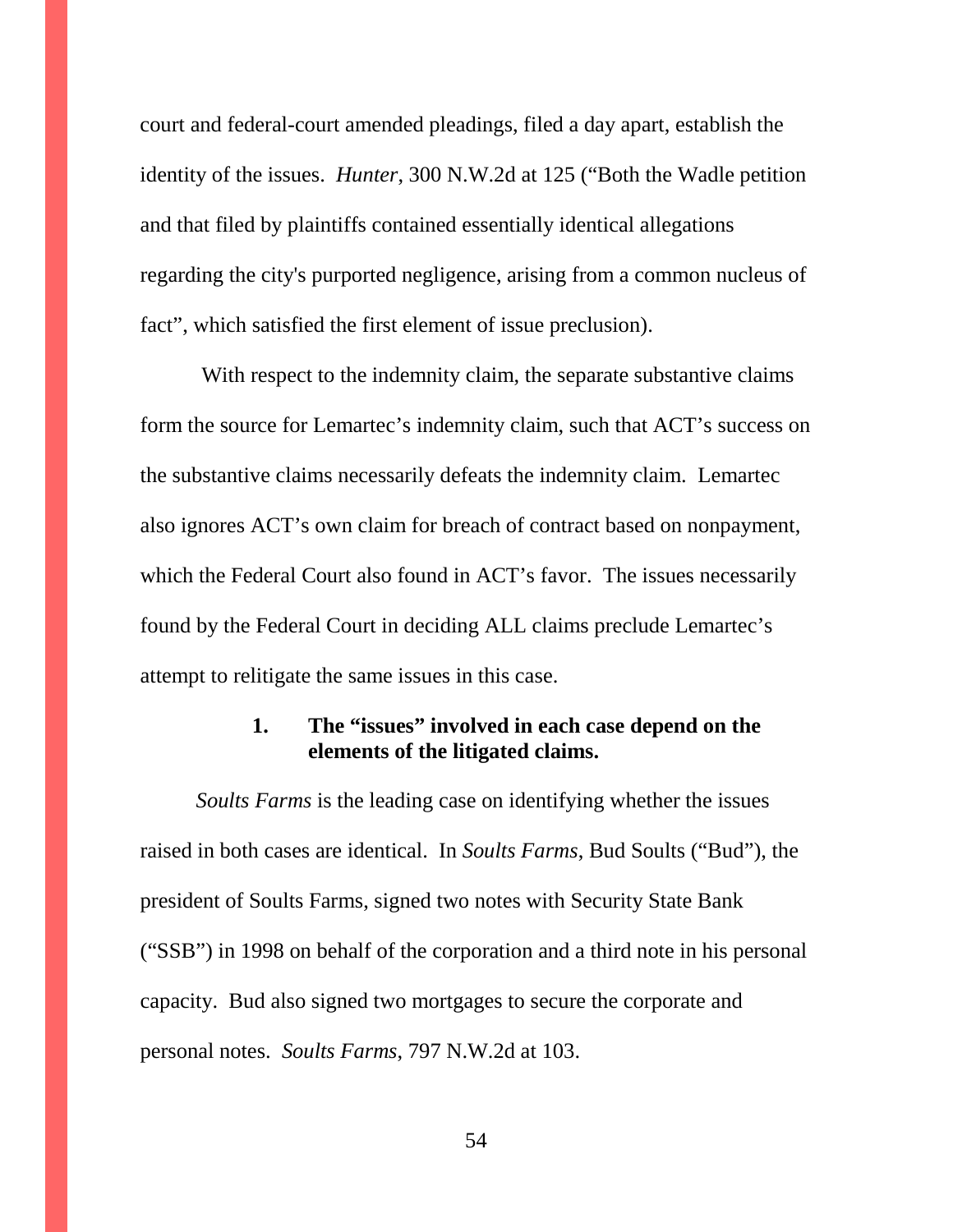In 2002, SSB brought a mortgage foreclosure action against both the corporation and Bud. In resisting SSB's summary judgment motion, the corporation argued Bud lacked authority to pledge its property as collateral for his personal note. *Soults Farms*, 797 N.W.2d 103. The court found Bud had actual authority to convey the corporation's property to secure his personal note and granted summary judgment to SSB. *Id.*

Bud had also borrowed money from an individual, Charles Schafer ("Schafer"), beginning in 1999, giving Schafer a mortgage on the corporation's real property in 2000. In 2005, the corporation brought a subsequent action against Schafer to quiet title and remove Schafer's mortgage from its property. *Soults Farms*, 797 N.W.2d 99. The corporation asserted the Schafer mortgages were invalid because the corporation's Articles of Incorporation required two signatures to mortgage its property, and only Bud signed the Schafer mortgages. *Id.* 103. Schafer defended on the basis of issue preclusion, relying on the prior SSB case in which the court found Bud had actual authority to convey the 1998 mortgage to SSB on the corporation's real property to secure his personal note. *Id.* 

The Supreme Court rejected the corporation's argument that the validity of the 2000 mortgage to secure the Schafer mortgage was not the same issue as the validity of 1998 mortgage to SSB because they involved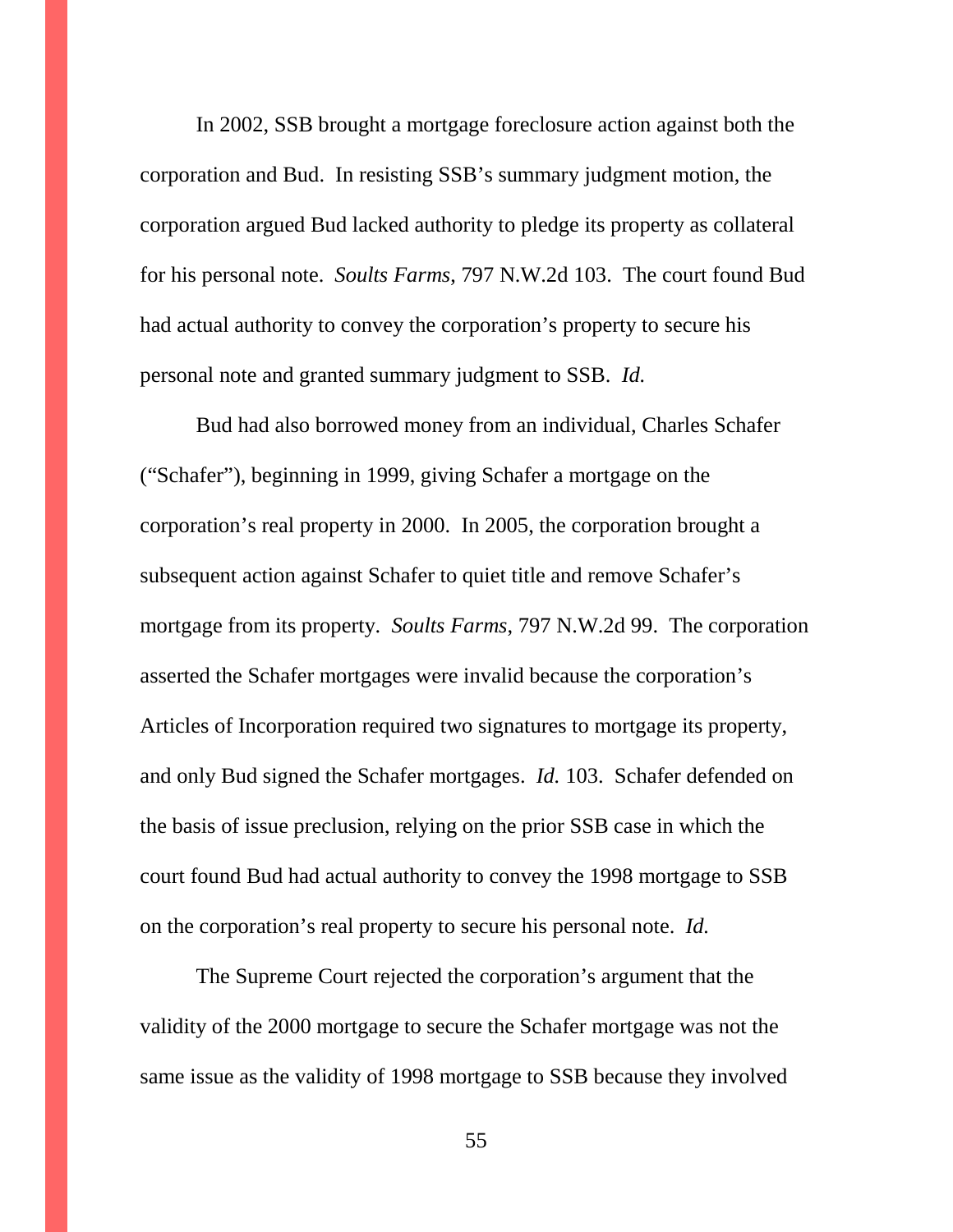separate transactions and there were factual variations between the two mortgages. *Soults Farms*, 797 N.W.2d 105. In addressing whether the two cases involved "the same issue", the Supreme Court identified the issue presented in both the SSB litigation and the current case as whether Bud had "unilateral authority to mortgage [the corporation's] property". *Soults Farms*, 797 N.W.2d at 104-05. Even though the corporation raised different factual arguments for why Bud lacked authority to grant the separate mortgages—arguing in the SSB case Bud lacked actual authority and arguing in the Schafer case the Articles of Incorporation required two signatures—the Supreme Court found the issue to be the same: whether Bud had "unilateral authority to mortgage [the corporation's] property". *Id*. That the opposing party raised new arguments and presented different evidence challenging the same issue did not make the issues different. *Id.*

Even though the prior case involved a different mortgage, the validity of both mortgages turned on the same legal issue—whether Bud had authority to unilaterally mortgage the corporation's property. *Soults Farms*, 797 N.W.2d 104 ("[T]he same issue is presented 'if the question is one of the legal effect of a document identical in all relevant respects to another document whose effect was adjudicated in a prior action.'" (quoting Restatement (Second) Judgments §27 cmt.c, 253).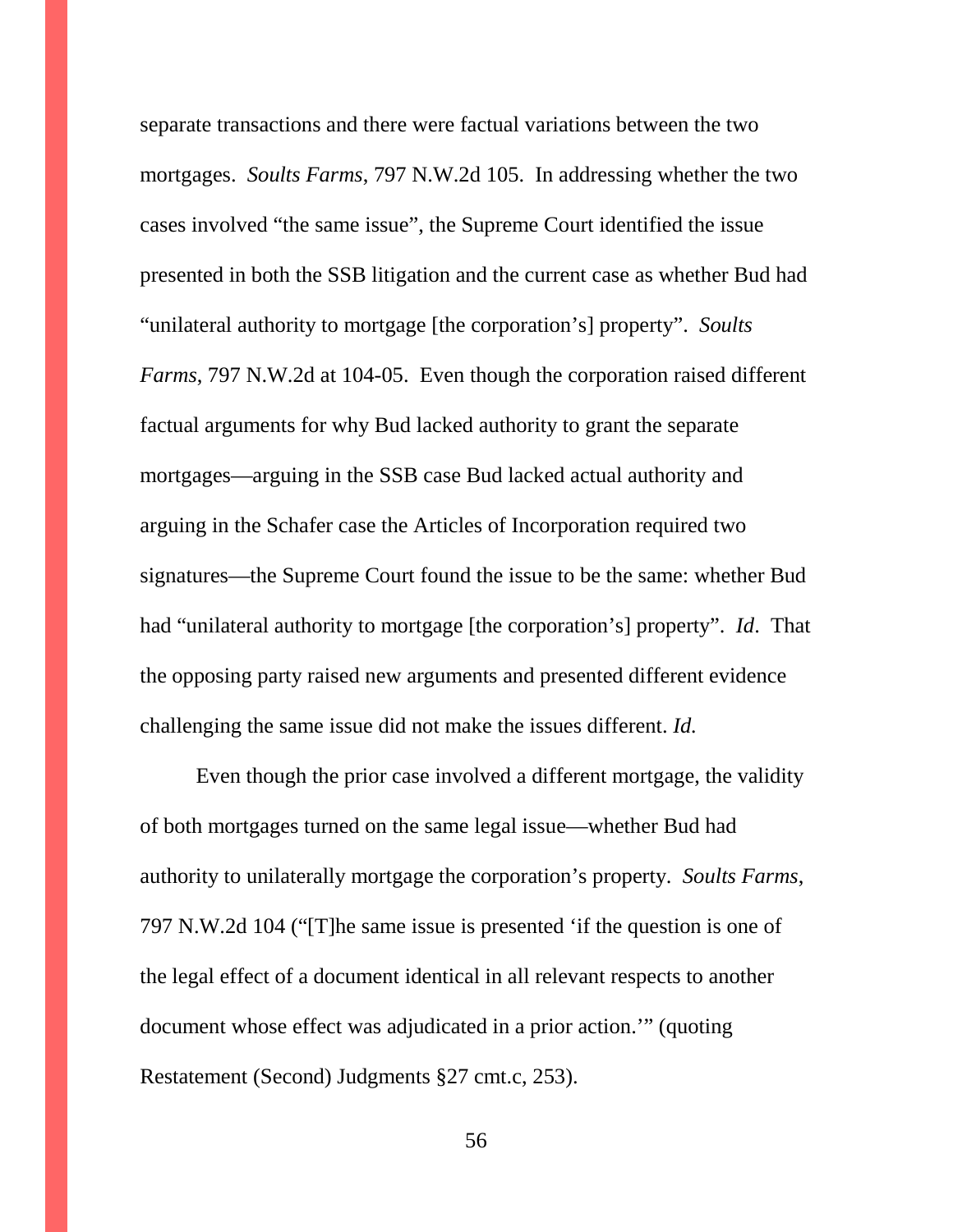*Harrison v. State Bank of Bussey,* 440 N.W.2d 398, 401-02 (Iowa Ct. App. 1989) also involved identifying "common issues" concerning rights and obligations under a contract. After a father removed his son's name from a certificate of deposit ("CD") and used the proceeds to purchase a second CD, the son sued the bank and the executor of his father's estate for the proceeds of the second CD as representing the proceeds of the first CD. The District Court granted the bank's motion for summary judgment. The son then brought another action against the bank, this time seeking damages for breach of contract based on the first CD. The District Court granted summary judgment under issue preclusion. The appellate court identified the common issue: "[i]n both cases, the plaintiff claimed a legal right to the proceeds of the certificates of deposit." *Harrison*, 440 N.W.2d at 402. Where the issue of entitlement to those proceeds had been decided in the first case, the District Court properly applied issue preclusion. *Id.*

In identifying issues decided in a prior action, the Court must also consider the elements of the adjudicated claims. *See Iowa S. Ct. Bd. of Prof. Ethics and Conduct v. D.J.I.*, 545 N.W.2d 866, 875 (Iowa 1996), as amended on denial of reh'g (Apr. 17, 1996)(considering whether Board of Professional Ethics could rely on offensive issue preclusion to establish attorney violated rules of professional responsibility). In *D.J.I.*, the Court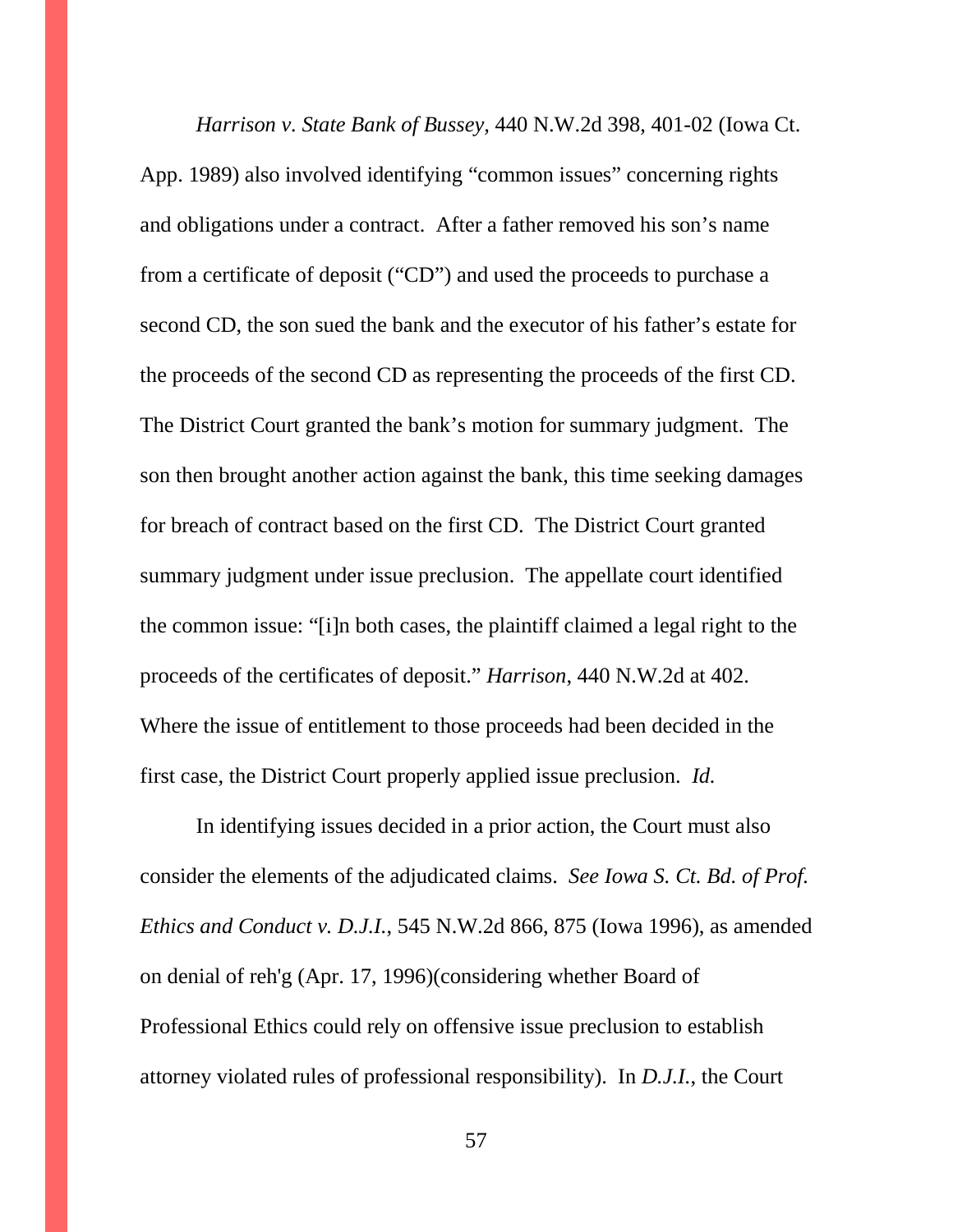identified the issues decided in the prior civil action for fraud and legal malpractice based on the elements of those claims. "Having found the respondent committed fraud, the district court necessarily found respondent made misrepresentations to his clients". *D.J.I.*, 545 N.W.2d 875.

> **2. The Federal Court decided the issues of whether ACT's design and fabrication of the salt conveyor system breached the terms of the Purchase Order or violated any express or implied warranties arising from that agreement.**

To prove its claim for nonpayment in Federal Court, ACT was required to establish: "(1) the existence of a contract, (2) the terms and conditions of the contract, (3) that [plaintiff] has performed all the terms and conditions required under the contract, (4) the defendant's breach of the contract in some particular way, and (5) that plaintiff has suffered damages as a result of defendant's breach." *Royal Indem. Co. v. Factory Mut. Ins. Co.*, 786 N.W.2d 839, 846 (Iowa 2010)(emphasis added)(citing *Molo Oil Co. v. River City Ford Truck Sales, Inc.*, 578 N.W.2d 222, 224 (Iowa 1998))). "A party breaches a contract when, without legal excuse, it fails to perform any promise which forms a whole or a part of the contract." *Id.* (quoting *Molo Oil*, 578 N.W.2d 224).

When the Federal Court found for ACT on all claims, it necessarily found (1) ACT "performed all the terms and conditions required under the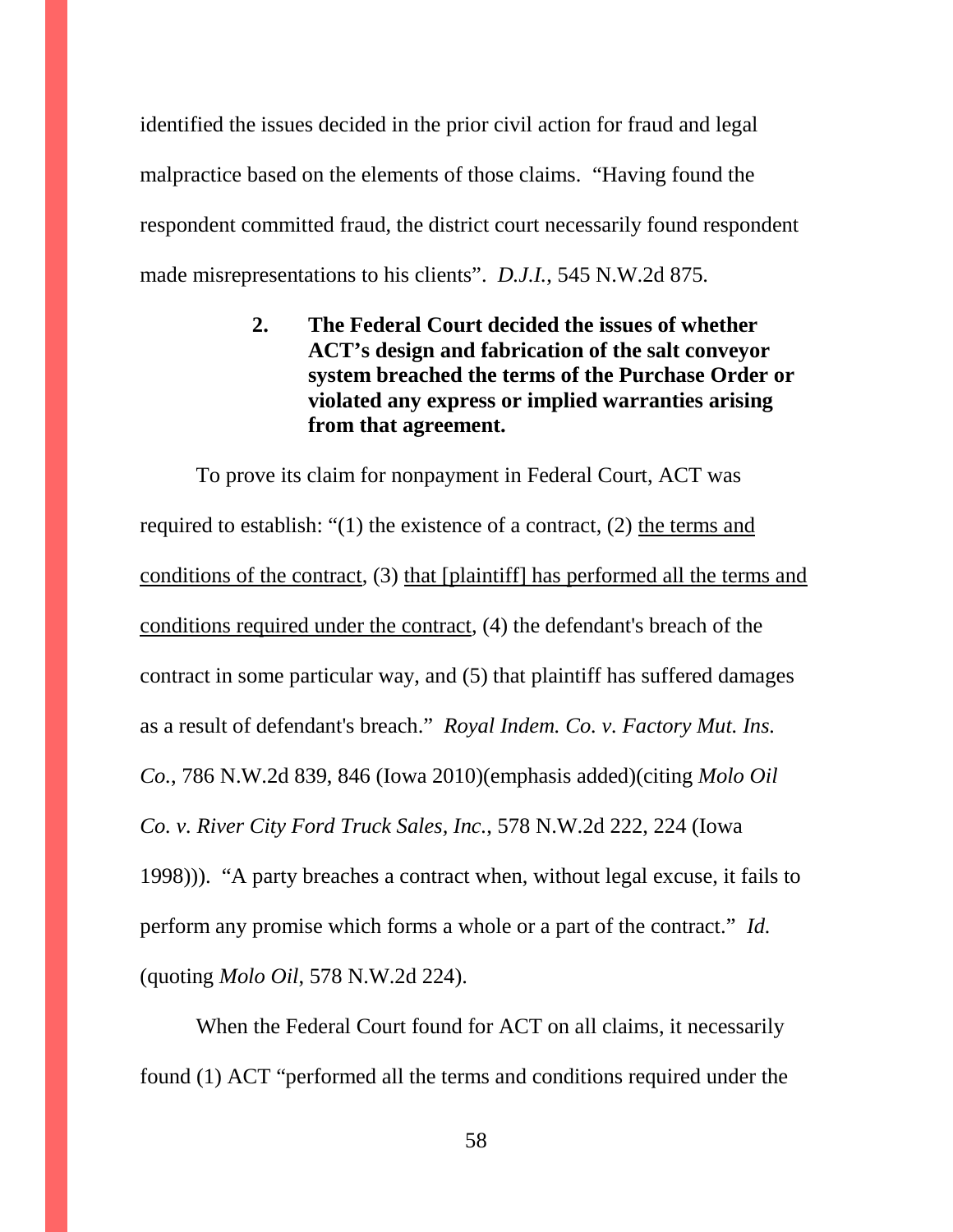contract", and (2) Lemartec lacked a "legal excuse" to withhold payment. *See Royal Indem. Co*., 786 N.W.2d 846. The Business Court properly defined the issue decided by the Federal Court as "whether ACT's design and fabrication of the salt conveyor system breached the terms of the Purchase Order or violated any express, implied, or equitable warranties contained in that agreement." (App.26, 2018-11-20 Ruling 26.)

## **3. Lemartec's indemnity claim in this case involves the same issue of whether ACT violated any terms of the Purchase Order or any express or implied warranties arising from it.**

Lemartec's argument that the Federal Court's "ruling that the indemnity issue raised in that case was specific to the sums that Lemartec had actually paid to SPG" (Proof Br. 60) is a red herring. Before Lemartec is entitled to indemnity from ACT for amounts Lemartec is found liable to anyone, including HFCA, Lemartec must first establish the basis for ACT's indemnity obligation to Lemartec. It is this first element of duty, not the final element of damages focused on by Lemartec, which is the same issue litigated, and therefore precluded, by the Federal Court case.

"Under Iowa law, actions for contribution and indemnity usually require either an underlying tort [including actions under Iowa Code §668] or a contractual or quasi-contractual relationship." *Penford Prod. Co. v. Schneider Structural Eng'g, Inc.,* No. 1:09-CV-00037-JEG, 2010 WL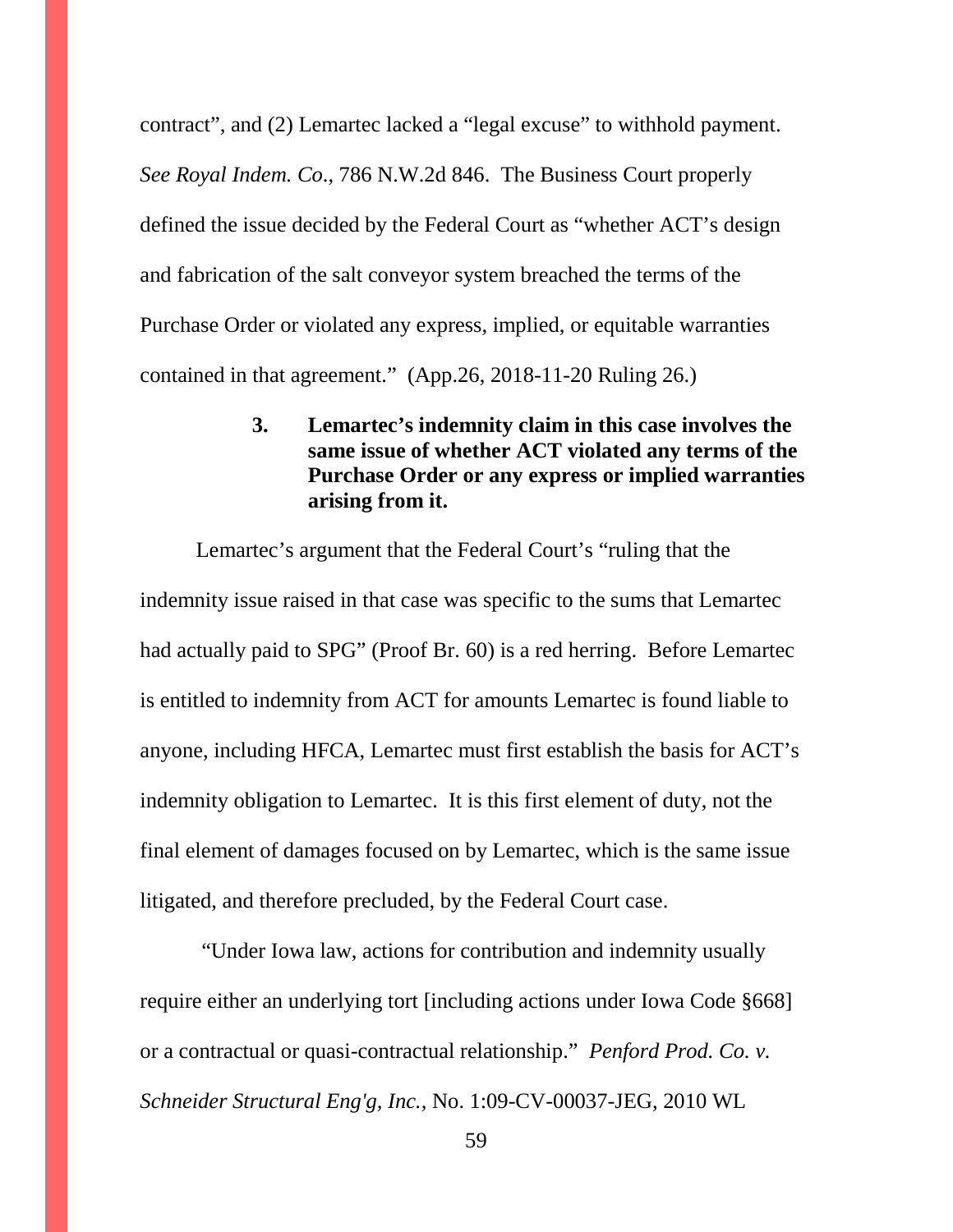11469649, \*2 (N.D. Iowa Sept. 3, 2010)(citing *Wells Dairy, Inc. v. Am. Indus. Refrig*., Inc., 762 N.W.2d 463, 472 (Iowa 2009)). Lemartec's "vessel" analogy ignores that the duty to indemnify depends on obligations owed between the indemnitee (Lemartec) and the indemnitor (ACT), not the first-party plaintiff and the indemnitor.

It is important to Lemartec's indemnity claims, in both the federal and state cases, that the Purchase Order contains no express indemnity provision, leaving Lemartec to rely on common law, i.e., implied contractual indemnity or equitable indemnity, as the source of ACT's duty to indemnify Lemartec. Under Iowa law, an implied contractual duty to indemnify may arise from a contractual relationship that lacks an express obligation to indemnify where there are "'independent duties' in the contract to justify the implication." *Wells Dairy, Inc.*, 762 N.W.2d at 470 (quoting *McNally & Nimergood v. Neumann–Kiewit Constructors, Inc.*, 648 N.W.2d 564, 573 (Iowa 2002)). Further, U.C.C. warranties have been found to support the independent duty needed to support a claim for equitable indemnity. *Wells Dairy*, 762 N.W.2d at 474. Critical to imposition of indemnity under either theory is that the party breached a duty owed to the party seeking indemnity. *Id.* at 470.

Thus, any indemnity claim Lemartec has against ACT—whether premised on amounts Lemartec paid to SPG in their settlement or amounts it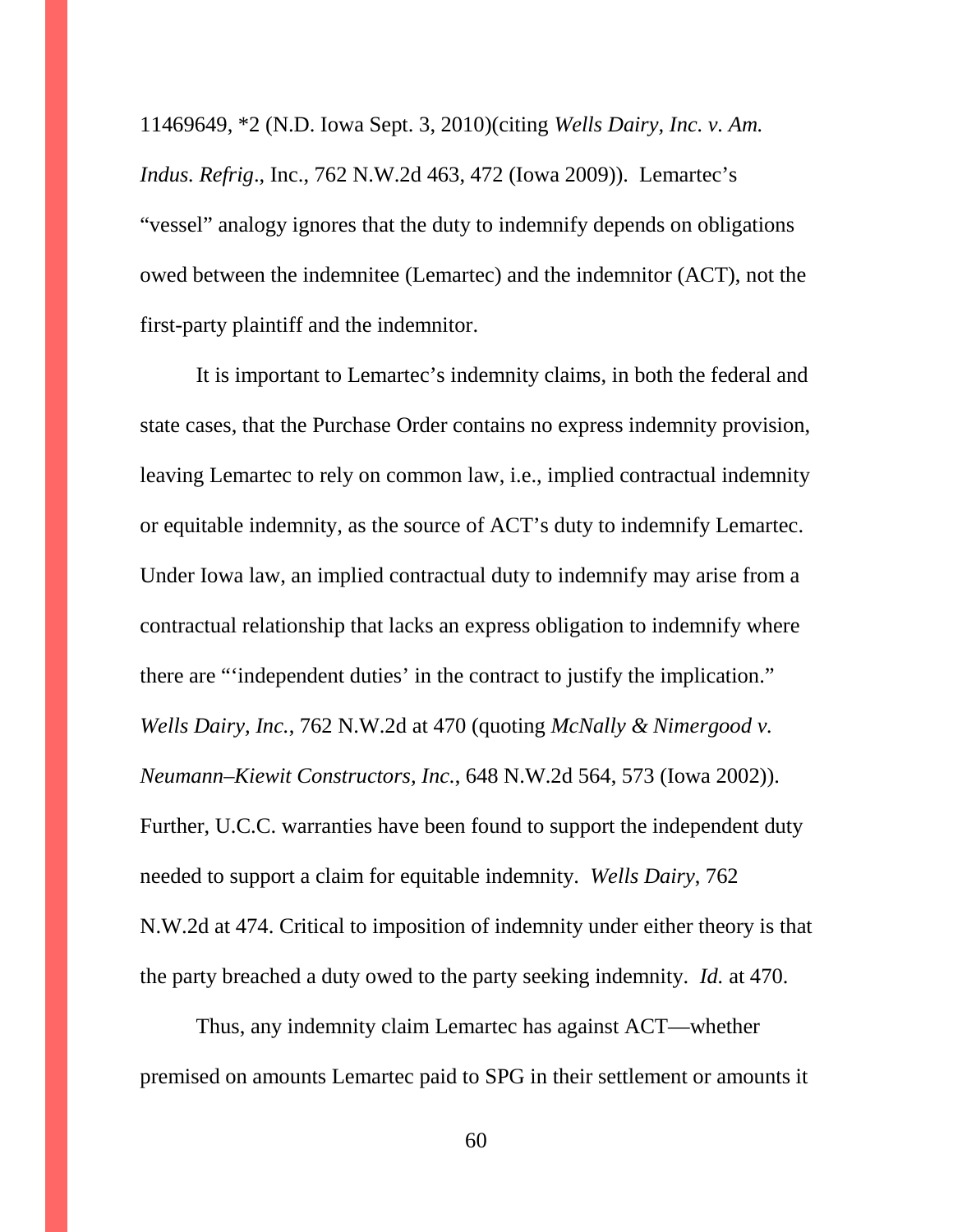may be found to owe to Conve and/or HFCA in this State Court action requires Lemartec to first identify either an "'independent dut[y]' in the contract" between Lemartec and ACT or an express or implied U.C.C. warranty that was breached by ACT before ACT has any obligation to indemnify Lemartec for anything.

In its Amended Third-Party Petition in this State Case, Lemartec identified ACT's obligations giving rise to its common law indemnity claim as:

ACT agreed to "perform and complete all Work required for the proper execution and completion of all Salt Conveyor Systems Supply work for the Project." In the written purchase order, ACT also agreed that its "work shall be of quality construction" and further agreed to be responsible for all "supervision, management, Engineering, Design, labor, materials, equipment, tools, hoisting, transportation, permits, licenses, testing, fees, taxes, warranties and all work and services necessary to perform and complete all Salt Conveyor System Supply work" for the Project.

(App.101, 2017-10-26 Lemartec Pet. ¶13.) As detailed below, these are the

same obligations the Federal Court decided in ACT's favor.

# **4. The parties litigated, and the Federal Court found, ACT satisfied each of the obligations Lemartec relies on in the State Case as the basis for ACT's common law indemnity obligation.**

The source of ACT's duty to indemnify Lemartec was a significant source of litigation in the Federal Court case. (*See* App. 461-76, Lemartec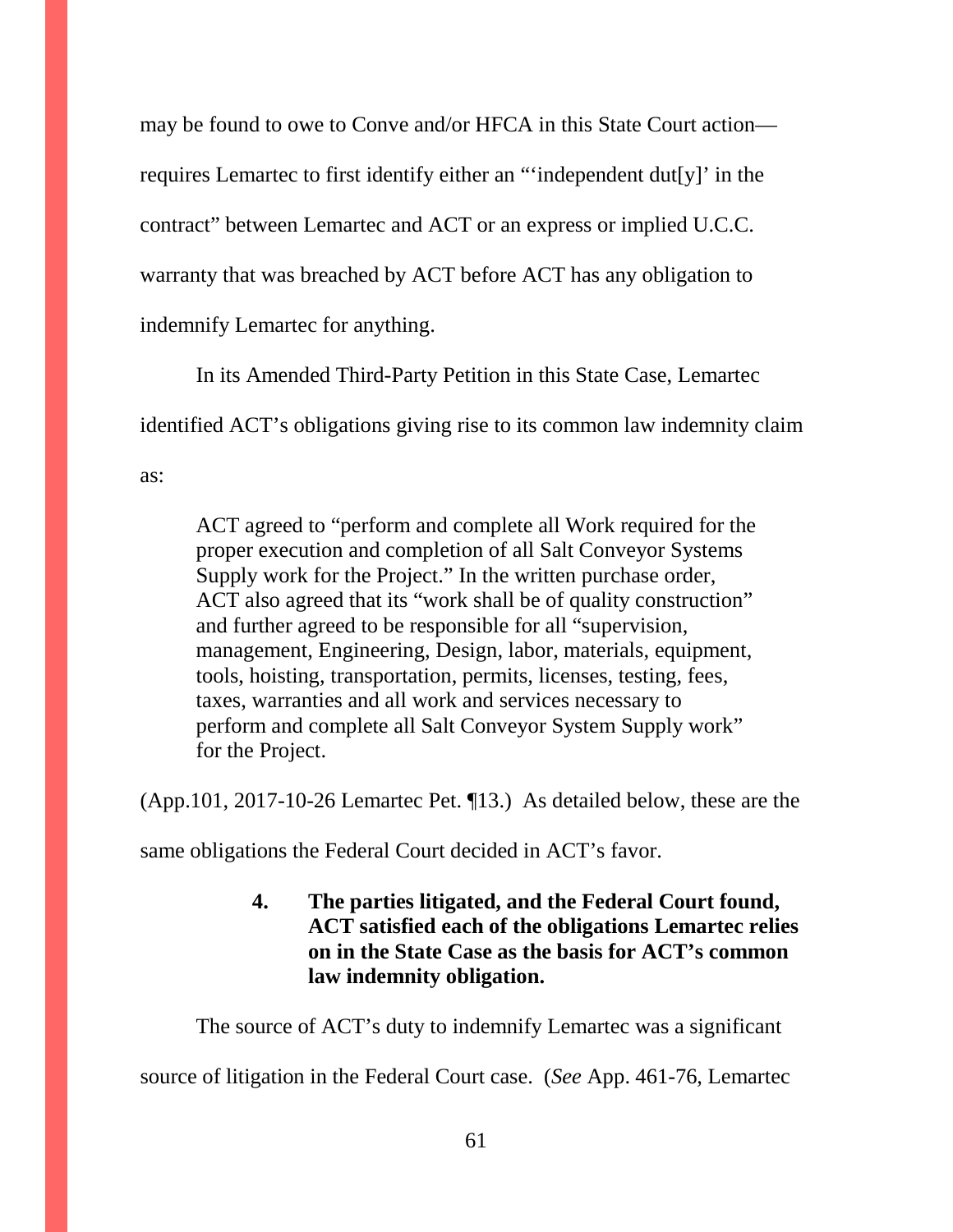SJ Br.; App. 493-96, Lemartec Resist. ACT MSJ.) In resisting summary judgment, Lemartec argued "ACT essentially agreed and warranted to design and manufacture the Salt Conveyer for the Project in accordance with specific plans and procedures". (App. 494.) Lemartec identified the following contractual provisions to support its indemnity claim:

- "the provisions where ACT agreed that its 'work shall be of quality construction'" (*Id.*);
- The provision "that the 'Work shall comply with applicable code" requirements . . . [and] shall be 100% operable and functional and be compatible in all respects with the other portions of the Work'" (*Id.*); and
- the provision in which ACT "Guarantee<sup>[d]</sup> the work for 18 months after delivery of Equipment or 12 months after Start-up, whichever is sooner'" (*Id.* 496).

After avoiding summary judgment, Lemartec amended its counterclaims to include substantive claims for breach of contract, breach of implied warranty of workmanlike construction, breach of implied warranty of fitness for a particular purpose, and breach of express warranty (App. 541-45), each of which Lemartec had relied on as providing a basis to support ACT's obligation to indemnify Lemartec. Lemartec litigated each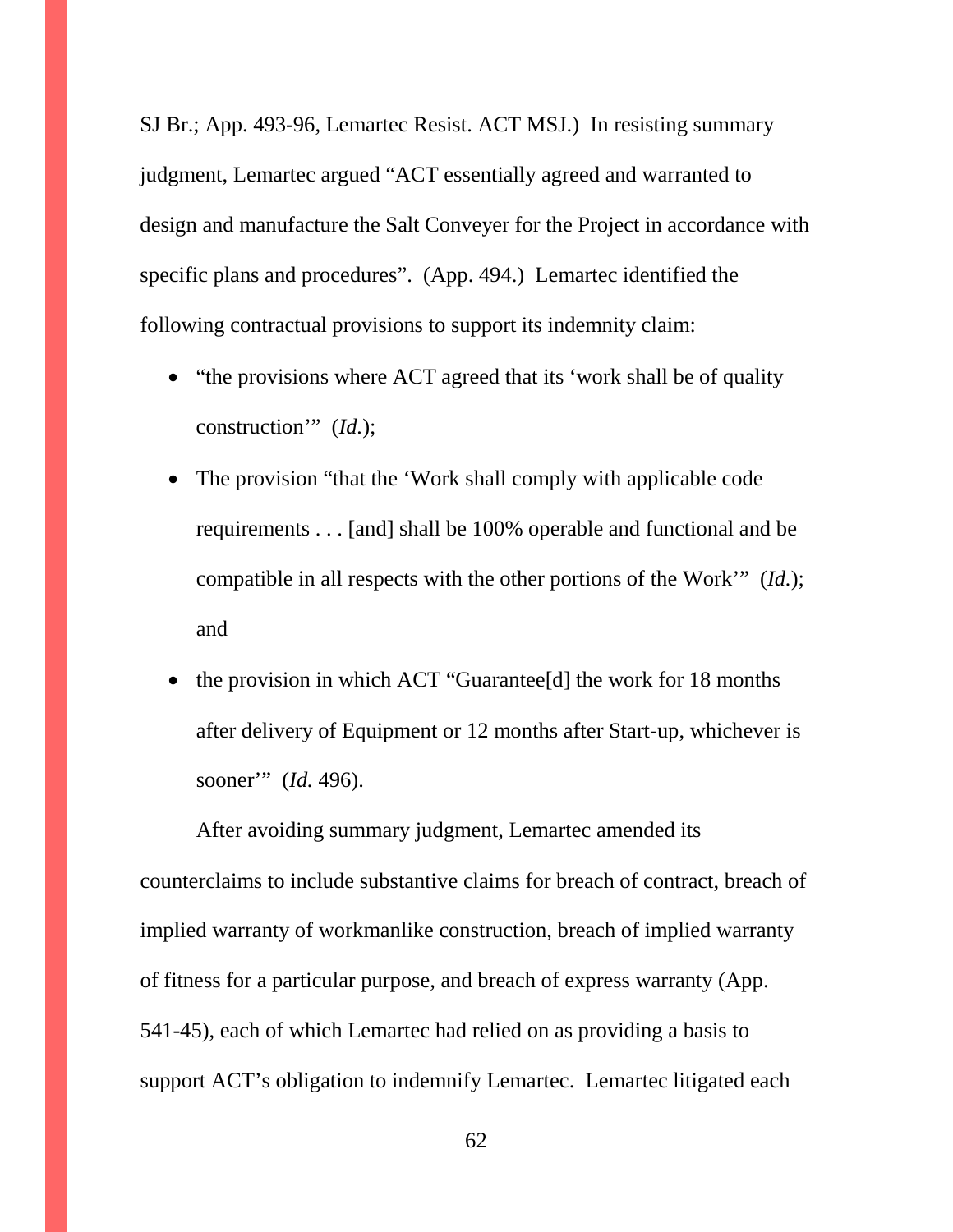of these substantive claims in the Federal Trial. (App. 600-08, Lemartec Proposed Ruling.)

With respect to the source of Lemartec's claim for implied contractual indemnity, Lemartec identified the litigated issues as whether ACT breached the independent duty "to provide the conveying system components in accordance with the construction drawings and specifications." (*Id.* 607.) With respect to the source of Lemartec's claim for equitable indemnity, Lemartec identified the litigated issues as whether "ACT breached the implied warranty of merchantability and the implied warranty of fitness for a particular purpose", based on those same substantive claims. (*Id.* 607-08.)

Following trial, the Federal Court expressly found in ACT's favor on each claim. "Lemartec failed to prove that ACT breached the purchase order. … Moreover, Lemartec failed to prove that ACT breached any implied or express warranty of merchantability or fitness for a particular purpose." (App. 686.)

It was within this context that the Business Court concluded that "the issue of indemnity rights arising under the Purchase Order has been raised and litigated in the prior federal action." (App. 351.) The Business Court explained: "Throughout litigation between the parties in federal court, the primary contention was whether ACT's design and fabrication of the salt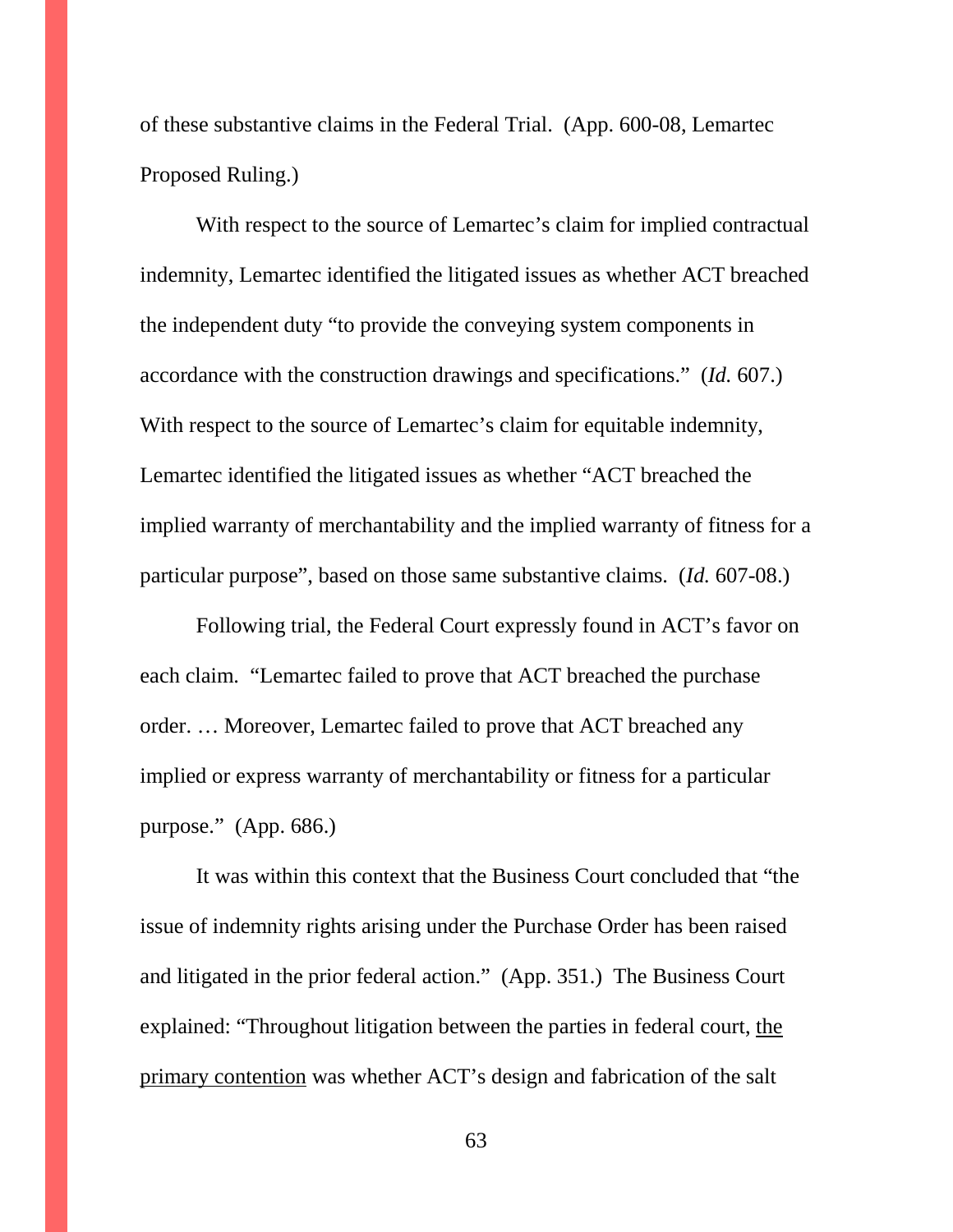conveyor system breached the terms of the Purchase Order or violated any express, implied, or equitable warranties contained in that agreement." (*Id.*  (emphasis added).) The Business Court properly concluded that "Lemartec cannot prevail on its indemnity action because the crucial issue of whether ACT breached the duties it owed under the Purchase Order has already been decided against Lemartec." (App. 354 (emphasis added).)

With those issues litigated and decided, Lemartec is unable to identify a source of either implied contractual indemnity or equitable indemnity to support its indemnity claim asserted in this State Court case. Issue preclusion defeats Lemartec's State Court indemnity claim. *See Soults Farms*, 797 N.W.2d at 104; *D.J.I.*, 545 N.W.2d at 875; *Harrison*, 440 N.W.2d at 402.

*U.S. Gypsum Co. v. Indiana Gas Co.,* 350 F.3d 623 (7th Cir. 2003) (cited by Lemartec) supports ACT on this point. While the Fifth Circuit explained the district court's characterization of the issue as "the improper creation and operation of ProLiance" was too broad, *id.* 629, it recognized that a concrete finding "that ProLiance lacks market power" would have defeated USG's antitrust claim, because that claim requires a finding that the party holds market power, *id.* 630. However, the Court was unable to locate that finding in the agency's prior decision. *Id.* Here, the Federal Court did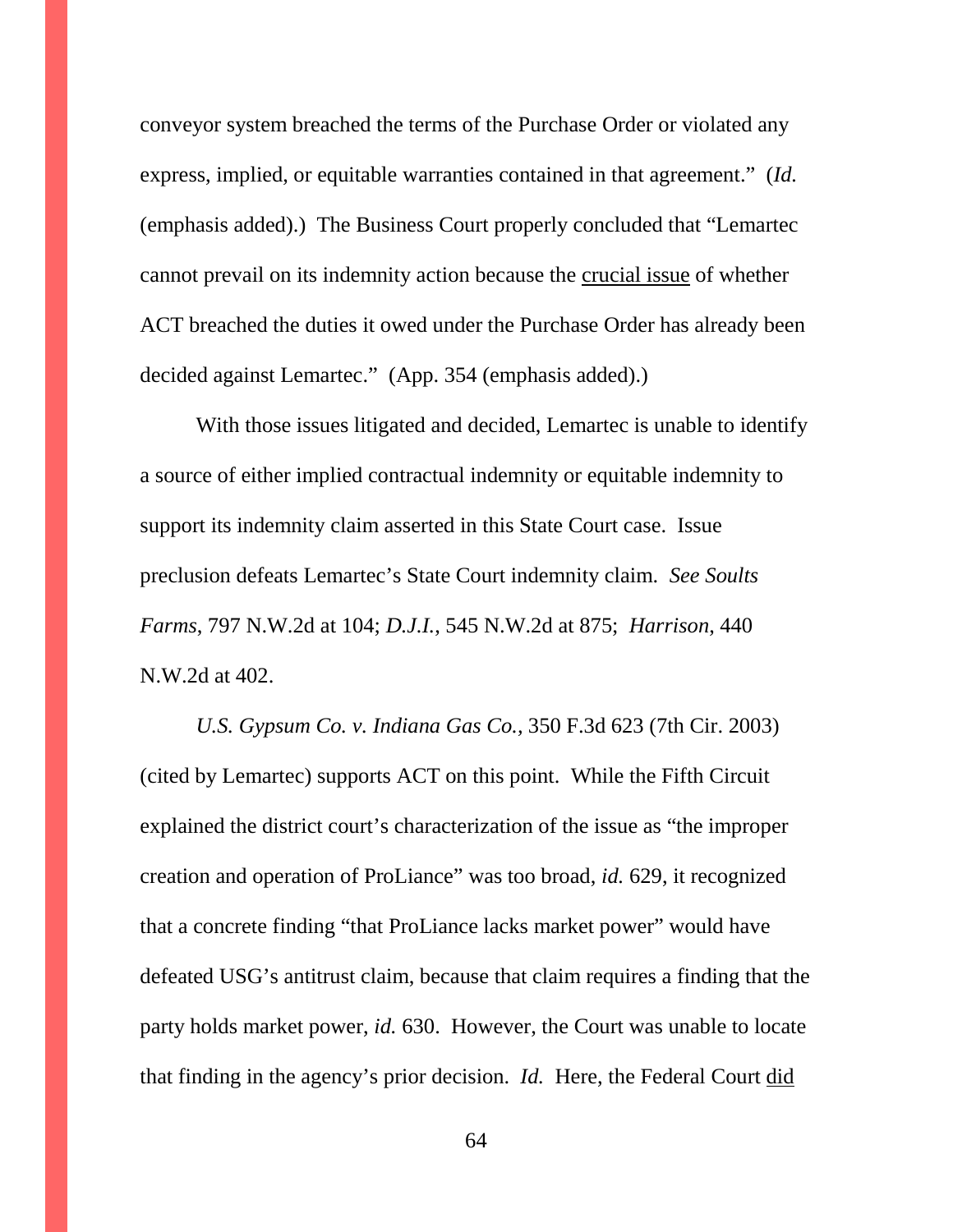make concrete findings that defeat Lemartec's indemnity claim by removing any basis to find that ACT owed a duty to indemnify Lemartec under the Purchase Order.

The two cases involve the same issue—whether ACT breached any duty that would give rise to an indemnity claim by Lemartec. The Federal Court ruled in ACT's favor on that issue, and Lemartec's indemnity claim in this case is precluded.

## **E. Lemartec's attempt to limit the Federal case to "indemnity for alleged pre-completion delays and deficiencies" ignores the breadth of the substantive claims litigated and decide in that case.**

In the Business Court, Lemartec attempted to distinguish the cases by characterizing the federal case as the "delay case" and the state case as the "defect case". (App. 179, ¶¶1-2.) The Business Court rejected Lemartec's distinction based on significant evidence of defects actually litigated in the Federal trial. (App. 352-53 (Order); App. 193-97 (ACT MSJ Reply).) Lemartec now attempts to re-characterize the Federal case as involving "precompletion" defects and the state case as involving "post-completion" defects. (Proof Br. 62.)

Lemartec's assertion on appeal that its State Court action is limited to "post-completion" defects is directly refuted by its State Court breach of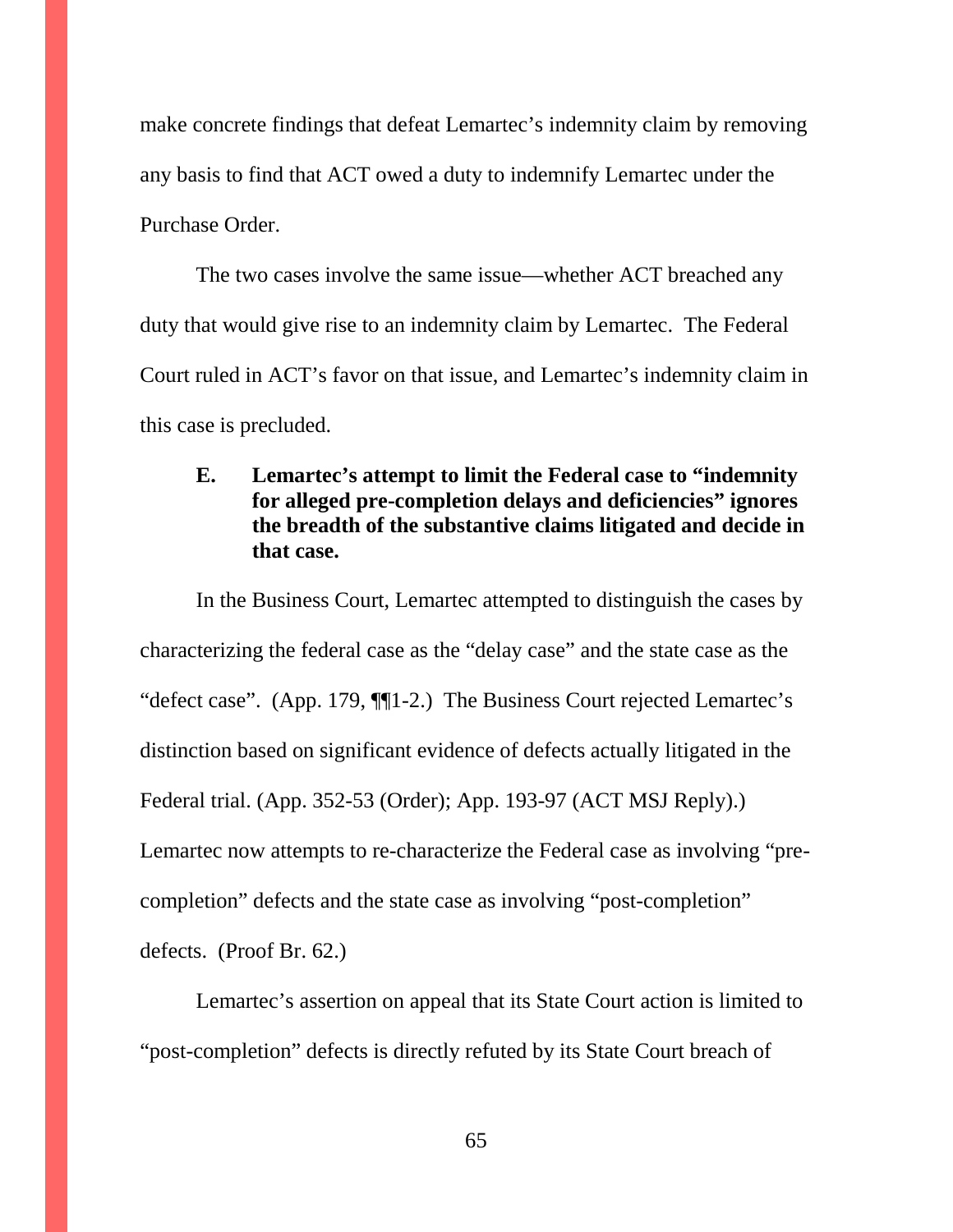contract claim. In its October 26, 2017 amended pleading, Lemartec claims

that ACT:

a) Failed to deliver the components for the salt conveyor system supply work in a timely fashion;

b) Failed to provide properly fabricated components for the salt conveyor system supply work;

c) Failed to properly design and engineer the salt conveyor system supply;

d) Failed to provide a salt conveyor supply system that was in compliance with applicable code requirements, the reasonable intent of the architect/engineer, that were one hundred percent operable and functional and that complied with the project specifications and drawings;

e) Breached its guarantee made in conjunction with the purchase order.

(App. 104-05, Lemartec Petition, Count III.) Just like its attempted

distinction in the Business Court, Lemartec's new purported distinction

between the cases is contrary to the record.

Lemartec attempts to use the new distinction to support its argument that the two cases involve "a distinct set of alleged defects that allegedly arose during a different time period." (Proof Br. 62.) It also argues the "issue" as defined by Lemartec was never raised in Federal Court because "the right to indemnification does not fully mature until the indemnitee's liability is fixed by settlement or judgment." (*Id.* 64.) Neither of these arguments passes scrutiny.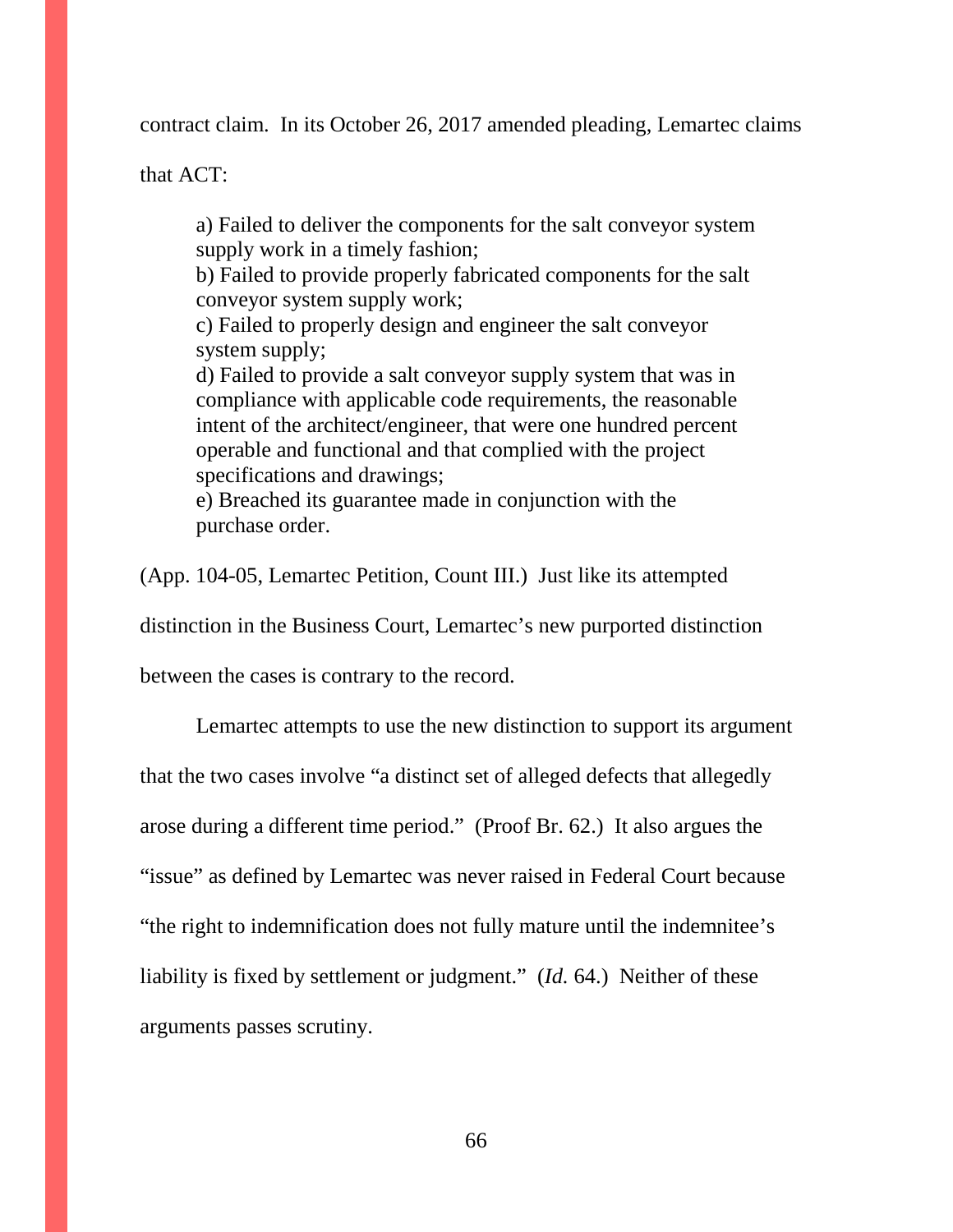#### **1. The alleged defects in both cases are based on the same work performed by ACT pursuant to the same Purchase Order.**

Lemartec relies on the differences between the first-party plaintiffs to argue that this case is analogous to cases holding that issue preclusion does not apply where the second suit involves a later time period and different factual circumstances. (*Id*. 63-64, n.13.) The cases cited by *Lemartec* do not support Lemartec's position.

In *Pfeil v. State St. Bank & Tr.*, 671 F.3d 585, 560-61 (6th Cir.2012), abrogated on other grounds, *Fifth Third Bancorp v. Dudenhoeffer,* 573 U.S. 409 (2014), the second case alleged an ERISA Plan Manager breached fiduciary duties by making imprudent investments in General Motors after July 15, 2008, when GM announced a restructuring plan based on significant prior quarter losses. The first suit alleged the Manager breached fiduciary duties by failing to properly diversify funds within the Plan. *See Young v. Gen. Motors Inv. Mgt. Corp*., 325 Fed.Appx. 31, 32–33 (2d Cir.2009) (unpublished). The first case was dismissed on March 24, 2008 because the duty to diversify applies to the Plan as a whole, not individual funds. *Id.* Issue preclusion did not apply because the first case was dismissed before GM's July 15, 2008 announcement, upon which the second case was based. *Pfeil*, 671 F.3d 561.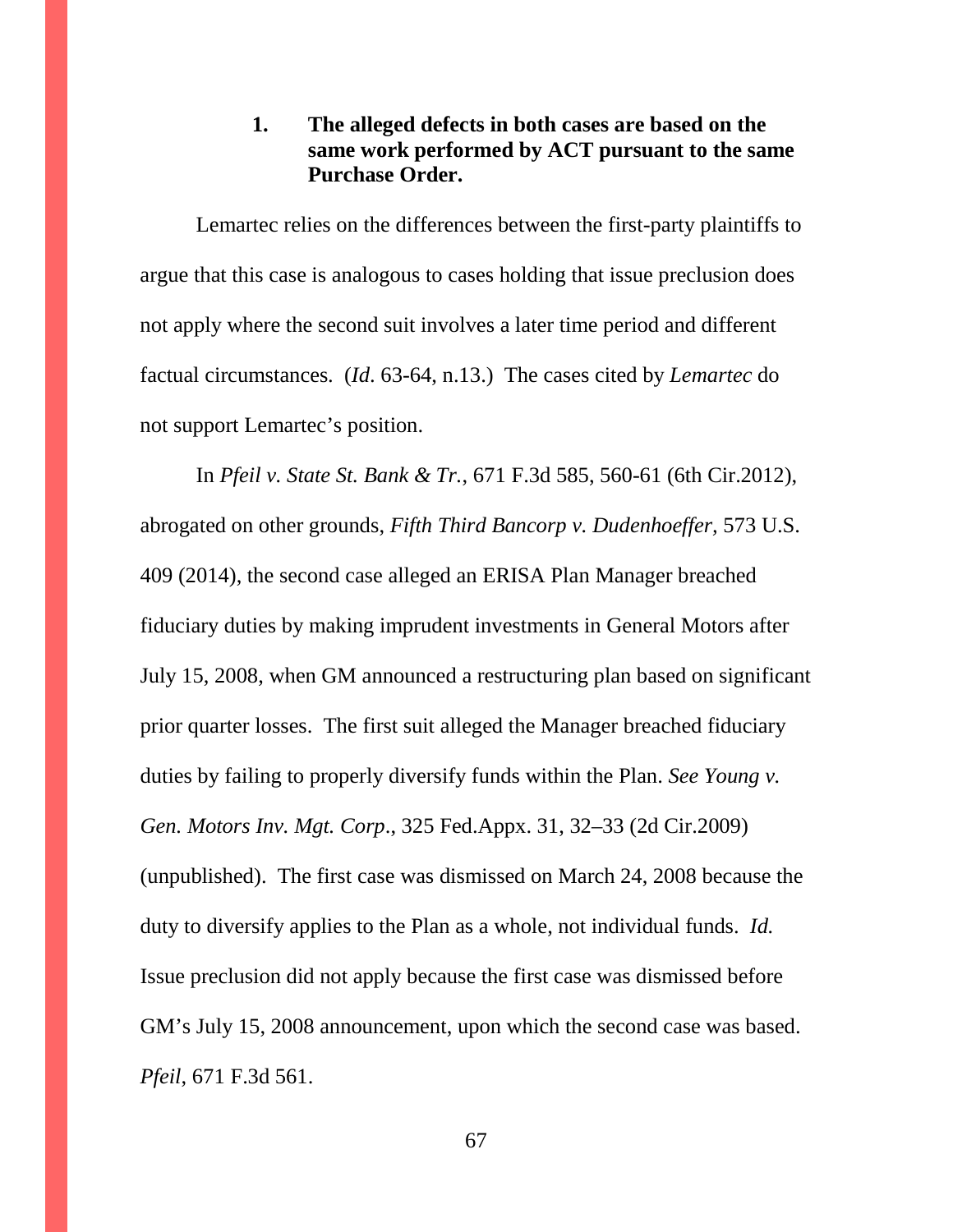In *Johnson v. Florida*, 348 F.3d 1334 (11th Cir.2003), the State sought to lift conditions contained in a Consent Decree related to operation of a state-run mental health facility. The district court had previously conducted a bench trial and "concluded that as of September 30, 1999, the State was providing a constitutionally adequate level of care." *Johnson*, 348 F.3d at1339. Three years later, the district court lifted all conditions except those related to placement of former patients in community programs because the state had not shown those violations would not recur. *Id.* The district court refused to apply issue preclusion to the conditions left in place because its observations about the level of care at the bench trial did not conclusively establish the level of care was constitutionally adequate three years later or that violations could not recur. *Id.* 1347. Affirming, the Eleventh Circuit found "[i]n the latter proceeding, the court was properly concerned not merely with whether the State had achieved compliance with constitutional standards at one point, but whether it was presently in compliance." *Id.* 1348.

Here, ACT was not providing ongoing services; its work was complete before either lawsuit was filed. The Federal Court's conclusion that ACT met all of its obligations under the Purchase Order was conclusive as to ACT's work. That HFCA filed its discovery responses identifying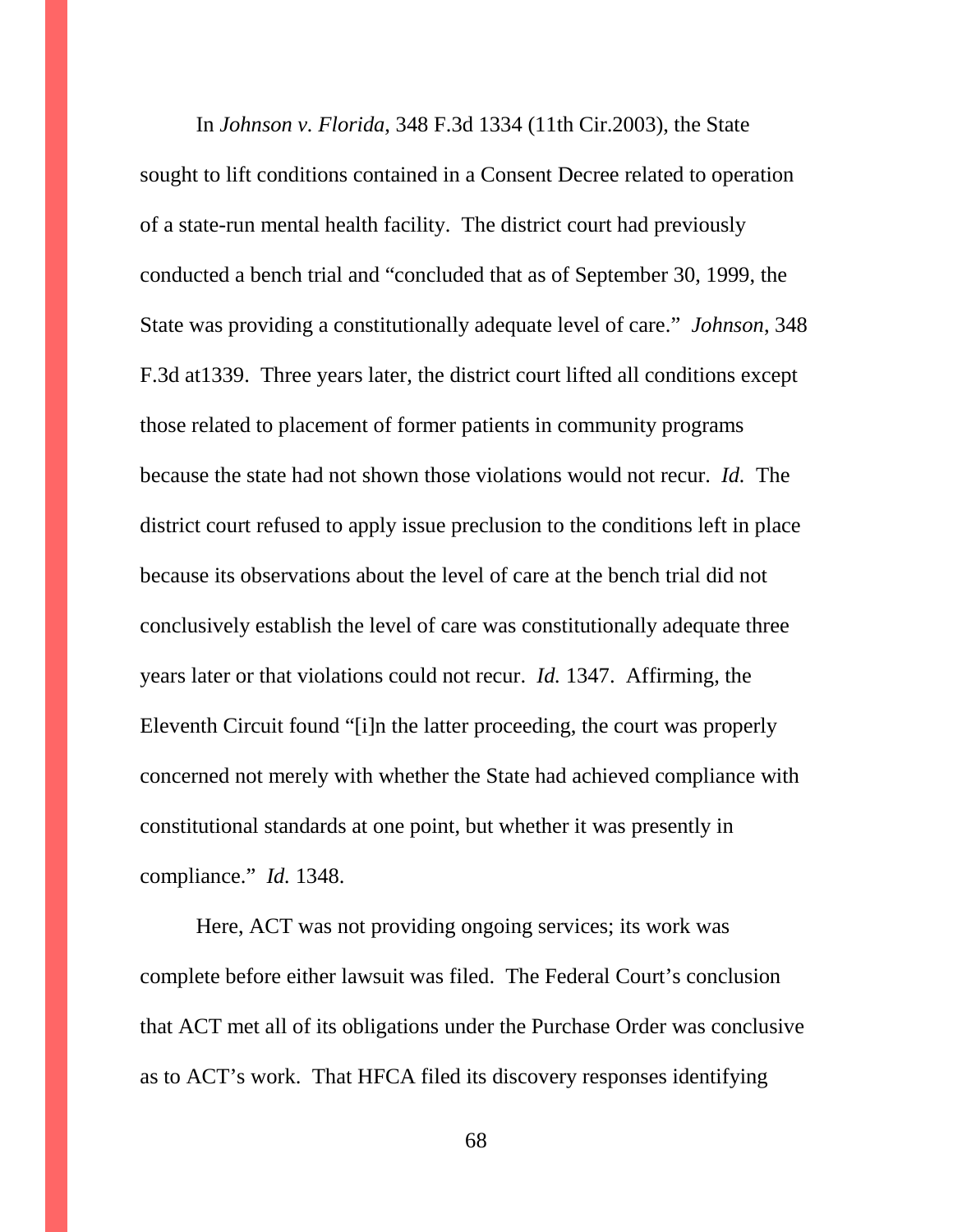specific alleged defects in June 2018 does not change the fact that ACT had performed all of its obligations when the Federal Court tried Lemartec's breach of contract, breach of warranties, and indemnity claims against ACT.

Illustration 2 to from Restatement (Second) Judgments §27 is applicable here.

A brings an action against B for failure to deliver goods on January 1, 1972, in accordance with the terms of an installment contract. B defends on the basis that the contract should be rescinded because of A's fraud in obtaining it. After a trial on this issue, there is a verdict and judgment for A. Thereafter, A sues B for failure to deliver goods on June 1, 1972, in accordance with the same contract. B is precluded by the prior judgment from seeking rescission on the basis of fraud.

Restatement (Second) Judgments §27 (1982).

Using this illustration, Lemartec ("A" in the Illustration) brought a claim for indemnity against ACT ("B" in the Illustration) based on claims by SPG against Lemartec, and ACT defended on the basis that ACT owed Lemartec no obligation of indemnity because it satisfied all of its obligations upon which indemnity could be based. The Federal Court tried the issue of whether ACT satisfied all of its obligations and entered judgment for ACT. In Lemartec's second action against ACT for indemnity based on claims by HFCA against Lemartec, Lemartec is precluded from relitigating the issue of whether ACT satisfied its obligations upon which indemnity could be based.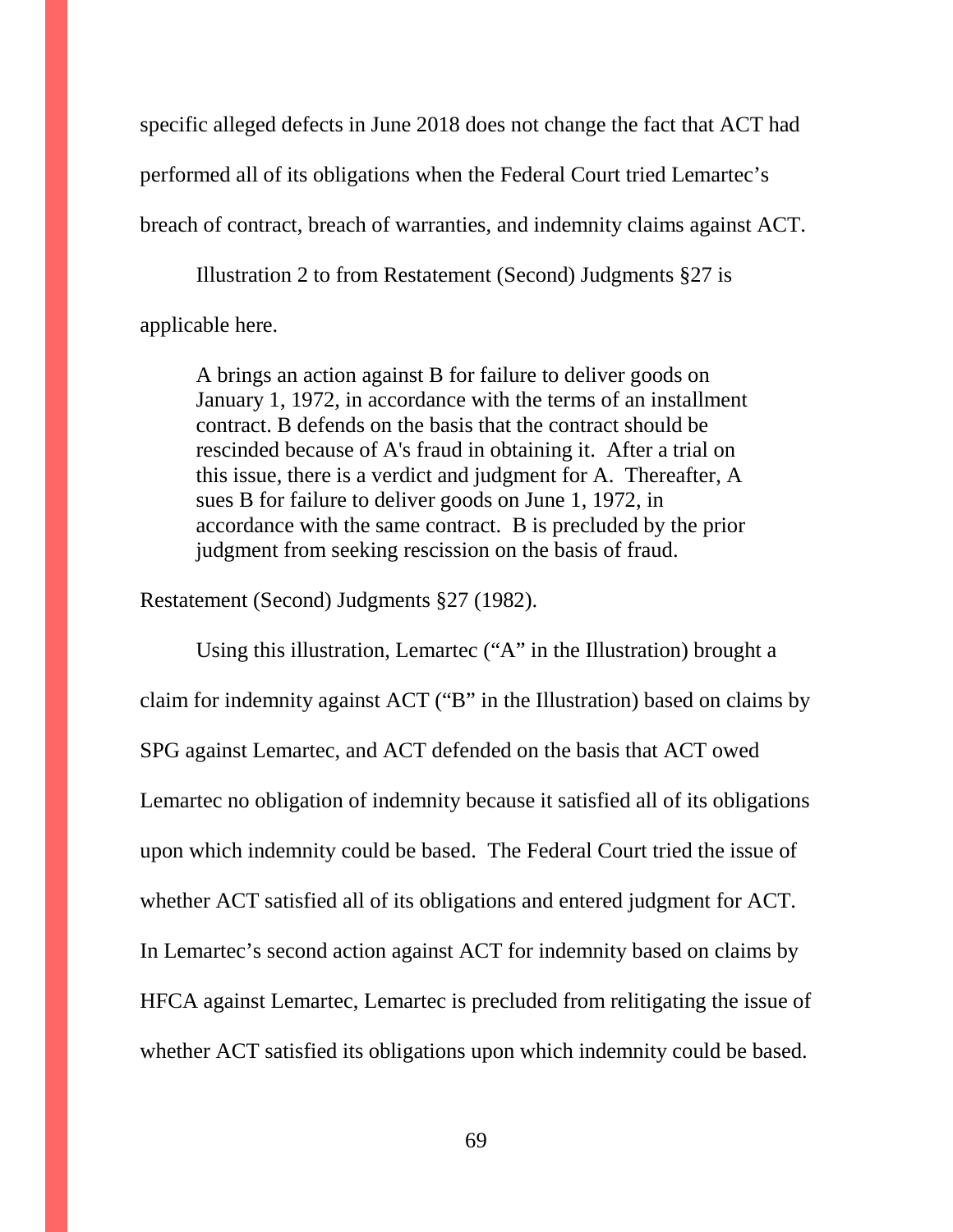Lemartec's distinction between "pre-completion defects" and "postcompletion defects" does not change the fact that the Federal Court rejected the bases Lemartec relies on to claim ACT is subject to indemnity.

## **2. When an indemnity claim "fully matures" has no bearing on the issue of the source of the right to seek indemnity.**

That an indemnity claim does not "fully mature" until liability is fixed does not change the elements of an indemnity claim or the right to bring an action. *Evjen,* 372 N.W.2d at 496-97 (while the right to enforce indemnity does not "accrue" until judgment against the indemnitee, the claim "comes into being … the instant" the acts to support it occur). Further, as this Court held in *Israel*, even if indemnity crossclaims were not compulsory in the first-party claim, precluding application of claim preclusion in a second suit between defendants, issue preclusion still applies if the indemnity claim in the second case involves issues decided in the first case. *Israel*, 339 N.W.2d at 146-47 (affirming use of issue preclusion in indemnity claim where issues of whether the agent's negligence was passive and whether insurance policy should have been reformed were determined in prior claim as part of agent's defense to first-party plaintiff's claims against agent and insurance company).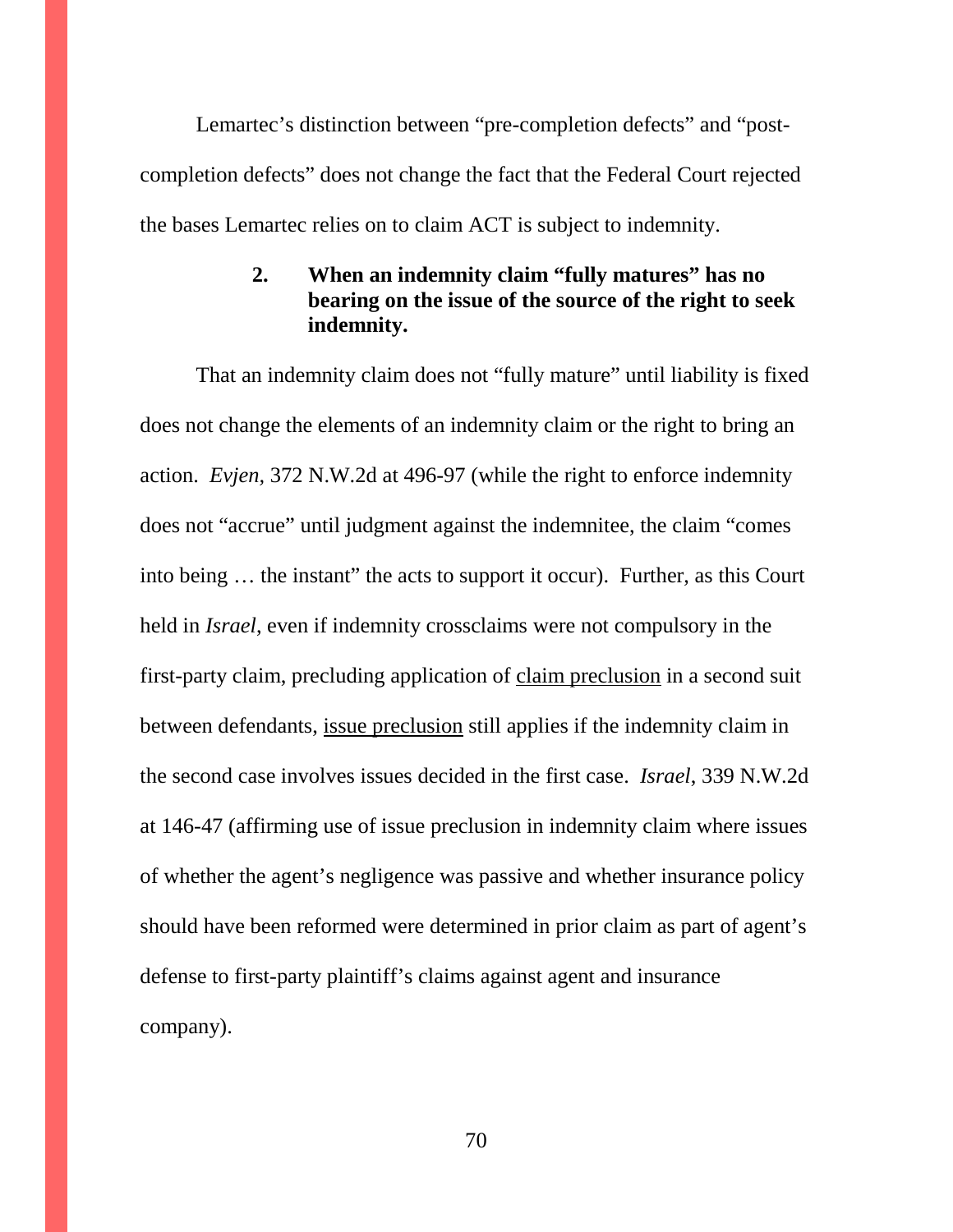That different first-party plaintiffs may be involved in the two cases does not change the fact that the indemnitee must identify a basis for its claim against the indemnitor. Lemartec attempts to hold ACT liable for indemnity in this State Court case based on ACT's obligations contained in the Purchase Order and its implied warranty obligations—the same obligations the Federal Court has already decided were satisfied by ACT. These are the issues—ACT's obligations under the Purchase Order and its satisfaction of those obligations—that have been decided and cannot be relitigated.

### **III. Lemartec waived its appeal of the Business Court's dismissal of Counts III through VI where it fails to argue the Business Court erred in dismissing those claims.**

Throughout its brief, Lemartec argues only that its indemnity claims in the two actions involve different issues. Lemartec does not argue that its other claims for breach of contract and breach of various warranties in this State Court case (Counts III, IV, V, and VI) are not the same as the causes of action in the Federal Court case. Indeed, it would be difficult for Lemartec to argue otherwise, given the nearly verbatim allegations Lemartec made in both cases to support each of those other claims. (App. 201, Table A.) Lemartec likewise does not argue that its substantive claims (Counts III-VI) involve different issues than the Federal Court claims for purposes of issue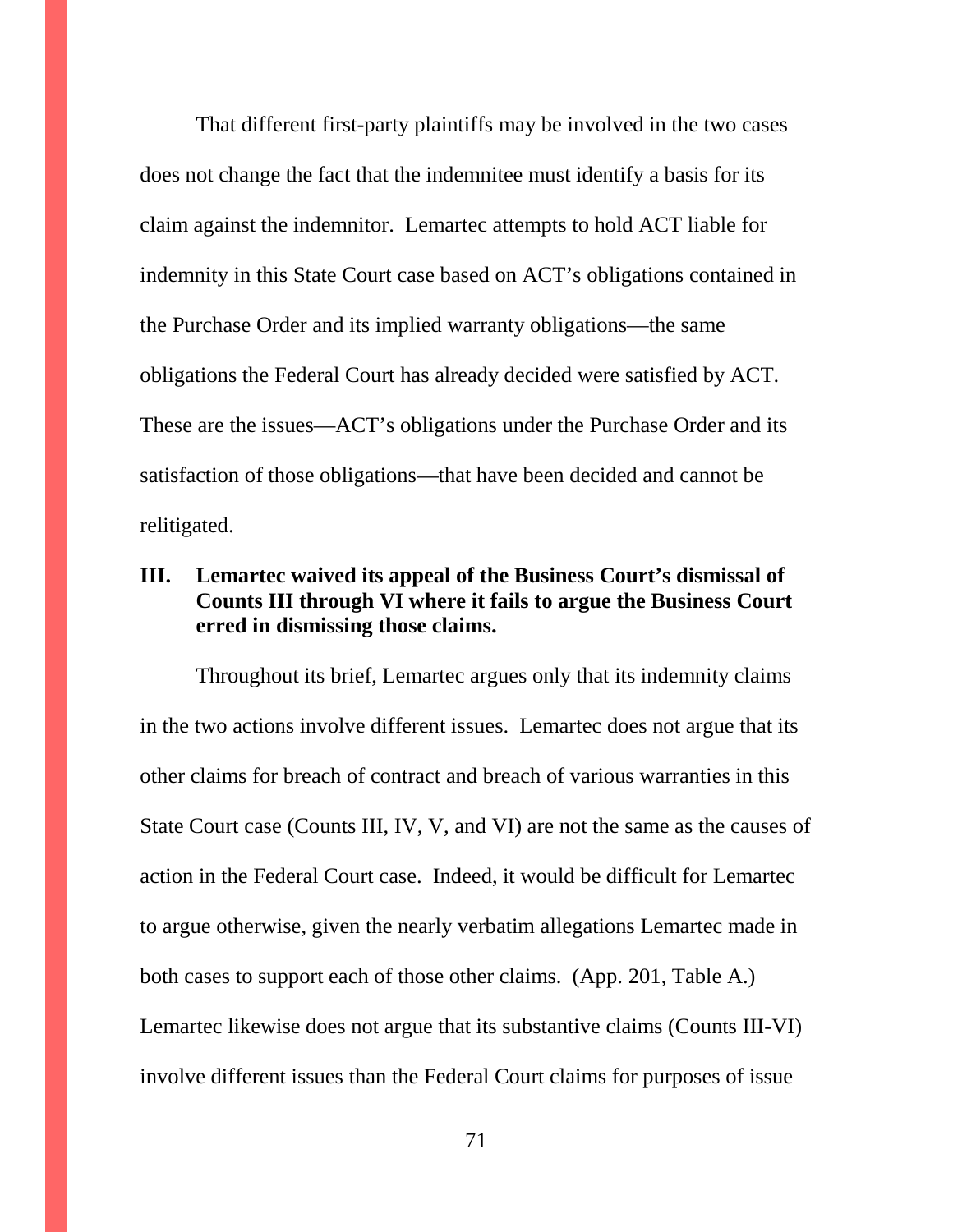preclusion, addressing all of its arguments to its indemnification claim in Count I.

Lemartec has waived the issue of whether the Business Court properly found Counts III through VI barred by both claim and issue preclusion. *Genetzky v. Iowa State U*., 480 N.W.2d 858, 861 (Iowa 1992)("Genetzky cites no authority and makes no argument in his brief as to any claimed error on this count. We hold that he waived error on this issue."); *Gallagher, Langlas & Gallagher v. Burco*, 587 N.W.2d 615, 620 (Iowa App. 1998) ("Because we have found the statute of frauds applies, and the [plaintiff] has not raised the doctrine of promissory estoppel on appeal, [defendant]'s oral contract to pay the debt of his daughter may not be enforced. For these reasons, we reverse."); IowaR.App.P. 14(a)(3)("[F]ailure in the brief to state, to argue or to cite authority in support of an issue may be deemed waiver of that issue."). The Business Court's Ruling dismissing Counts III through VI should therefore be affirmed. *Id.*

Query what that does to Lemartec's indemnity claim in this case. If this Court affirms dismissal of Counts III through VI (either for waiver or on the merits) but reverses dismissal of Count I for common law indemnity on the basis that somehow the claims or issues are different than those litigated in Federal Court, the Business Court will still be bound, under the law of the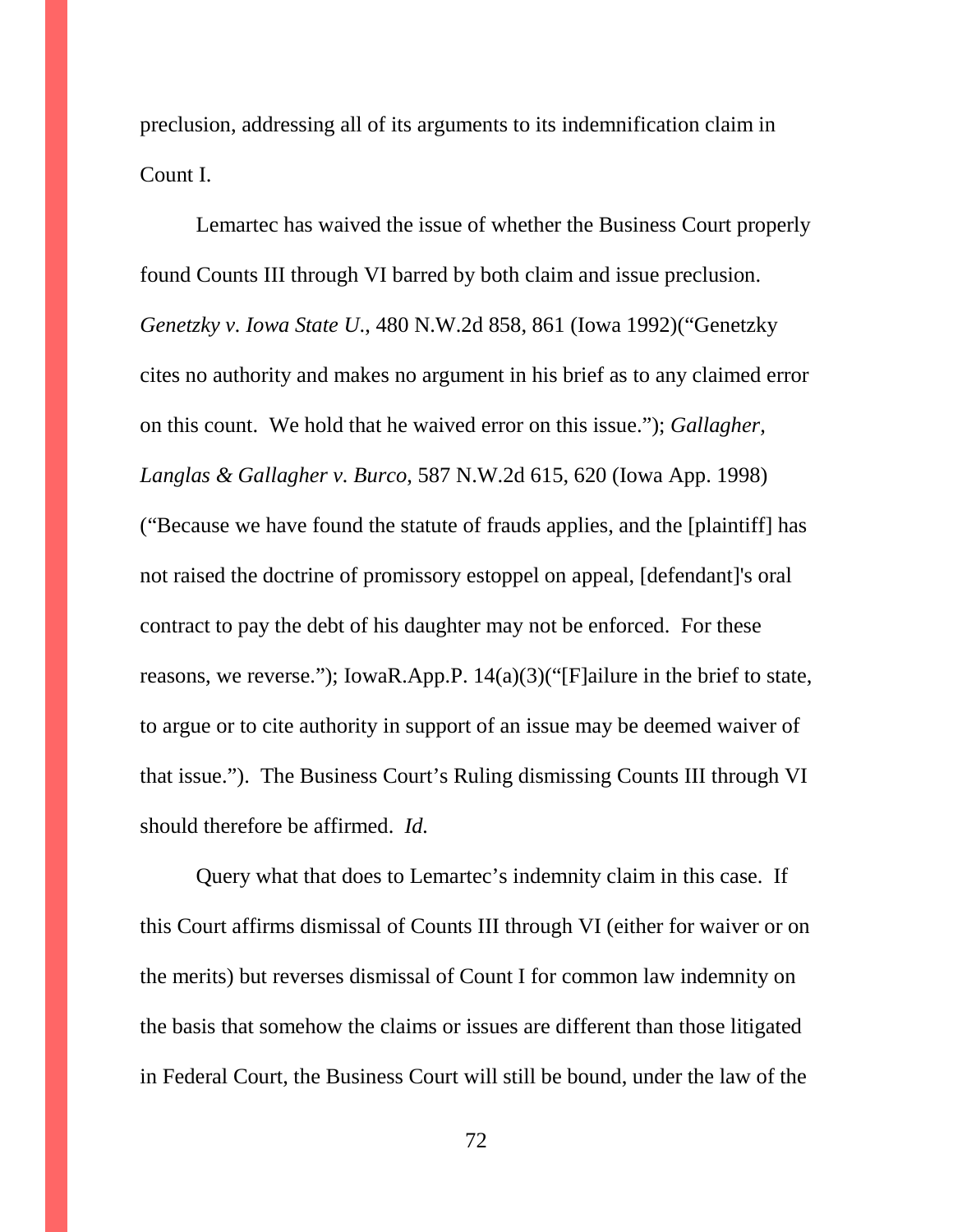case doctrine, to this Court's affirmance of the dismissal of Lemartec's substantive claims as precluded by the Federal Court's Ruling. *United Fire & Cas. v. Iowa Dist. Ct.,* 612 N.W.2d 101,103–04 (Iowa2000) (where appellate court reversed district court's finding that Colorado law precluded application of policy exclusion, district court erred on remand in permitting plaintiff to amend petition to relitigate the issue of whether Colorado law could apply, which was law of the case). The "issue" litigated in *United Fire* was whether a policy exclusion applied, and the appellate court reversed the district court's conclusion that it did not apply under Colorado law. *Id.* 104. On remand, the district court erred in allowing an amendment to the pleadings to relitigate the issue—applicability of the exclusion previously resolved on appeal. *Id.* 104.

Here, even if dismissal of Lemartec's indemnity claim is reversed, the Business Court is still bound by law of the case as to the substantive claims. In other words, the issue decided in Counts III through VI—that ACT satisfied its obligations in the Purchase Order and breached no express or implied warranties owed to Lemartec—is law of this case on remand.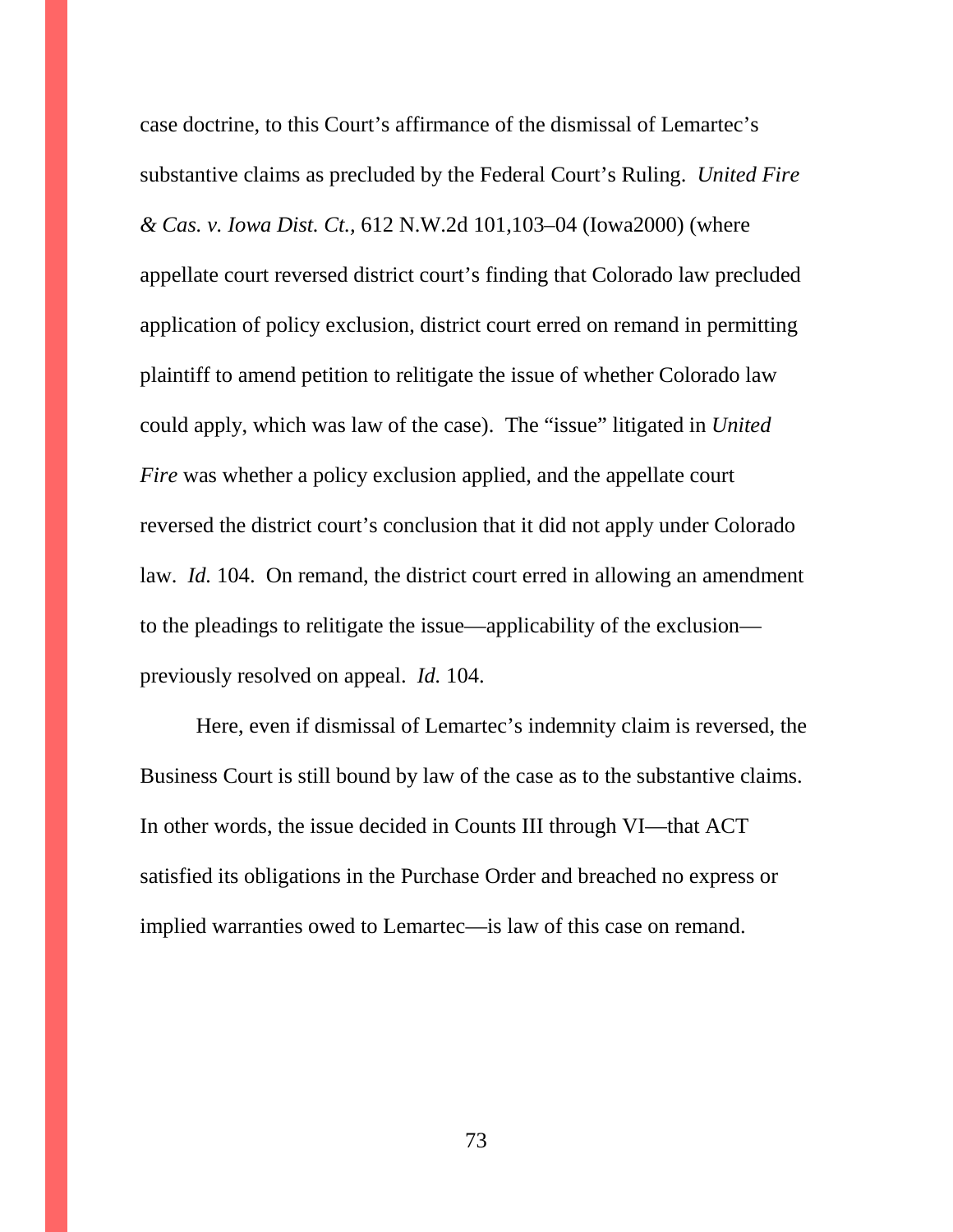## **Conclusion**

The Federal Court's finding that ACT satisfied all obligations to

Lemartec on which an indemnity claim could be based preclude its claims here.

| $\sqrt{s}$ Dana L. Oxley             |           |  |
|--------------------------------------|-----------|--|
| <b>KEVIN J. CASTER</b>               | AT0001468 |  |
| DANA L. OXLEY                        | AT0005917 |  |
| For                                  |           |  |
| SHUTTLEWORTH & INGERSOLL, P.L.C.     |           |  |
| 115 Third Street SE, Ste. 500        |           |  |
| PO Box 2107                          |           |  |
| Cedar Rapids, IA 52401-2107          |           |  |
| kjc@shuttleworthlaw.com              |           |  |
| $d$ lo@shuttleworthlaw.com           |           |  |
| ATTORNEYS FOR THIRD-PARTY DEFENDANT/ |           |  |
| PPELLEE<br>$\mathbf{A}$              |           |  |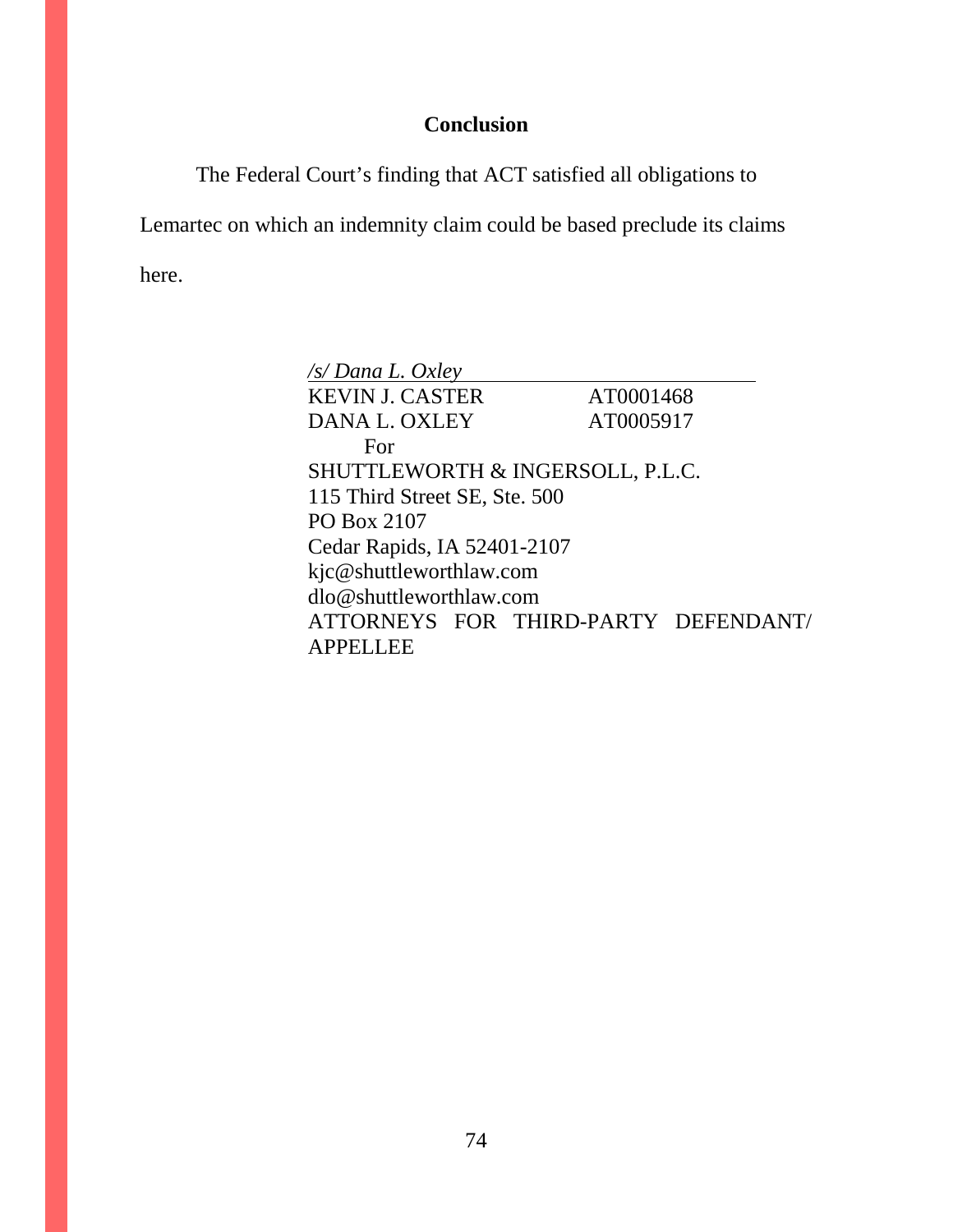## **Certificate of Compliance with Type-Volume Limitation, Typeface Requirements, and Type Style Requirements**

1. This brief complies with the type-volume limitation of Iowa R. App. P.  $6.903(1)(g)(1)$  or  $(2)$  because:

> [x] this brief contains 13,902 words, excluding the parts of the brief exempted by Iowa R. App. P.  $6.903(1)(g)(1)$  or

[] this brief uses a monospaced typeface and contains \_\_\_\_\_\_\_\_\_ lines of text, excluding the parts of the brief exempted by Iowa R. App. P.  $6903(1)(g)(2)$ .

2. This brief complies with the typeface requirements of Iowa R. App. P. 6.903(1)(e) and the type style requirements of Iowa R. App. P. 6.903(1)(f) because:

> [x] this brief has been prepared in a proportionally spaced typeface using Microsoft Word 2010 in Times New Roman 14 point, or

> [] this brief has been prepared in a monospaced typeface using [*state name and version of word processing program*] with [*state number of characters per inch and name of type style*].

 $\frac{f(s)}{D}$ ana L. Oxley June 14, 2019 Signature Date